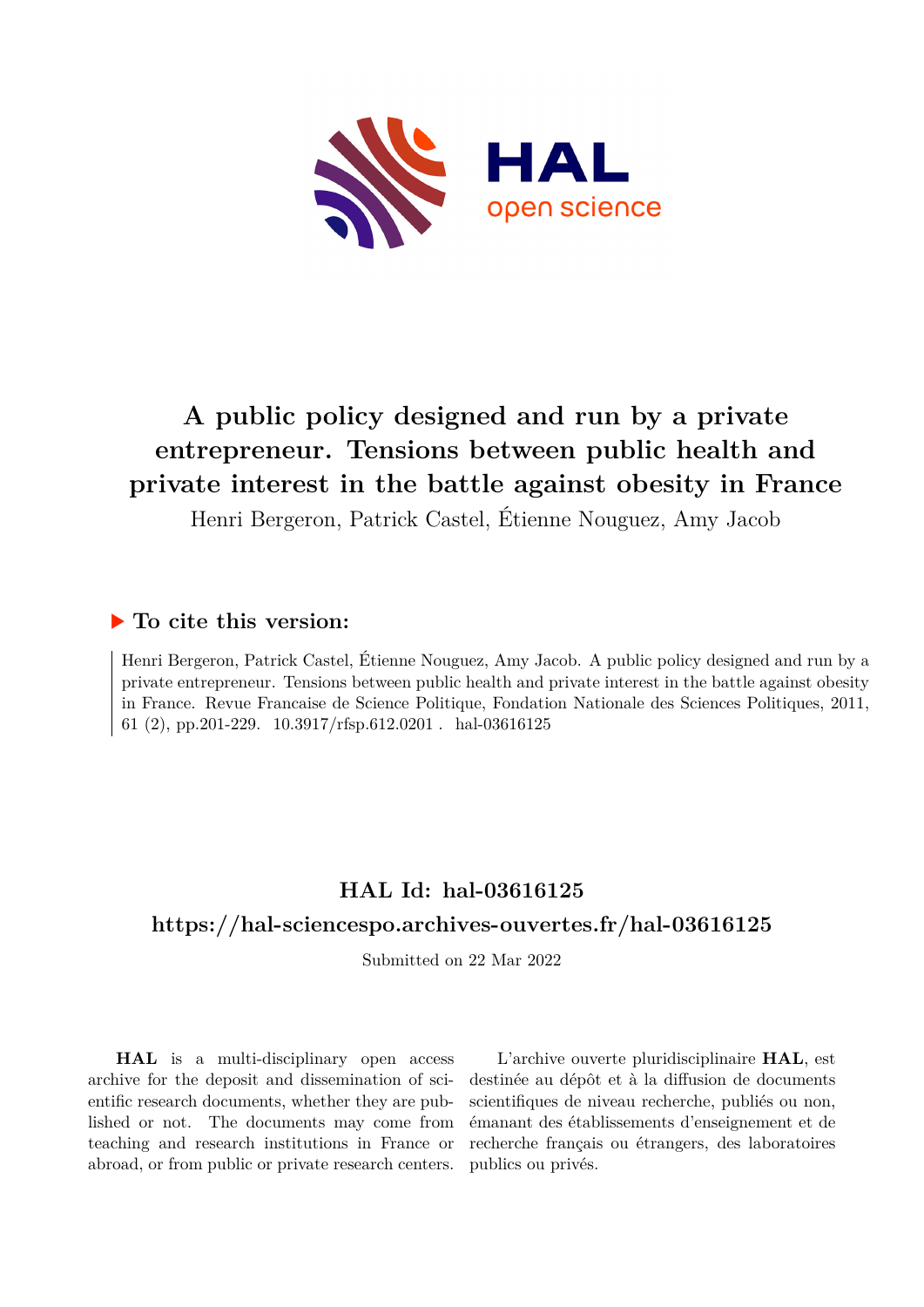**A public policy designed and run by a private entrepreneur: tensions between public health and private interest in the battle against obesity in France**

### **Henri Bergeron, Sciences Po — CSO — CNRS Patrick Castel, Sciences Po — CSO — CNRS Etienne Nouguez, Science Po — CSO — CNRS Amy Jacob (English Translation)**

Accepted Author Version of: Bergeron, H., Castel, P., Nouguez, É. & Jacob, A. (2011). A public policy designed and run by a private entrepreneur: Tensions between public health and private interest in the battle against obesity in France. *Revue française de science politique*, 61, 201-229. DOI : 10.3917/rfsp.612.0201

#### **Abstract**

By studying the case of obesity prevention, this paper aims to shed light on the reorganization of public health policies in France. This analysis of mechanisms by which a private operator establishes itself as a legitimate and leading actor (of a program now present in more than 200 cities) enables an insight into the articulation between policies carried out by the state and the municipalities on one hand, and an original mode of policy privatization on the other hand. This operator does not fit into the usual categories for analysis of policy but corresponds more to the figure of the private entrepreneur succeeding in creating a durable role for himself on the border of two heterogeneous worlds, which often find themselves in conflict, that of public health and the market.

#### **Keywords**

Obesity ; Public Health ; Public Policy ; Private Companies ; Public-Private Partnership ; France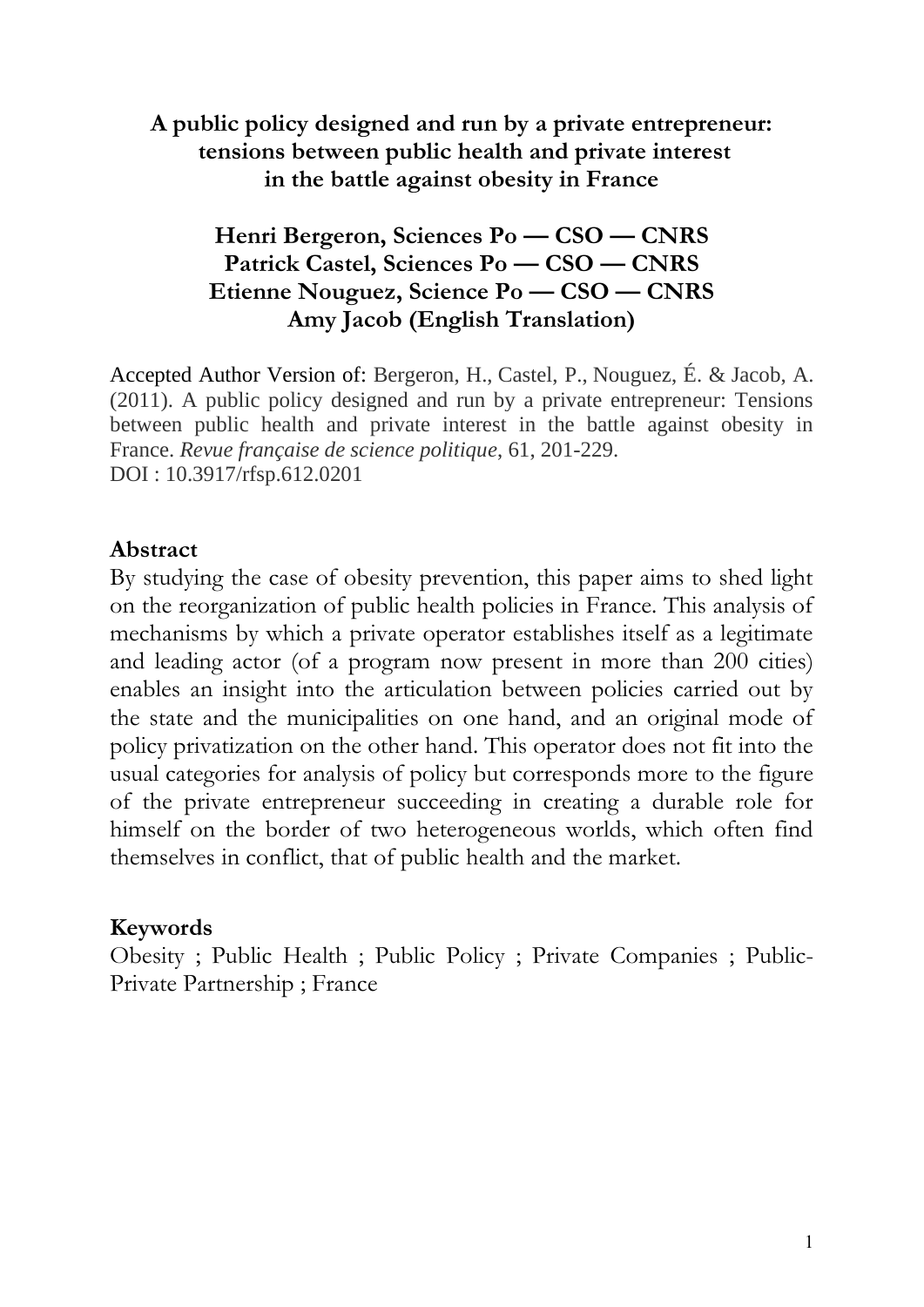#### **Governance, privatization and public health policy**

Research studies analyzing recent transformations of the state and the way state action is being reconfigured make much use of the notion of governance. Though researchers investigating this issue are not working within a perfectly homogeneous theoretical space and though the studies focus on what are often very different phenomena, this "second-order concept<sup>"1</sup> is often used to circumscribe and characterize three categories of change (among others); i.e., the greater role in shaping and implementing public policy now being played by 1) local communities and municipalities, 2) private-sector actors (businesses) and 3) international institutions, particularly the European Union.<sup>2</sup> These three developments, which may occur at different scales, are understood to undermine the state's ability to act autonomously, $3$  to relativize its tutelary role in producing public goods and services, and to call into question its leadership position when it comes to orienting and coordinating actors involved in producing public action. The notion of governance enables us to apprehend public action heuristically as the product of competition/cooperation between different groups of public and private actors, groups often organized into (horizontal) networks and active in exchanges situated at various scales (local, national, international). While some segments of the state continue to play a major role in developing and implementing public policy, they are now operating "in plainclothes."<sup>4</sup> Furthermore, in several sectorial policies, the state is no longer the regulation centre. Lastly, the notion of governance helps renew our understanding of mediation and interaction between state and society, suggesting the relevance of moving beyond an institutional perspective focused exclusively on government powers and instruments and working instead to identify the negotiation and coordination mechanisms operative among "different groups, networks, sub-systems"; mechanisms "that will make government action possible."<sup>5</sup>

<sup>1</sup> Patrick Le Galès, "Gouvernance," in *Dictionnaire des politiques publiques*, ed. Laurie Boussaguet, Sophie Jacquot, Pauline Ravinet (Paris: Presses de Sciences Po, 2004): 242-250.

<sup>2</sup> Fritz Scharpf, *Gouverner l'Europe* (Paris: Presses de Sciences Po, "Références" series, 2004): 242-250.

<sup>3</sup> Patrick Hassenteufel, *Sociologie politique: l'action publique* (Paris: Armand Colin, 2008).

<sup>4</sup> Patrick Le Galès, "Du gouvernement des villes à la gouvernance urbaine," *Revue Française de Science Politique* 45, no. 1 (Feb. 1995): 59.

<sup>5</sup> *Ibid*.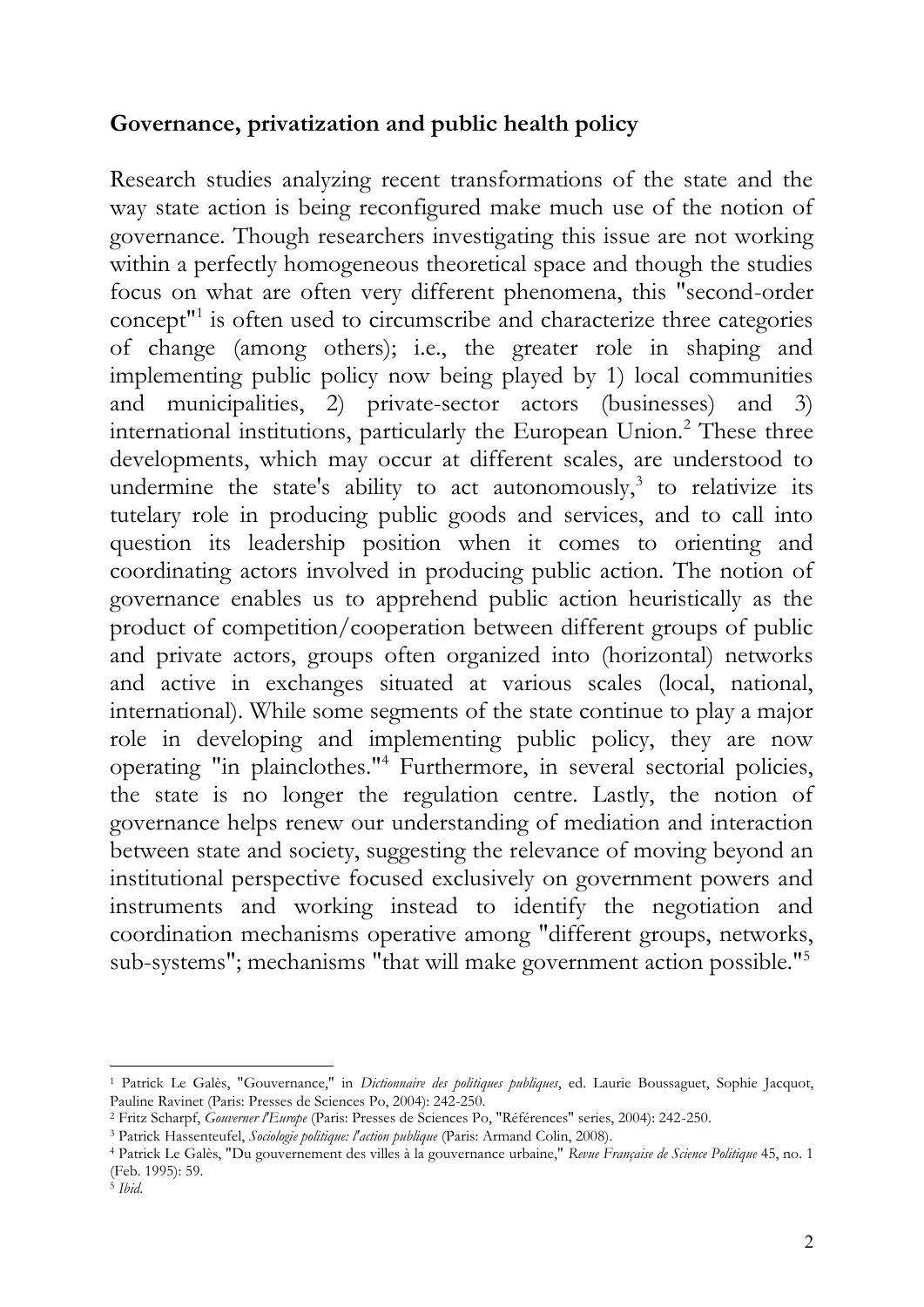Several authors have focused on changes in relations between the state and the market<sup>6</sup> and on the role of private actors in producing public policy,<sup>7</sup> working to identify characteristics of the dynamics governing what has been termed a movement to "privatize" public action; e.g., market-sector companies' involvement in delivering public goods and services, "the transforming of state actors into private-sector ones,"<sup>8</sup> governments' increasing tendency to use knowledge, tools and standards developed in the market sector, and increased interdependence between public and private actors. This privatization phenomenon, which actually blurs the boundaries between public and private, is quite clearly at work in public policy touching the economy, that is, transportation, communications, energy policy, among others. But it has also been shown to be acute in other areas, such as internal and external security,<sup>9</sup> disease protection,<sup>10</sup> therapeutic and curative public health policy<sup>11</sup> and, in some countries, taxation.<sup>12</sup>

On the other hand, the many existing research studies of recent changes in the *public health* policy sector<sup>13</sup> have not observed or emphasized any privatization movement in this particular field, and those that have mentioned it have done so only in passing.<sup>14</sup> Some research has of course

<sup>6</sup> Jan Koolman, "Introduction," *Modern Governance: New Government-Society Interactions*, ed. Jan Koolman (London: Sage, 1993): 1-8.

<sup>7</sup> Le Galès, "Du gouvernement des villes à la gouvernance urbaine."

<sup>8</sup> Hassenteufel, *Sociologie Politique*.

<sup>9</sup> On France, see Sébastien Roché, "Vers la démonopolisation des fonctions régaliennes: contractualisation, territorialisation et européanisation de la sécurité intérieure," *Revue Française de Science Politique* 54, no. 1 (Feb. 2004): 43-70. At the international level, see in particular Elke Krahmann, "Security: Collective Good or Commodity?" *European Journal of International Relations* 14, no. 3 (2008): 379-404.

<sup>10</sup> Patrick Hassenteufel, "L'Etat mis à nu par les politiques publiques?" in *Les temps de l'Etat*, ed. Bertrand Badie and Yves Deloye (Paris: Fayard, 2007): 311-329 and *Sociologie Politique*.

<sup>11</sup> Patrick Le Galès, Alan Scott, "Une révolution bureaucratique? Autonomie sans contrôle ou 'freer markets, more rules,'" *Revue Française de Sociologie* 49, no. 2 (2008): 301-330. In English, "A British bureaucratic revolution? Autonomy without control, or 'freer markets, more rules,'" *Revue Française de Sociologie* 51, no. 5 (2010).

<sup>12</sup> Béatrice Hibou, "Retrait ou redéploiement de l'Etat," *Critique internationale* 1 (1998): 151-168.

<sup>&</sup>lt;sup>13</sup> What territorial entities should be in charge of public health policy and what that policy should encompass are perpetually debated questions in France (cf. Didier Fassin, "Comment faire de la santé publique avec des mots: Une rhétorique à l'œuvre," *Ruptures* 7, no. 1 [2000]: 58-78). We do not enter into those professional, specialized debates here. For the purposes of this article, public health policy is defined cursorily and restrictively as any policy aimed primarily at combating public health risks (epidemics in particular) and preventing pathologies or disorders of all sorts in a given population. Our primary concern here is actions of the second type: preventive.

<sup>14</sup> Noting, for example, the role of public relations agencies since the 1970s in developing campaigns for the Centre Français d'Education pour la Santé; see Luc Berlivet, "Une biopolitique de l'éducation pour la santé: La fabrique des campagnes de prévention," in *Le gouvernement des corps*, ed. Didier Fassin and Dominique Memmi (Paris: Editions de l'EHESS, "Cas de figure" series, 2004): 37-74, and "Uneasy Prevention: the Problematic Modernization of Health Education in France after 1975," in *Medicine, the Market and Mass Media: Producing Health in the Twentieth Century*, ed. Virginia Berridge and Kelly Loughlin (London: Routledge, 2005): 95-122.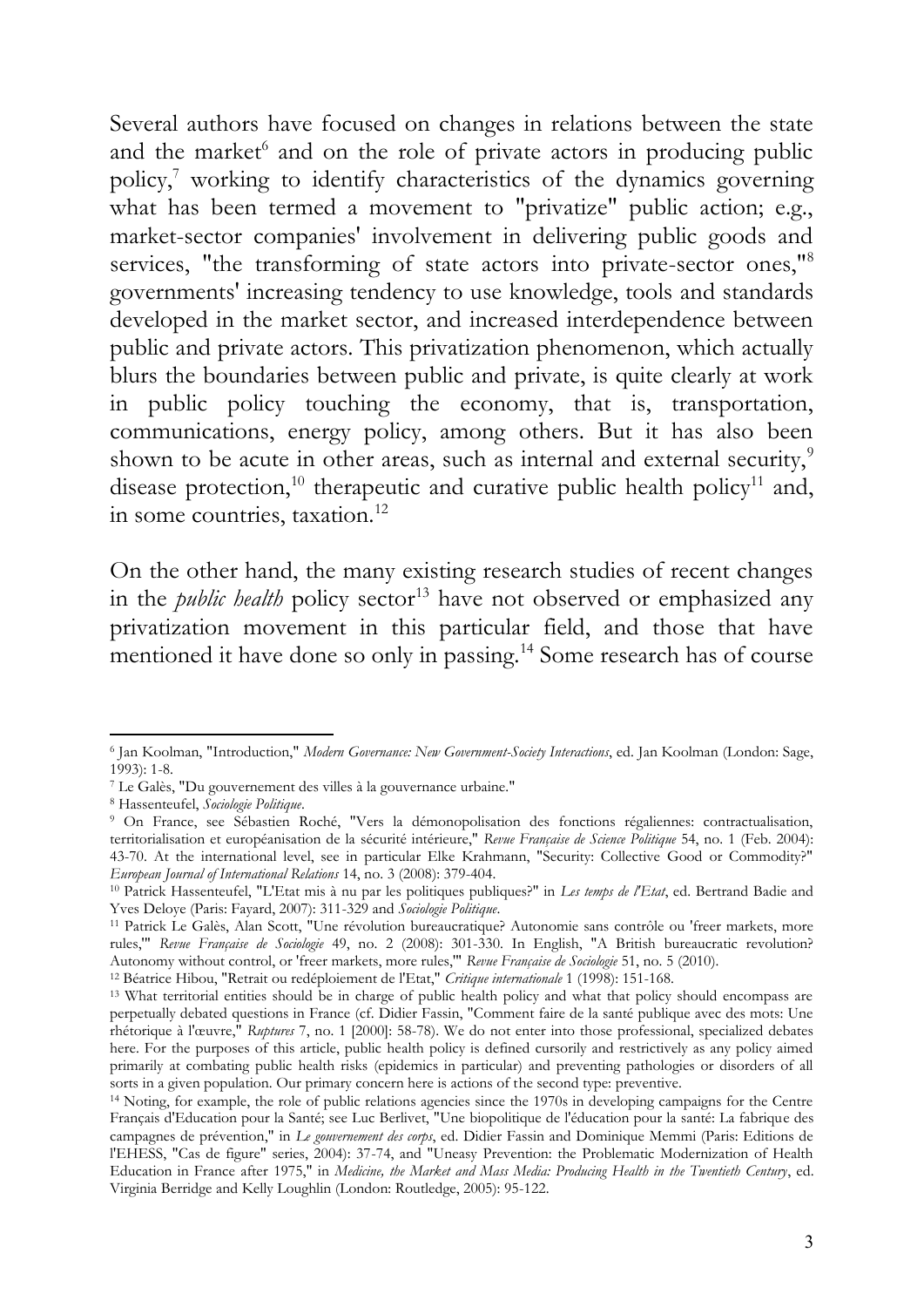stressed how the (regulator) state,<sup>15</sup> via the work of agencies specialized in health risk management, has helped diffuse managerial know-how<sup>16</sup> and market logic (while also making it possible to enact "norms opposed to the market").<sup>17</sup> A number of studies have stressed the strength of resistances between interest groups on the one hand and coalitions of market actors on the other in processes of passing legislation or adopting public health policies.<sup>18</sup> Others have drawn attention to the involvement in France of organizations whose status is technically private—namely, not-for-profit associations founded in accordance with the Law of 1901—recalling that they have long been extremely active in matters involving French public health policy.<sup>19</sup> But most studies of new health policies have been more interested in the role of patients (e.g., in the fight against AIDS and other pathologies), characteristics of the sciences that inform public health surveillance and protection policies, sociopolitical processes of constructing public health problems, institutional management of "public health crises," and the increasing involvement of the European Union echelon and international organizations.<sup>20</sup> The

<sup>&</sup>lt;sup>15</sup> Patrick Hassenteufel prefers the concept of regulator state to the notion of governance, deeming the latter vague and polysemic and therefore open to the type of criticism that was once made of the "concrete action system" concept developed by Michel Crozier and Erhard Friedberg. For Hassenteufel, the tropism of analyses using this concept leads them to neglect "the specificities of political resources and purposes of political undertakings" as well as the "hierarchical ordering phenomena involved in political power inside the state" (*Sociologie politique*, p. 270). Nonetheless, the "regulator state" concept includes one of the essential conclusions of governance research, namely, a loss of state ability to take autonomous action (though it can still steer policy to some extent).

<sup>16</sup> Daniel Benamouzig, Julien Besançon, "Administrer un monde incertain: les nouvelles bureaucraties techniques, le cas des agences sanitaires," *Sociologie du Travail* 47, no. 3 (2005): 301-322; Thomas Alam, Quand la vache folle retrouve son champ: Une comparaison transnationale de la remise en ordre d'un secteur d'action publique, doctoral thesis in political science, Lille, Université de Lille 2, 2007.

<sup>17</sup> Hassenteufel, *Sociologie politique*, p. 271.

<sup>18</sup> On alcohol and tobacco see Luc Berlivet, Une santé à risques: L'action publique contre l'alcoolisme et le tabagisme en France (1954-1999), doctoral thesis in political science, Rennes, Université de Rennes I, 2000; Constance Nathanson, "Collective Actors and Corporate Targets in Tobacco Control: a Cross-National Comparison," *Health Education and Behavior* 32, no. 3 (2005): 337-354. Relations between industries and public health authorities have also been studied in connection with European Union policy for regulating medicines (Boris Hauray, *L'Europe du médicament* [Paris: Presses de Sciences Po, 2006] and in the context of AIDS research (Sébastien Dalgalarrondo, *Sida: la course aux molécules* [Paris: Editions de l'EHESS, 2004]).

<sup>19</sup> Didier Fassin, "Politique des corps et gouvernement des villes: La production locale de la santé publique," in *Les*  figures urbaines de la santé publique: Enquête sur des expériences locales, ed. Didier Fassin (Paris: La Découverte, "Recherches" series, 1998): 7-46 and *Faire de la santé publique* (Rennes: Editions de l'EHESP, 2008). On policies for combating drug addiction and alcoholism, see, among others, Henri Bergeron, *L'Etat et la toxicomanie: Histoire d'une singularité française* (Paris: Presses Universitaires de France, 1999) and on AIDS, Claude Thiaudière, *Sociologie du sida* (Paris: La Découverte, "Repères" series, 2002).

<sup>&</sup>lt;sup>20</sup> It would not make sense to present an exhaustive list of these studies here. For a presentation and discussion of related research, see Didier Fassin and Boris Hauray, eds., *Santé publique: l'Etat des savoirs* (Paris: La Découverte, 2010); Henri Bergeron, "Politiques de santé publique," in *Politiques publiques 2, Changer la société*, ed. Olivier Borraz and Virginie Guiraudon (Paris: Presses de Sciences Po, "Gouvernances" series, 2010): 79-111; Claude Gilbert and Emmanuel Henry, eds., *Comment se contruisent les problèmes de santé publique* (Paris: La Découverte, " Territoires du politique" series, 2009). On the European Union, see Sébastien Guigner, L'institutionnalisation d'un espace européen de la sante: Entre intégration et européanisation, doctoral thesis in political sciences, Rennes, Université de Rennes I, 2008.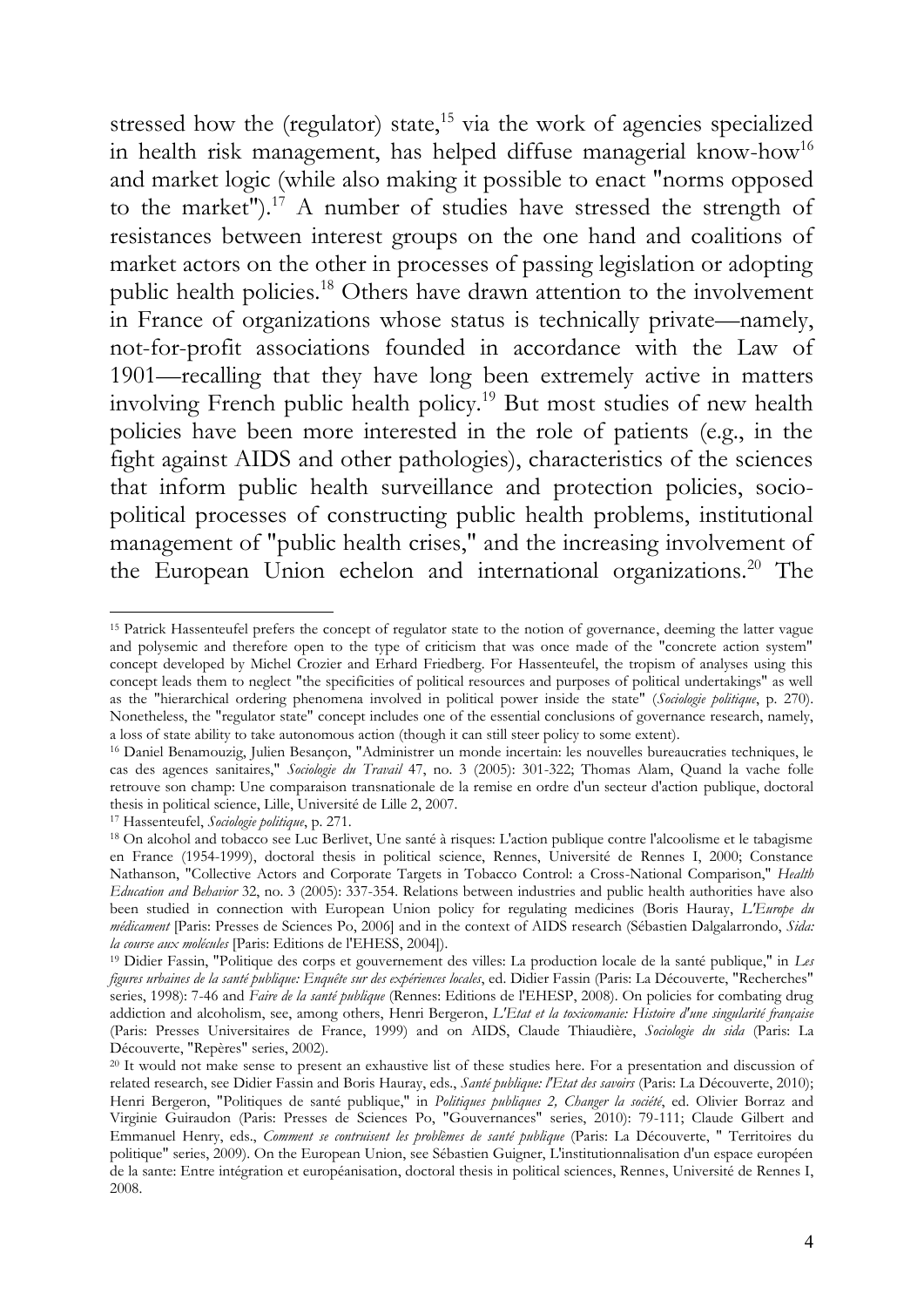growing role of market-sector actors in the actual production of public health has not been at the centre of political science or sociology analyses.

#### **Local policies for combating overweight and obesity: privatization or hybridization?**

Recent major changes in the way public health policy is done<sup>21</sup> should nonetheless move us to pay more systematic attention to this research problem—specifically, changes in policy related to the now national and international public health "cause" of preventing obesity and overweight. Among the wide range of preventive and curative actions that have been developed to combat overweight and obesity, providing information and education on individuals'—and particularly children's—health is now thought of as essential. In France, health education campaigns are run by all sorts of national and local prevention actors: the Institut National de Prévention et d'Education pour la Santé (hereafter INPES), *départément*level health promotion organizations, specialized, private–status not-forprofit associations as defined by France's Law of 1901, *département*-level services for the protection of pregnant women, new mothers and children, Ministry of Education services, municipal health and hygiene services, national public health insurance services, complementary health insurance organizations, etc. But one particular prevention program caught and held our interest: "Ensemble Prévenons l'Obésité des Enfants" [Together let's prevent obesity in children], hereafter noted EPODE. Designed and run by professionals in the fields of nutrition, management and marketing who work through a private social marketing agency, and funded by contributions from towns and cities enrolled in the program as well as subsidies from partner companies, some of which belong to the food and mass marketing industries, EPODE has managed to acquire a key position in shaping and developing arrangements for detecting and preventing child obesity. It is now operating in over 200 French cities and towns, including major cities such as Lille and Paris, and is perceived as a crucial player in public health policy around this problem. As such it has been presented by the Ministry of Health as particularly innovative, to the point where, in the eyes of the public

<sup>21</sup> See Bergeron, "Politiques de santé publique."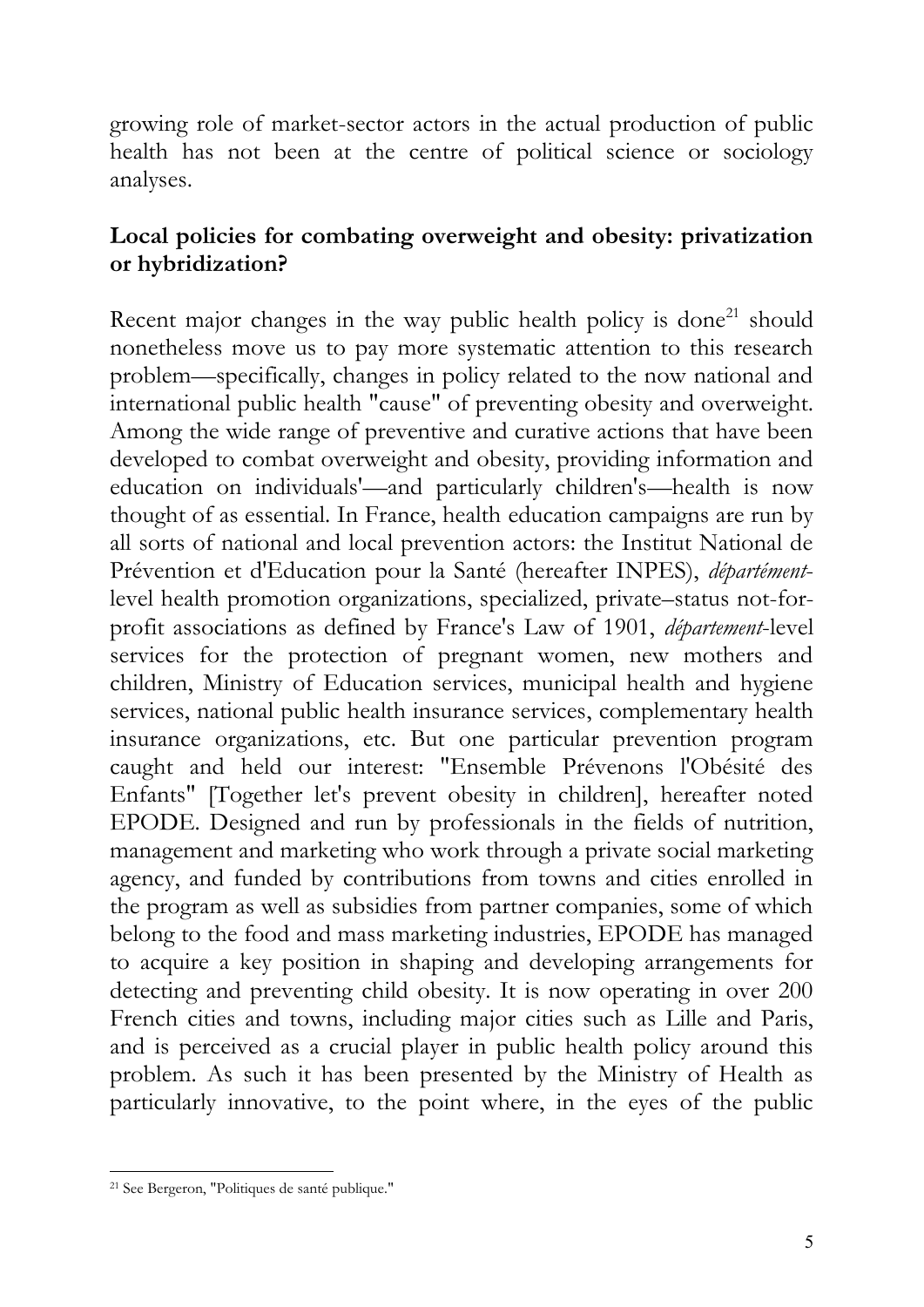authorities, it incarnates the most successful instance of public-private partnership (PPP).

We studied the genesis and implementation of this program in four municipalities and at the national level, using the methodology specified below. We obviously make no claim to have exhausted or revealed all changes in state action in connection with public health policy through this study of a single program, or even to have synthetically identified the particular type of governance or dominant type of regulation operative and prospering—in the anti-obesity and overweight policy sub-sector. Our three aims are more modest.

First, studying the genesis and operation of this program and the relations obtaining between the private-status actors and organizations that run it and the many other actors involved is a particularly effective means of observing implementation of a policy for "governing citizens' bodies,"<sup>22</sup> as well as the (difficult or non-existent) combining of state action and local action, the latter primarily municipal.

Second, this case is useful for apprehending the mechanisms that govern the rise to legitimacy of a private actor in the public policy area of public health. Like security policy in France (see Sébastien Roché), public health policy is understood to belong *categorically* to the French state's sovereign competence and scope of activities, $23$  and the involvement of private business enterprises has elicited much resistance, since public health is generally not to be considered a "commodity." We try to shed light on some of the processes and mechanisms through which such a program has managed to become institutionalized in what is still a "recalcitrant"

<sup>22</sup> Fassin and Memmi, eds., *Le gouvernement des corps.*

<sup>23</sup> The principle of the state's *categorical* responsibility for public health was inscribed in law as early as the public health law of 1902, though in a relatively subterranean manner. A vast amount of jurisprudence in France's "administrative courts" [handling disputes in which the state is either plaintiff or defendant] then confirmed and crystallized that responsiblity (Didier Tabuteau, "La sécurité sanitaire, réforme institutionnelle ou résurgence des politiques de santé publique," *Sève* 3, no. 16 (2007): 87-103. In recent years, state responsibility for public health has been more conspicuously affirmed, namely in the law on patients' rights of 2002. Legislative assertion reached its apogee in 2004 with the law "relative to public health." Drafted by a small circle of experts and senior civil servants at the Direction Générale de la Santé (DGS; department in the Ministry of Health), most of whom had trained in public health and epidemiology at the best British and American universities (cf. Henri Bergeron and Constance Nathanson, "Construction of a Policy Arena: the Case of Public Health in France," *Journal of Health Politics, Policy and Law* 37, no. 1, forthcoming in 2011), this law asserts in no uncertain terms that public health is part of the state's jurisdiction and competence and provides for regionalizing public health policy, a move which, as Bernard Goudet has remarked, should be interpreted not as deconcentration but as a "decentralizing transfer" (Bernard Goudet, "La loi de santé publique du 9 août 2004: une analyse sociologique," *Santé Publique* 4, no. 44 [2004]: 601).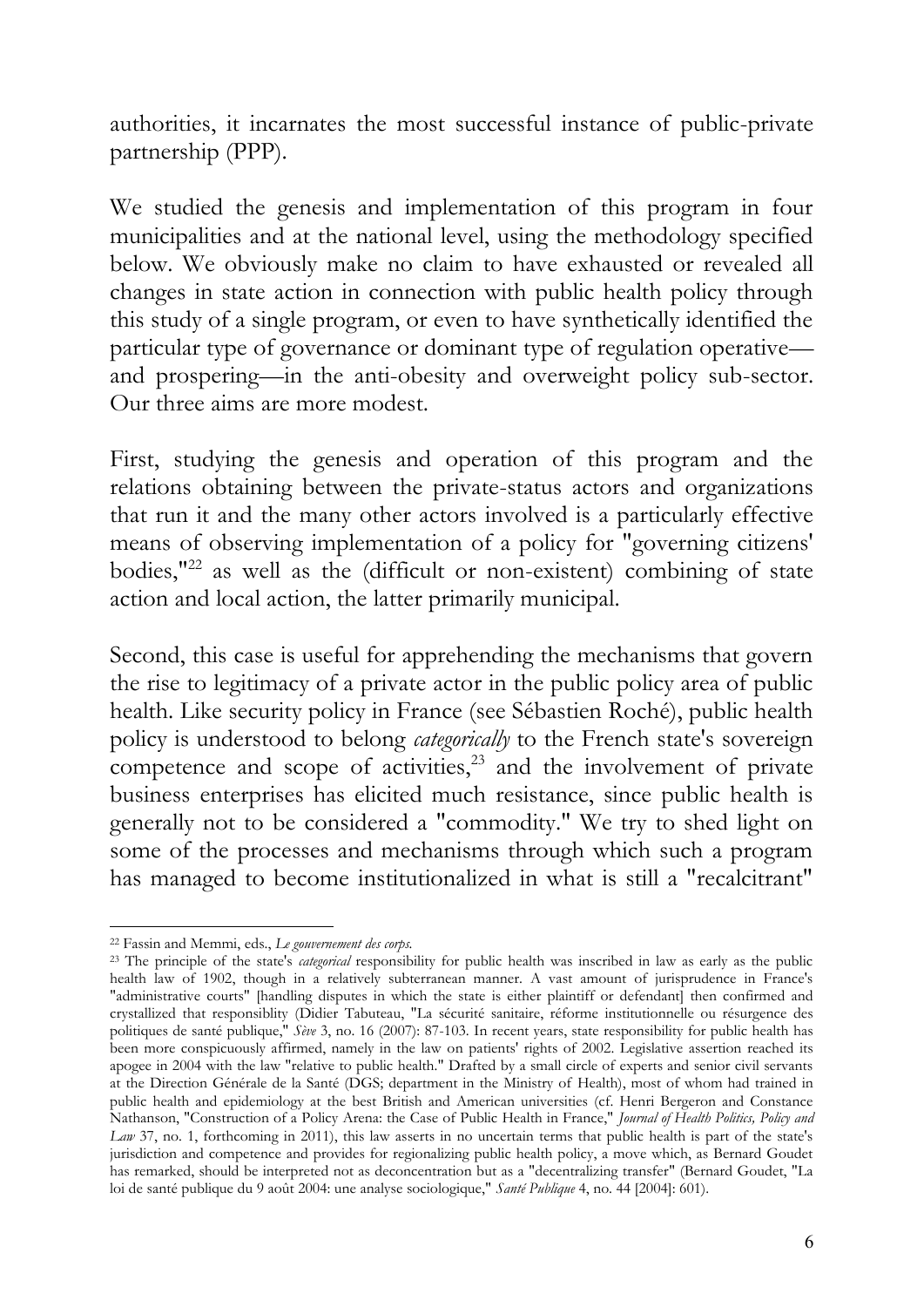policy area.<sup>24</sup> Specifically, we show how EPODE is a quite particular example of the private public-policy actor. EPODE actors do not belong to the category qualified by Pierre Lascoumes and Dominique Lorrain as "black holes of power" because they do not act *in an absolutely* "discreet"<sup>25</sup> manner or operate like a "back-office" for "the public authorities" in accordance with an "unwritten division of labour" principle; nor do they have any legislative, executive or conflict-regulating powers.<sup>26</sup> And they do not really correspond either to the "moral entrepreneur," a figure whose importance has often been stressed in literature on public policy following the seminal works of Howard Becker.<sup>27</sup> Though the program came into existence and began developing before the obesity problem got put on the public policy agenda, it was not at all involved in the initial moves to frame "bad eating," overweight and obesity as social problems (though today it is increasingly likely to assume this role);<sup>28</sup> it neither helped "sound the alarm"<sup>29</sup> nor proposed or defended the guidelines along which "solutions" to the problem were to be found. In fact, the actors running the EPODE program correspond most closely to the figure of the private entrepreneur<sup>30</sup> as depicted in recent years in economic sociology studies.<sup>31</sup> They seem to have managed to assume a stable position, to act and settle in as actors, on the boundary between two heterogeneous and in many respects antagonistic worlds: public health and the market.

Third, studying how this actor established itself as a legitimate "operator" of public policy to combat obesity and overweight, and how it helps

<sup>&</sup>lt;sup>24</sup> The meaning we attribute to the concepts of institutionalization and institution is explained in greater detail below.

<sup>25</sup> Though as we shall see there is a certain "vagueness" regarding the effective legal status of a number of the local actors.

<sup>26</sup> Pierre Lascoumes and Dominique Lorrain, "Les trous noirs du pouvoir: Les intermédiaires de l'action publique," *Sociologie du Travail* 49, no. 1 (2007): 5.

<sup>27</sup> Howard Becker, *Outsiders: Etudes sociologiques de la déviance* (Paris: Métaillié, 1985); originally published as *Outsiders: Studies in the Sociology of Deviance* (New York: The Free Press, 1963).

<sup>28</sup> Cf. the latest report by the Office Parlementaire d'Evaluation des Choix Scientifiques et Technologiques, headed by Senators Jean-Claude Étienne and Birgitte Bout, "Prévention et traitement de l'obésité: l'état de la recherche," report on the public hearing of March 4, 2009.

<sup>29</sup> Francis Chateauraynaud and Didier Torny, *Les sombres précurseurs: une sociologie pragmatique de l'alerte et du risque* (Paris: Editions de l'EHESS, 1999).

<sup>30</sup> Though in order to get established in the field they did have to symbolically efface—in part and only in part—the primarily private nature of their initiative; this they did by obtaining the support and commitment of public authorities and institutions, as we shall see.

<sup>&</sup>lt;sup>31</sup> David Stark, *The Sense of Dissonance: Accounts of Worth in Economic Life* (Princeton and Oxford: Princeton University Press, 2009); Pierre-Paul Zallio, "Sociologie économique des entrepreneurs," in *Traité de Sociologie économique*, ed. Philippe Steiner and François Vatin (Paris: Presses Universitaires de France, 2009): 573-607.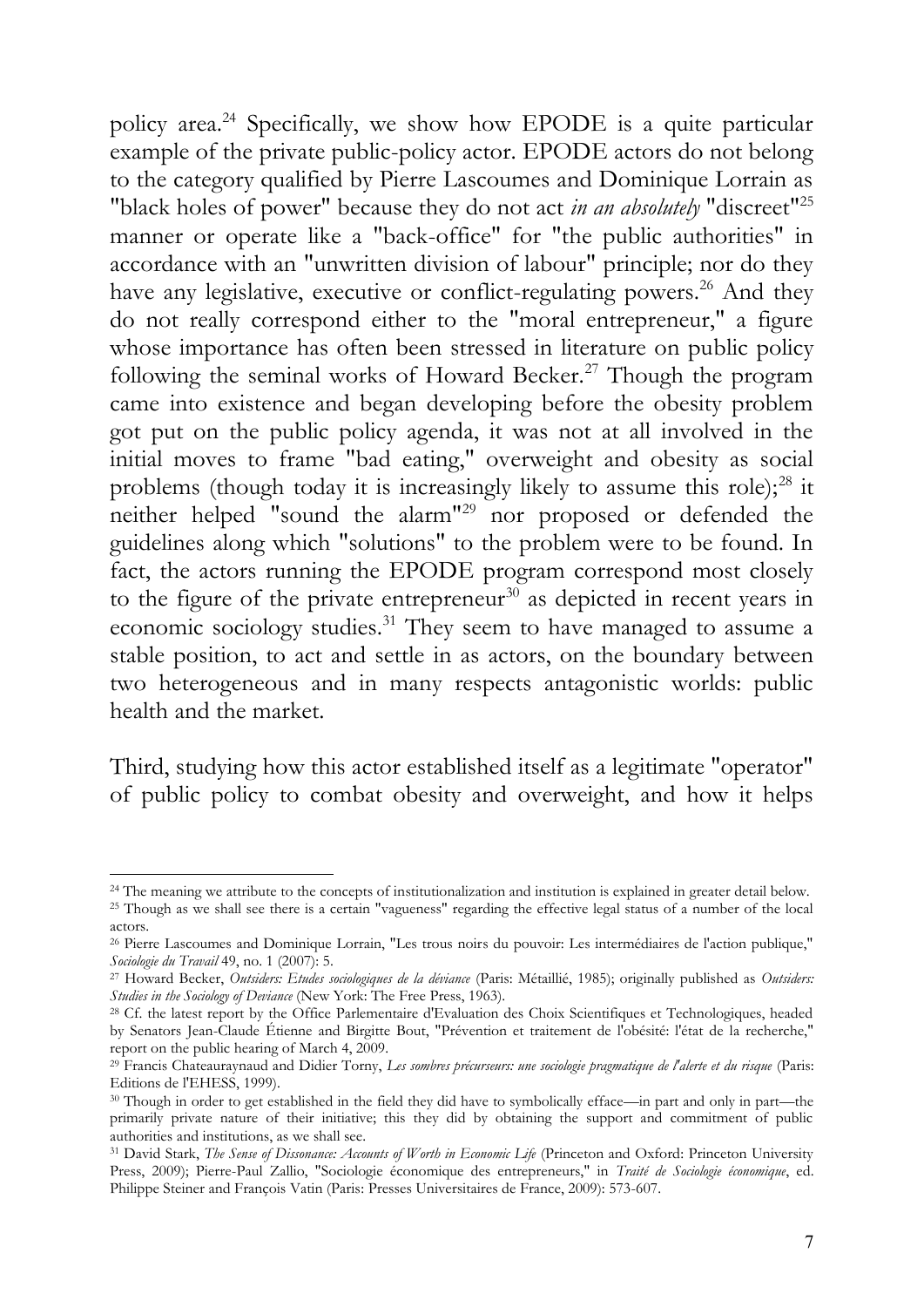perform missions in the general interest, is first and foremost an occasion to identify original ways of "privatizing" public action.

1) We show how this actor goes beyond the tasks of diagnosing the problem, identifying targets for local public action, designing action tools and even assessing the action (all these activities signalling varieties of privatization have already been identified in the literature), playing an active as well in the essential, properly political task of coordinating the activity of public actors and local organizations. We discover a partially "reversed" version of privatization, in which private actors help coordinate the action of public actors (i.e., belonging to some level of government) and association actors.

2) While some features of a movement to privatize public action may be discerned in this policy sub-sector, it is crucial to see that there is also a reciprocal phenomenon of "publicizing" private action. We show that the nature of the institutional setup now governing implementation of the EPODE program is fundamentally hybrid—so much so that the very notion of "privatization" is no longer accurate to define the way public action is being reconfigured in this sub-field.

3) We also work to show that substituting a private service-provider for a public service-provider for certain tasks (particularly diagnosis, target definition, tool development and policy assessment) is not a perfectly neutral operation: it has significant impact on what it means to "do public health."

After briefly retracing the genesis of this "moral service implementer" we turn to how it has tried to legitimate its intervention in the area of child obesity prevention and managed to accommodate critiques of its privatesector origins and its business-oriented aims.

---

#### **Methodology**

One theoretical source for our study is the sociology of organizations developed by Michel Crozier and Erhard Friedberg and other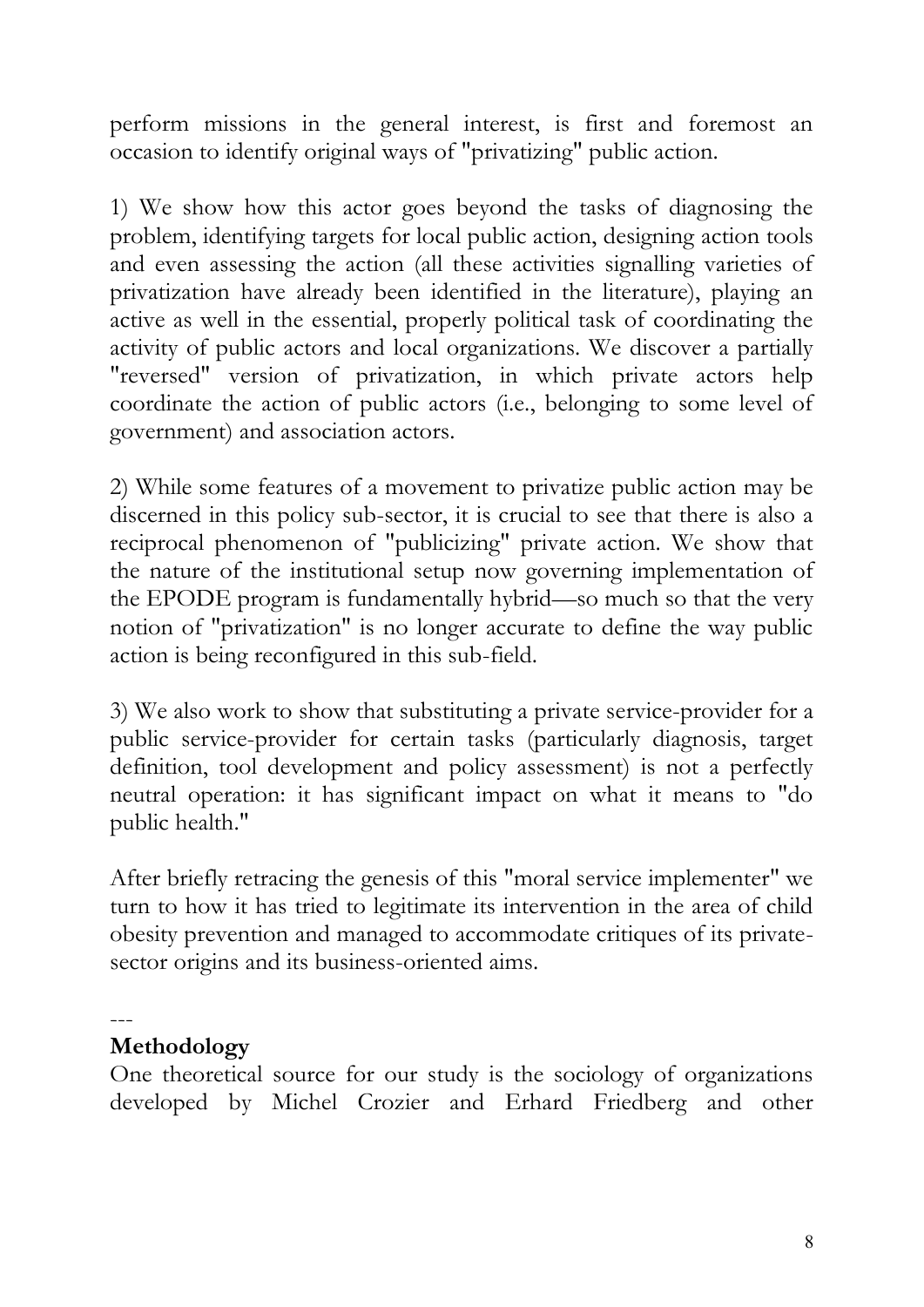researchers at the Centre de Sociologie des Organisations.<sup>32</sup> Since our purpose was to understand the mechanisms through which this private operator assumed importance and influence in the public health arena, it was important to collect and understand actors' individual, subjective perceptions of the program and its ways of proceeding, and to discover the structure of those actors' informal relations. This is why, in addition to examining materials developed and disseminated by the program, types of actions carried out, and official documents and reports, we chose to conduct a number of in-depth semi-directive interviews. Systematic, reiterated comparison of actors' viewpoints, duly related to the more factual data we have also analyzed, enable us to identify and circumscribe the regularity of certain action dynamics and approaches and so to go beyond a mere accumulation of idiosyncratic opinions.

Given the program structure, we chose to focus the investigation on two interdependent levels: national and local.

At the national level, the point was both to understand the strategy<sup>33</sup> of program promoters and their interrelations as well as their relations with their main partners and other institutions in the field. We therefore questioned managers in charge of the not-for-profit association and the private business running the program, some of the scientists that those managers work with in the framework of the program, industry representatives involved in funding the program, and actors involved in the Plan National Nutrition Santé (PNNS) at the DGS and INPES.

At the local level, we chose only cities that had been enrolled in the program for at least a year so that we could observe how the program was being implemented. We selected four towns that were different enough to make it reasonable to hope that comparison would be productive: three towns with high rates of child overweight and obesity and one with low rates. The idea here was to study whether local dynamics for implementing the program differed by degree of significance the problem seemed to have. Furthermore, two of the towns

<sup>32</sup> Michel Crozier and Erhard Friedberg, *L'acteur et le système* (Paris: Seuil, 1977); in English, *Actors and Systems: the Politics of Collective Action*, trans. Arthur Goldhammer (Chicago: University of Chicago Press, 1980); Erhard Friedberg, *Le pouvoir et la règle* (Paris: Seuil, 1993); Christine Musselin, "Sociologie de l'action organisée et analyse des politiques publiques: deux approches pour un même objet?" *Revue Française de Science Politique* 55, no. 1 (Feb. 2005): 51-71.

<sup>33</sup> In the broad sense that Crozier and Friedberg give to the term (*L'acteur et le système*); i.e., reconstructed by the researcher and not necessarily implying actor awareness.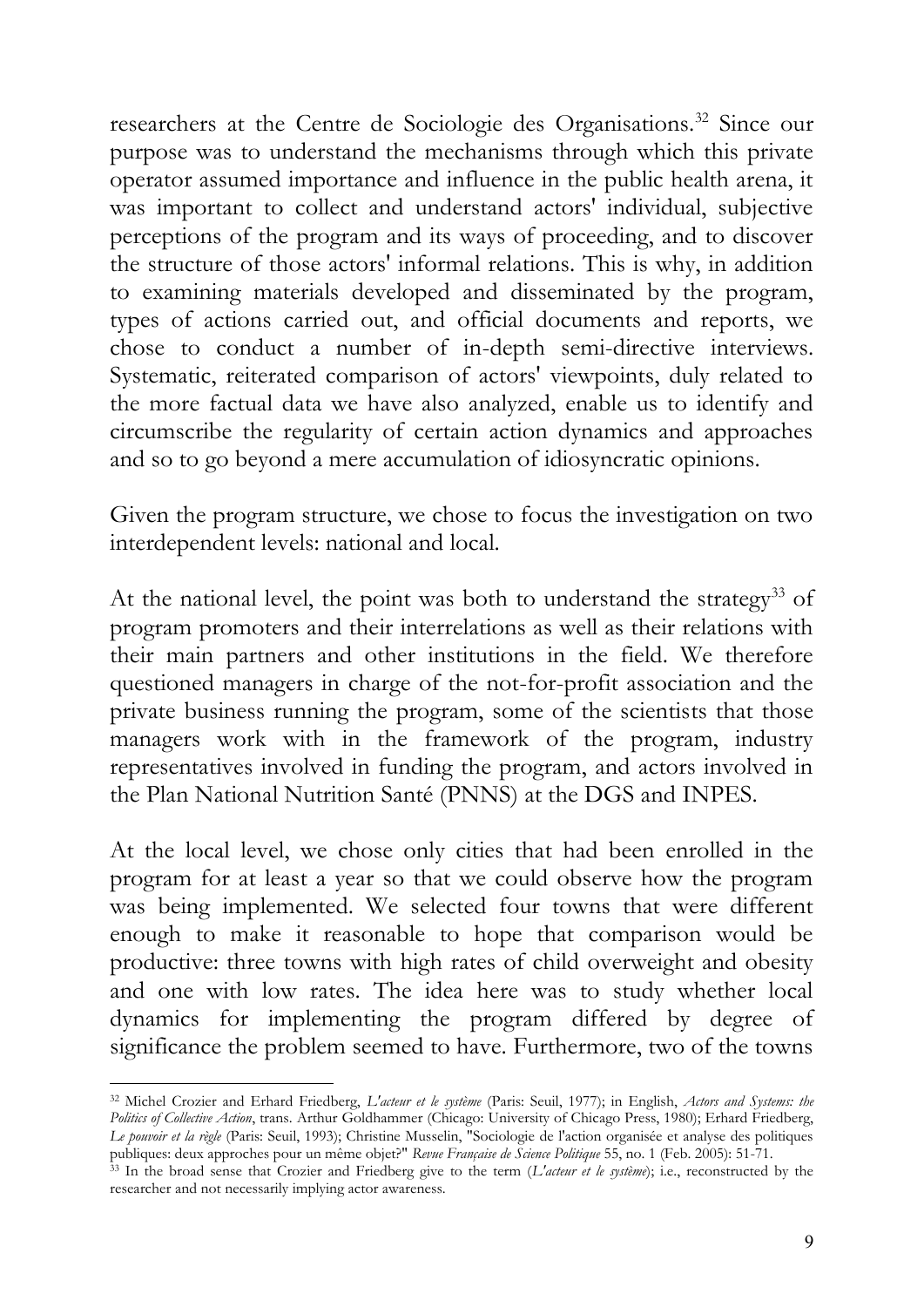with high levels of overweight and obesity are small towns, the other is medium-sized, the point being to measure whether amount of municipal resources influenced the nature of program implementation.

The four towns studied may be described as follows: Town A, the administrative "capital" of a *département* to the north of Paris, is mediumsized, 40 000 inhabitants, a fairly young population (one-fourth under 20). It has been in the program since 2004 and was thus one of the ten experimental cities. Of those cities, it had the highest proportion of overweight and obese children: more than 20% of the child population (5 to 12 years of age), according to 2007 Body Mass Index (BMI) measurements. Town B is a small town in Bretagne, 15 000 inhabitants, with a higher proportion of young people than Town A (one-third of the population is under 20). It enrolled in the program in 2003 so as to qualify as an experimental city. However, of the 10 experimental cities, Town B had the lowest BMI rating in 2007: approximately 10% of the population aged 5 to 12 was overweight or obese. Area C encompassed two small towns of respectively 11 000 and 7000 inhabitants, both part of a conurbation in the north of France, a region particularly affected by obesity. The conurbation as a whole had joined the program in 2006.

A preliminary study in one of the towns enabled us to identify the types of actors to be interviewed in all. For each town studied, we questioned many of the actors directly or indirectly involved in the program, both those participating in program enactment and those who did not wish to participate in it despite program members' uniform desire to have them do so. We tried to reconstitute the system of informal relations obtaining between these local-level actors as well as relations between local officials and national program coordinators. In each of these three locales (comprising our four towns), we interviewed elected town officials and town administrative workers, doctors and nurses, community organization actors, actors permanently employed by the Ministry of Education [these are civil servants in France], and representatives of the state's "external services" [state services operating at the regional level under the prefect's authority, the prefect being the representative of the central state at the level of the *région* or *département*] as well as representatives of regional health and social affairs bureaus (DRASS) and regional public health authorities (GRSP). In each of the three locales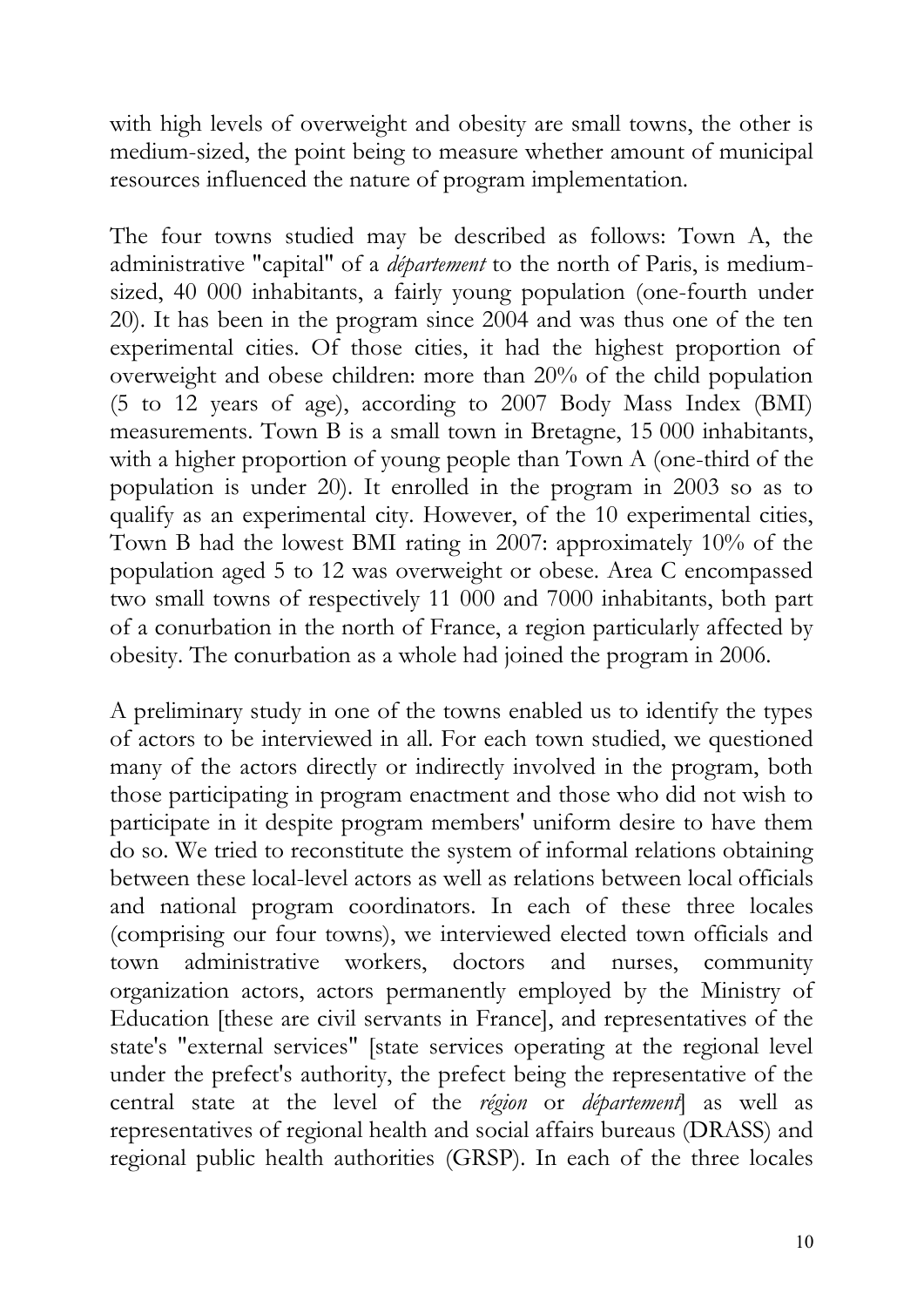(Town A, Town B, Area C), between 30 and 50 interviews were conducted, for a total of 123.

#### **Brief history of a "moral service implementer"**

Several studies in recent years have worked to identify the socio-political processes at work in the construction of obesity as both an epidemic disease and a public health problem.<sup>34</sup> The central role played by the Body Mass Index or BMI, which became the "obviously" relevant means of indicating corpulence, has received particular emphasis.<sup>35</sup> World Health Organization action also seems to have been decisive for the emergence of overweight and obesity as a political and policy issue, though the specific mechanisms explaining how the organization's famous  $2000$  report<sup>36</sup> qualifying obesity as the first non-viral epidemic could have such an impact on so many countries' policy agendas have yet to be identified. Above all, the speed with which obesity got put on the policy agenda<sup>37</sup> is a genuine enigma that many current studies are seeking to solve. France is a striking example of the speed of public response: the first anti-obesity measures were in place barely one year after the Haut Comité de Santé Publique submitted its 2000 report listing factors implicated in the development of obesity,<sup>38</sup> and only a few years after the first national study of obesity levels, the ObEpi survey, done for the first time in 1997.

<sup>34</sup> Abigail C. Saguy and Rene Almeling, "Fat in the Fire? Science, the News Media and the 'Obesity Epidemic,'" *Sociological Forum* 23, no. 1 (2008): 53-83; Abigail C. Saguy and Kevin W. Riley, "Weighing Both Sides: Morality, Mortality and Framing Contests over Obesity," *Journal of Health Politics, Policy and Law* 30, no. 5 (2005): 869-921; Annemarie Jutel, "The Emergence of Overweight as a Disease Entity: Measuring up Normality," *Social Science & Medicine* 63, no. 9 (2006): 2268-2276; Thibault Bossy, Poids de l'enjeu, enjeu de poids: La mise sur agenda de l'obésité en Angleterre et en France, doctoral thesis in political science, Institut d'Etudes Politiques de Paris, 2010; Eric J. Oliver, "The Politics of Pathology: How Obesity Became an Epidemic Disease," *Perspectives in Biology and Medicine* 49, no. 4 (2006): 611-627; Faustine Régnier, Didier Torny, "Une épidémie kaléidoscopique: les constructions savantes de l'obésité dans le contexte français," 2008 convention of the **Association Internationale de Sociologie,** Montreal; Jean-Pierre Poulain, *Sociologie de l'obésité* (Paris: Presses Universitaires de France, 2009).

<sup>&</sup>lt;sup>35</sup> For a critical account of the history of this indicator, see Ian Hacking, "Façonner les gens," courses at the Collège de France, Lesson 3: "Normalisation: l''épidémie' d'obésité," 2005; Thibault de Saint-Pol, "Comment mesurer la corpulence et le poids 'idéal'? Histoire, intérêts et limites de l'indice de masse corporelle," *Notes & Documents* 2007-01, Observatoire Sociologique du Changement, 2007.

<sup>36</sup> WHO, "Obesity: Preventing and Managing the Global Epidemic, Report on a WHO Consultation," *Technical Report Series* no. 894 (2000).

<sup>37</sup> It was not until the mid-1990s that research began to mention an obesity "epidemic" (Saguy and Riley, "Weighing Both Sides").

<sup>38</sup> Haut Comité de Santé Publique, *Pour une politique nutritionnelle de santé: Enjeux et propositions* (Rennes: Editions de l'ENSP, 2000).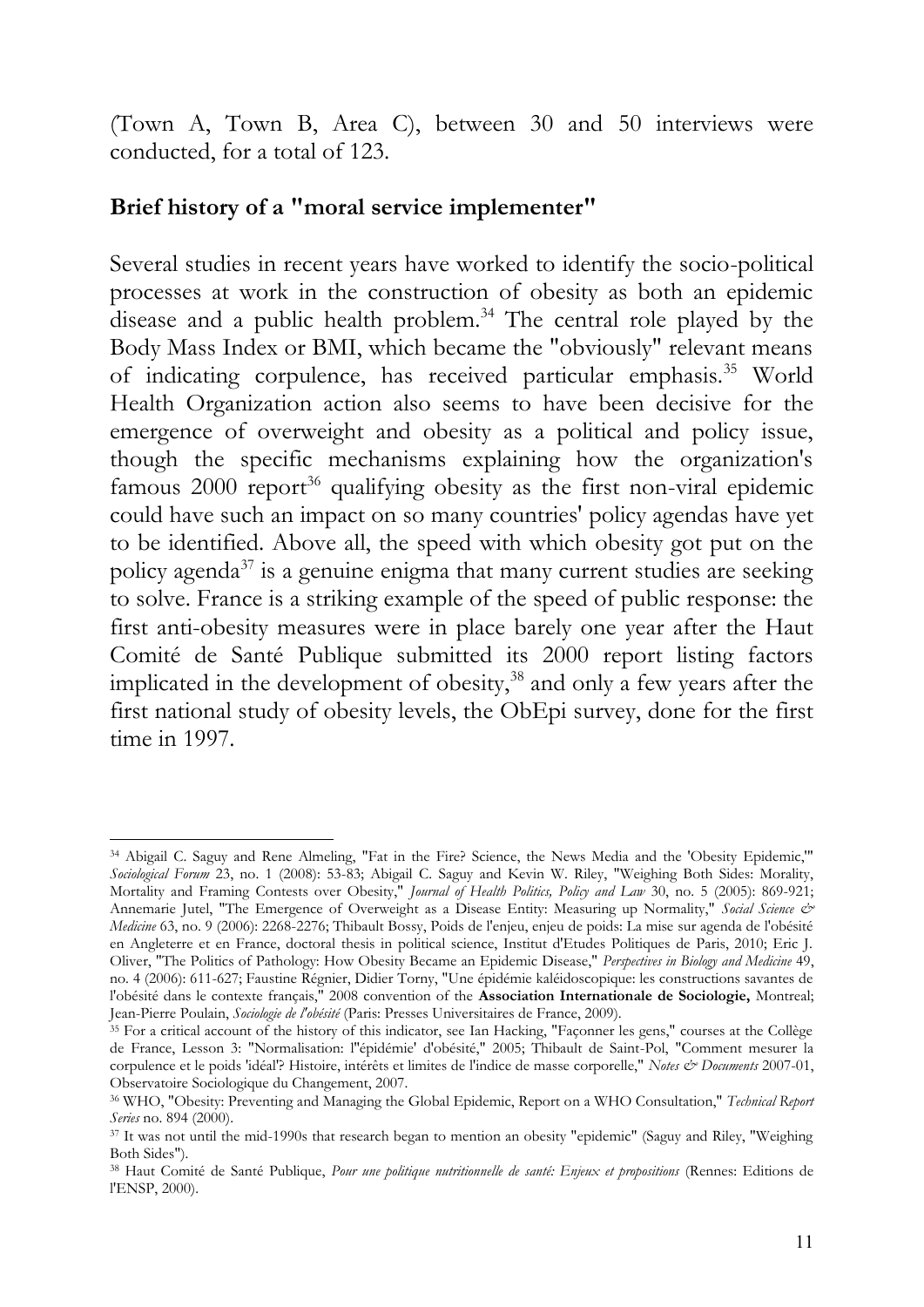Thibault Bossy has identified three major sources for France's antiobesity policy.<sup>39</sup> The first of these is the Plan National Nutrition Santé (PNNS), in operation since 2001, a national program that arranges for publication of nutrition guides aimed at influencing consumer food and diet choices; the launching of INPES-designed health education campaigns in the media; and negotiations with the food industry to establish "voluntary commitment" charters where food companies agree to modify the composition of their products. The PNNS is steered by the Ministry of Health via the Direction Générale de la Santé, which has a bureau that deals exclusively with that issue. The second source is a 2001 Ministry of Education internal circular on the "composition of school cafeteria meals and food safety."<sup>40</sup> The third source is the 2004 public health law, one article of which regulates food product advertising<sup>41</sup> while another prohibits beverage and snack-food vending machines in schools.

As explained, the community organization that started the EPODE program did not really play a part in getting obesity on the policy agenda nor did it advocated any particular axiological, cognitive or instrument options, though its first actions in this area did take place before obesity was recognized as a public health issue. Instead it took advantage of what was a favourable context to offer local community structures a set of public policy standards and instruments. What was at issue for this "moral service implementer" was to institutionalize its "solution" to a problem that had already been recognized as such and thus been legitimized.

An in-depth history of the genesis and development of the EPODE program and its institutional trajectory, and an analysis of the decisions and factors that shaped that trajectory, have yet to be done.<sup>42</sup> However, the material we have already been able to assemble, namely our

<sup>39</sup> Bossy, "Quand le poids devient un problème public: la mise sur agenda de l'obésité en France et en Angleterre," paper for the Pôle Action Publique graduate seminar at the CEVIPOF (Centres de Recherches Politiques), Sciences Po, Paris, 2008.

<sup>40</sup> Circular no. 2001-118, June 25, 2001.

<sup>41</sup> State framing of food advertising, a highly conflictual matter in France because of the problem it raises of relations between the state and the food industries (represented by the Association Nationale des Industries Agroalimentaires or ANIA), recently came to the fore once again in parliamentary debate on the "Hôpital, patients, santé et territoires" bill.

<sup>42</sup> A study funded by the Agence Nationale de la Recherche and focused on the genesis of the EPODE program is currently under way.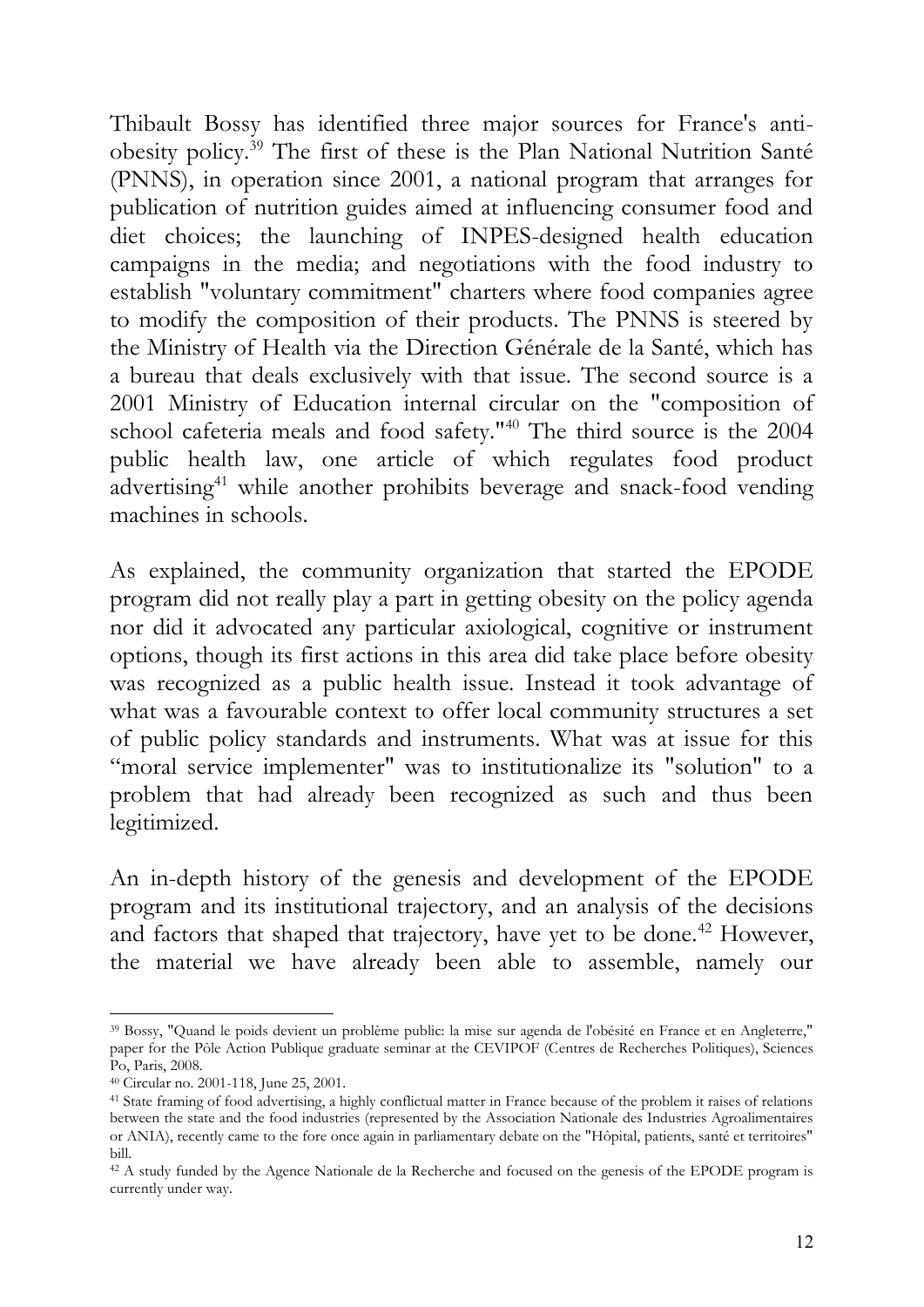interviews with actors who played crucial roles in the program's development and success, is substantial enough to enable us to provide a broad outline of that history and thereby grasp how the program gradually became inscribed in a moral and political context not of its own making. We first present the initiative that preceded and gave rise to EPODE; then analyze program creation and development more closely.

#### **From an epidemiological survey focused on schools to a program for local action focused on towns and cities (1993-2004)**

What gave rise to the EPODE program was an initiative taken in 1992 that is, before obesity and overweight were granted the controversial status of "public health problem"—by a not-for-profit organization named Fleurbaix Laventie Ville Santé or FLVS. Fleurbaix and Laventie are the names of two small towns in the north of France, the project's first two experimental towns. The prevention activities initially contemplated by this new association structure did not target obesity but rather cardiovascular disease, highly likely to be caused by obesity and overweight. A physician and endocrinologist named Jean-Marc Horet working at the teaching hospital of Lille, with the support of his nutritionist colleague there, launched a nutrition education plan for the schools of Fleurbaix and Laventie. Dr. Horet's plan was modelled on an experiment under way in a small town near San Francisco that had set up a community health program to reduce inhabitants' cholesterol levels. It thus partook of the characteristic French tropism consisting in "transferring" policies and preventive interventions developed in Anglo-Saxon countries to France.<sup>43</sup> Dr. Horet's undertaking may be described as environmental. His objectives were 1) to modify the "environment" of children's nutritional choices by circulating information on what they were eating and what they should eat, in the hope of 2) getting them to transmit this information to their parents. A variety of actors—dieticians, teachers, physicians, teacher-training professionals—were called upon to write up information and prevention sheets and have them distributed in schools to children in the two towns initially involved. The preventive aspect of the project drew greatly on the frequent exchanges and strong ties between health and education professionals. In this first period, the

<sup>43</sup> For an analysis of similar phenomena in connection with France's drug addiction policies, see Bergeron, *L'Etat et la toxicomanie*.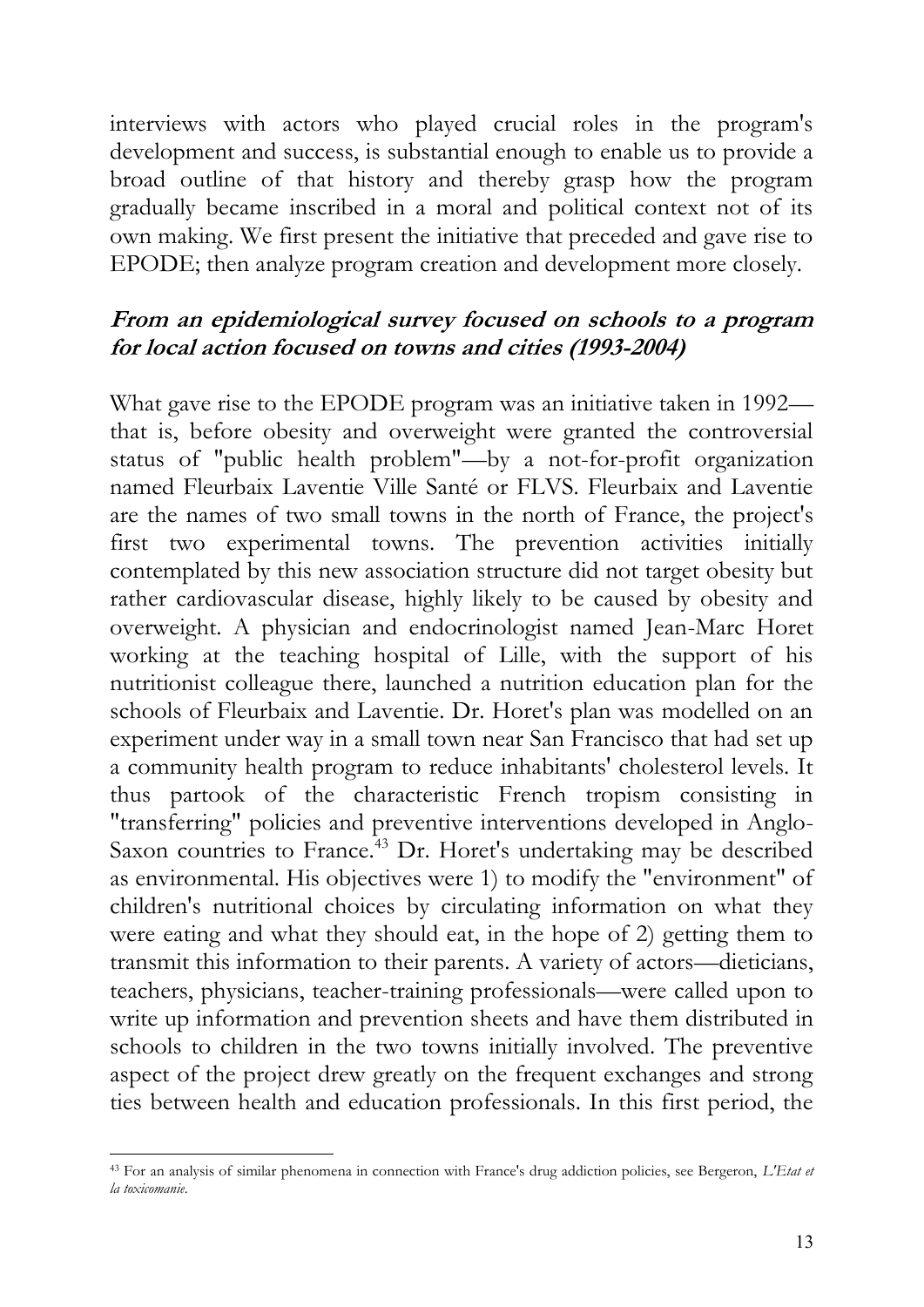issue was for program promoters to scientifically demonstrate the effectiveness of this environmental method of preventing cardiovascular disease. A team of researchers from the Institut National de Santé et de Recherche Médicale (INSERM) took on the tasks of drafting the protocol for an epidemiological study, data collection and analysis. They were scientifically interested not just in obesity but also chronic disorders such as diabetes and cardiovascular disease.<sup>44</sup>

Starting in 1997 (that is, 4 years before the first PNNS plan was launched), the study underwent two significant changes: the focus shifted to preventing obesity, specifically in children, and the frame of action for the program was enlarged from schools to the towns themselves, as their involvement in it had been growing. This shift went together with changes in organization. Initially, Dr Horet had created a nutrition consulting agency, the aim being to collect funds for implementing the project and following up on the epidemiological study. The project's first funding came from a few major pharmaceutical companies<sup>45</sup> and a large food industry company. In 1998 and 2001, the nutrition agency merged successively with a public relations agency specialized in food and health and founded by a former food-industry business manager, and a "social marketing" agency specialized in setting up educational projects on nutrition. These two mergers and the "patent" success of the original experiment were incentives for its promoters to turn the initial epidemiological study into a program of action targeting a large number of cities and towns.

#### **Institutionalizing and extending the action program (2004-2009)**

In 2004 the EPODE program was created and put in place as an experiment to be conducted in ten cities or towns. Perfectly in line with the policy orientations for combating obesity and overweight that had been initiated by the PNNS in 2001, the program aimed to "gradually modify social norms and reduce inequalities in access to prevention [of overweight and obesity] by promoting a varied, balanced, manageable and pleasant diet and providing incentives to children and their families

<sup>44</sup> Some INSERM researchers thus acquired the status of experts on obesity and launched other scientific programs on the issue.

<sup>45</sup> One project director from a pharmaceutical industry project partner ended up quitting her job there to join the nutrition agency; she eventually came to head the partnership between EPODE and member cities.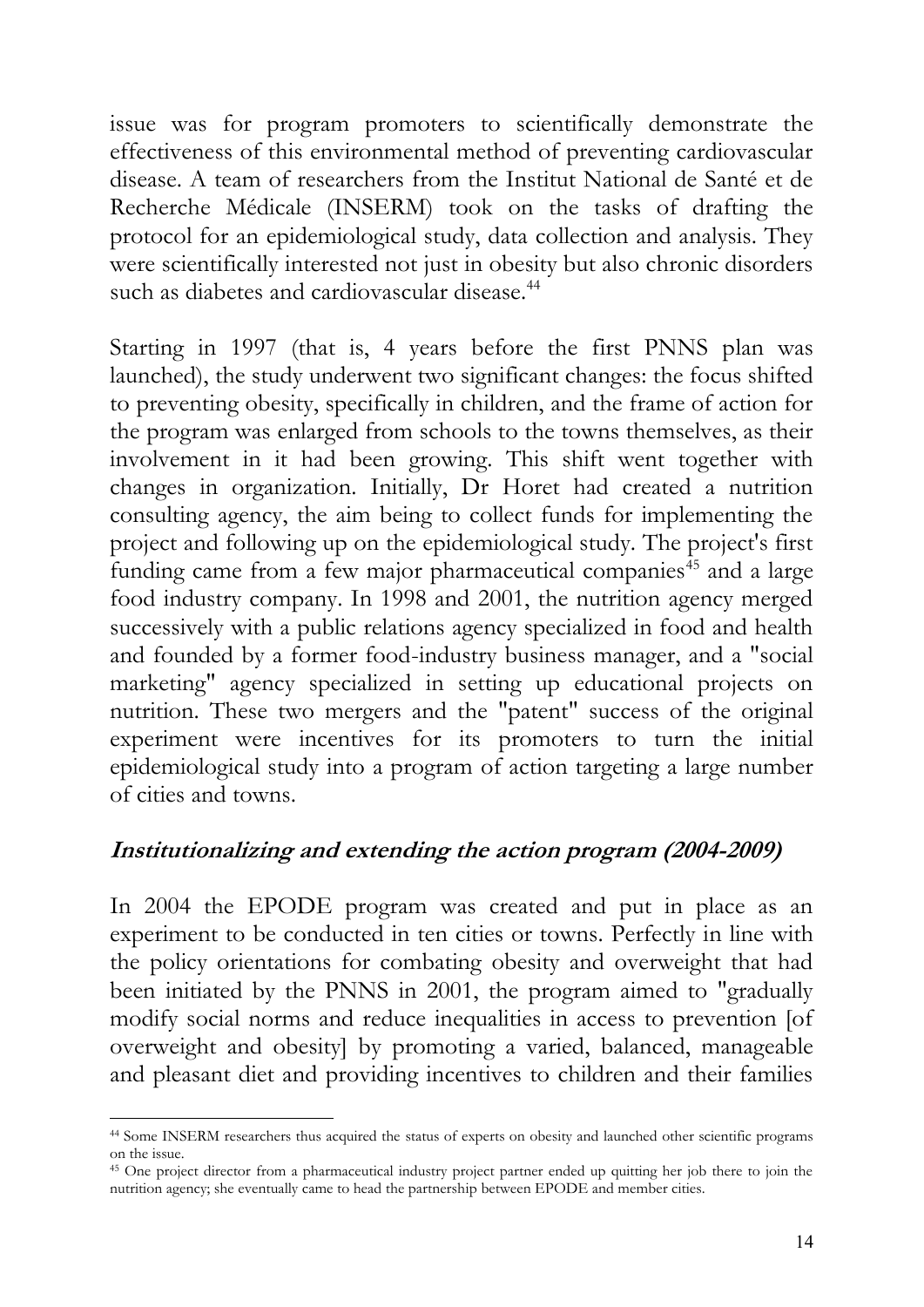to increase their daily physical activity level."<sup>46</sup> To attain these multiple demands, the program promoters set out to increase the number and variety of partners, establishing relations with scientists, health professionals, local communities, administrations and industrial companies. One original aspect of the program was that the municipality was thought of as a relevant local echelon for actions to promote prevention. Above all, the program proposed an "original method" for acting on and realizing health promotion ideas, the overall aim being to make it easier to reach the objectives set by the national authorities.

The formal channels and nature of this case of interorganization cooperation, the complexity of which we explain below, are the following: a town or city government signs a contract with the FLVS association to get the EPODE program set up there; the cities in question first sign an agreement called a "commitment charter"; they then have to hire an "EPODE project head" (or call upon a municipal employee to spend a [variable] amount of his or her time coordinating the program at the local level). They also pledge to set up a "steering committee," to be composed of at least one representative of the medical corps, teachers or other permanent Ministry of Education employees (e.g., school nurses), and elected officials. Meanwhile the FLVS hires the social marketing agency to "design the program and engineer the project as well as coordinate the set of actions recommended to cities to make the program operational, coordination to be overseen by the Expert Committee" (excerpt from the "Charte d'engagement des partenaires locaux" [local partners' agreement]). It is the agency's (remunerated) task to train local actors (particularly EPODE project heads; see below), disseminate healthy nutrition practice guides, propose obesity prevention activity ideas, centralize height/weight data collection done in the framework of the program on children from kindergarten through the last year of elementary school [age 11-12], $^{47}$  and develop teaching tools nutrition information sheets and, more recently, "action sheets," designed as aids to launching actions that take into account the particular activities of the types of actors they are addressed to (elementary school teachers, physical education teachers, etc.), this last point constituting the core of EPODE technical expertise.

<sup>46</sup> Excerpt from an institutional presentation of the program, entitled "[EPODE:] a method for preventing obesity."

<sup>&</sup>lt;sup>47</sup> This data has been collected annually since 2005 in the ten experimental cities; in the future it will be collected in all cities every two years.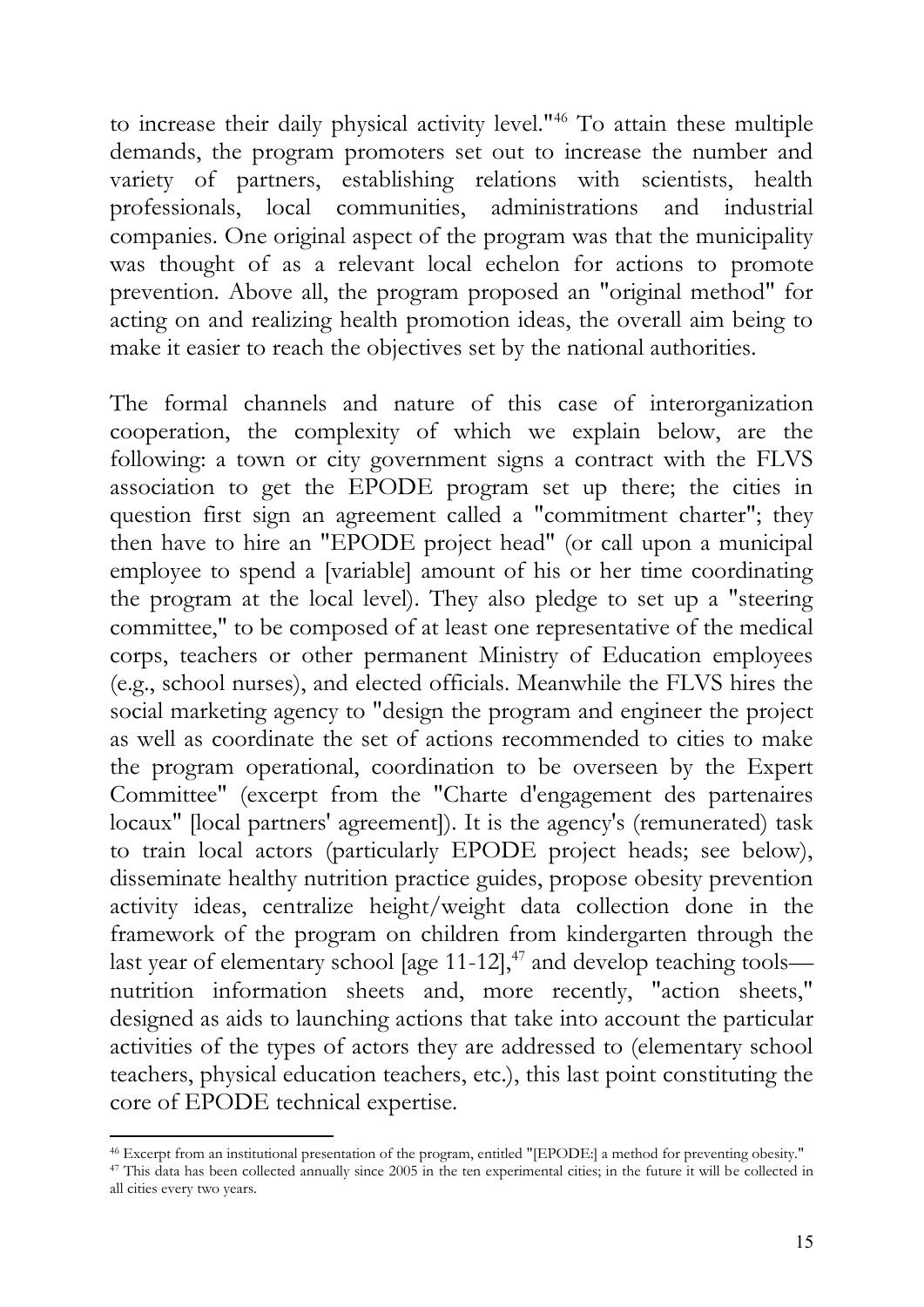But the program goes beyond providing expertise on how to promote health and design prevention instruments. It also provides a social engineering methodology and actively helps to coordinate local actors. The methodology makes it possible to guide or orient an entire set of actors who, however active they may be, are in any case quite scattered, and to activate state (i.e. public) and community organization resources, even private-sector funding, to enable those actors to operate within a collective action framework stamped "EPODE." The action is supposed to take the form of an integrated network: creation of a town management centre in turn centred around the project director and steering committee who work in close collaboration with the national directorate of the EPODE program; regularly scheduled meetings with involved and potentially involved local actors; the development of a shared public relations strategy around local prevention actions (diffusion of the EPODE logo, posters, creation of EPODE events, etc.); regular dissemination of information about the activities of the various actors<sup>48</sup> and the accomplishments of the national network; biannual national meetings of all municipal project heads, etc. Every year, priority issues are identified by the EPODE national coordination committee, and member cities are invited to find ways of working on them locally using instruments and action tools developed by the agency. The national program also sends out calls for proposals to networkmember cities; winning proposals are then funded by partner industries or state offices. The EPODE program thus performs the properly political work of running activities and coordinating local actors around a local policy perceived to be in the general interest.

The success of the program can be summed up in a few figures. From 2004 to 2009, the number of French cities enrolled rose from 10 to 226, including Paris and Lille. The experiment has also been taken up by several other countries and regions of the world (Australia, Mexico, Belgium, Spain and Greece), enabling program promoters to claim that no less than four million people are concerned. Moreover, the European Commission—specifically, the Directorate General for Health and

<sup>48</sup> The program's internet site lists a series of examples of healthy practices implemented by EPODE cities, together with a description of the actions and the identities of the persons in charge. Operative here is the desire to have EPODE cities participate in a network and feel they belong to a "community" guided and coordinated by national EPODE headquarters.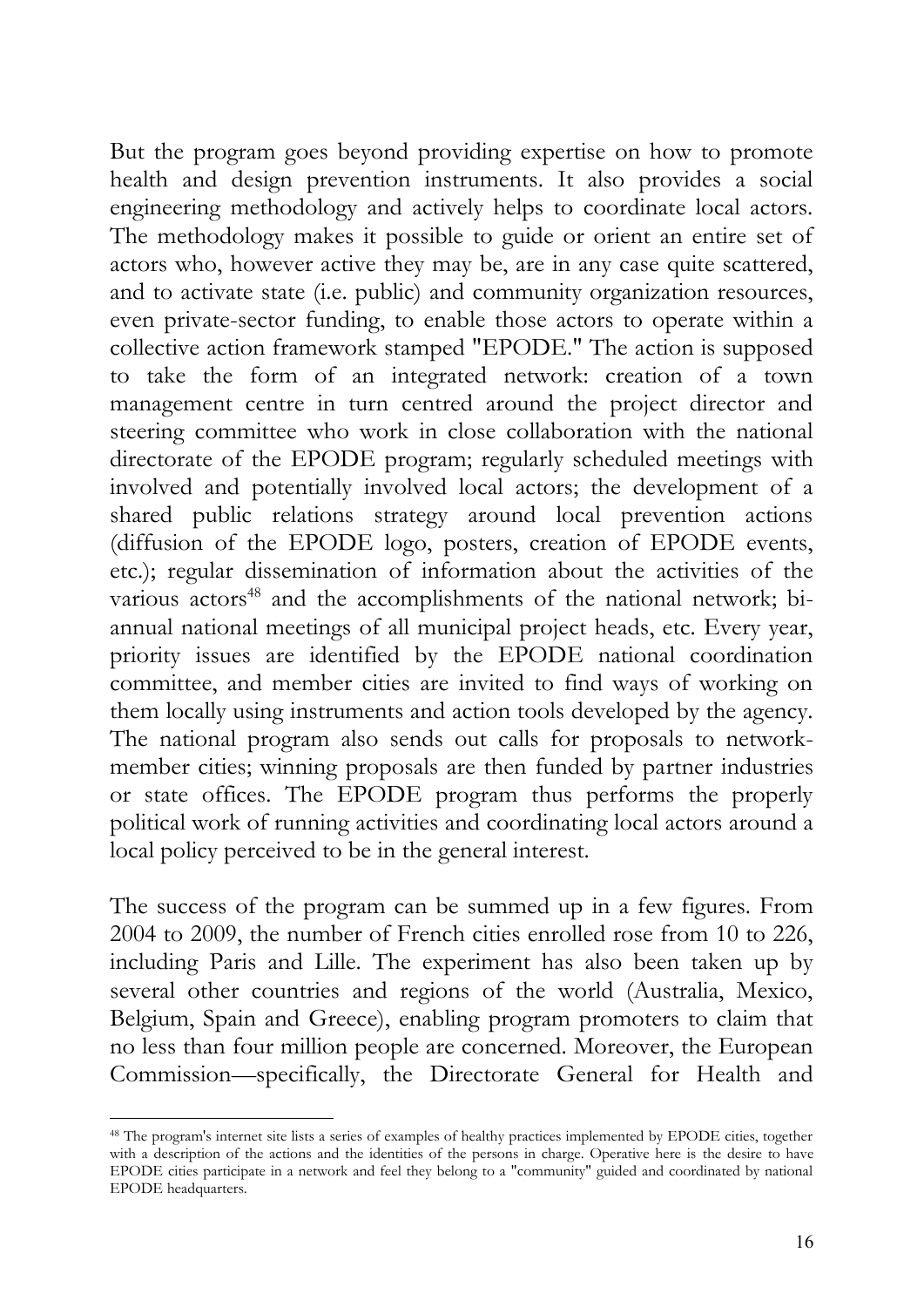Consumer Affairs or DG SanCo—was quickly won over by the experiment<sup>49</sup> and has hired EPODE to develop a healthy practices guide to be used in local obesity prevention policy throughout the EU, the idea being for it to serve as a cognitive and normative basis for implementing similar policies in all European Union cities. Dr Horet is now considered a national expert, and there is hardly a scientific or institutional conference, televised debate, press article or radio program on the subject in which he is not included as a guest speaker.

The success story just presented, a collective reference in program members' discourse, is remarkable in many respects. How, in the space of ten years, did a modest epidemiological study carried out in two cities by a private actor manage to metamorphose into a method for action recognized by the European Union and operating in more than 200 French cities and towns and five countries? To answer that question, we need to analyze in greater detail the strategies that enabled program promoters to legitimate their intervention.

## **A public policy entrepreneur in search of institutional recognition**

EPODE actors heavily stress the support their program has received from institutions as diverse as city and town governments (via city enrolment in the program, with those cities then immediately joining the "EPODE cities club"), mayors (the "EPODE mayors club," via the Association des Maires de France), the European Union (via the DG-SanCo), the French state (via the Ministry of Health and Sport, the Ministry of Education, the Ministry of Food, Agriculture and Fishing, the state ministry for Urban Affairs and Renovation, and the PNNS), and "science" (via EPODE's links to scientists working in the common research framework it has developed, as well as its ties to the Académie Nationale de Médecine, the Société Française de Pédiatrie, the Association Française de Pédiatrie Ambulatoire, and scientific papers published in those organizations' medical journals).<sup>50</sup> It is methodologically difficult to demonstrate that the development of this institutional support network was the fruit of a deliberate strategy drawn

<sup>49</sup> The DG SanCo puts great store by partnerships between public and private actors and often justifies its action in public health matters in terms of potential positive effect on the economy (S. Guigner, L'institutionnalisation d'un espace européen de la santé).

<sup>50</sup> The full set of logos for these support sources is displayed on the EPODE internet site and official EPODE brochures.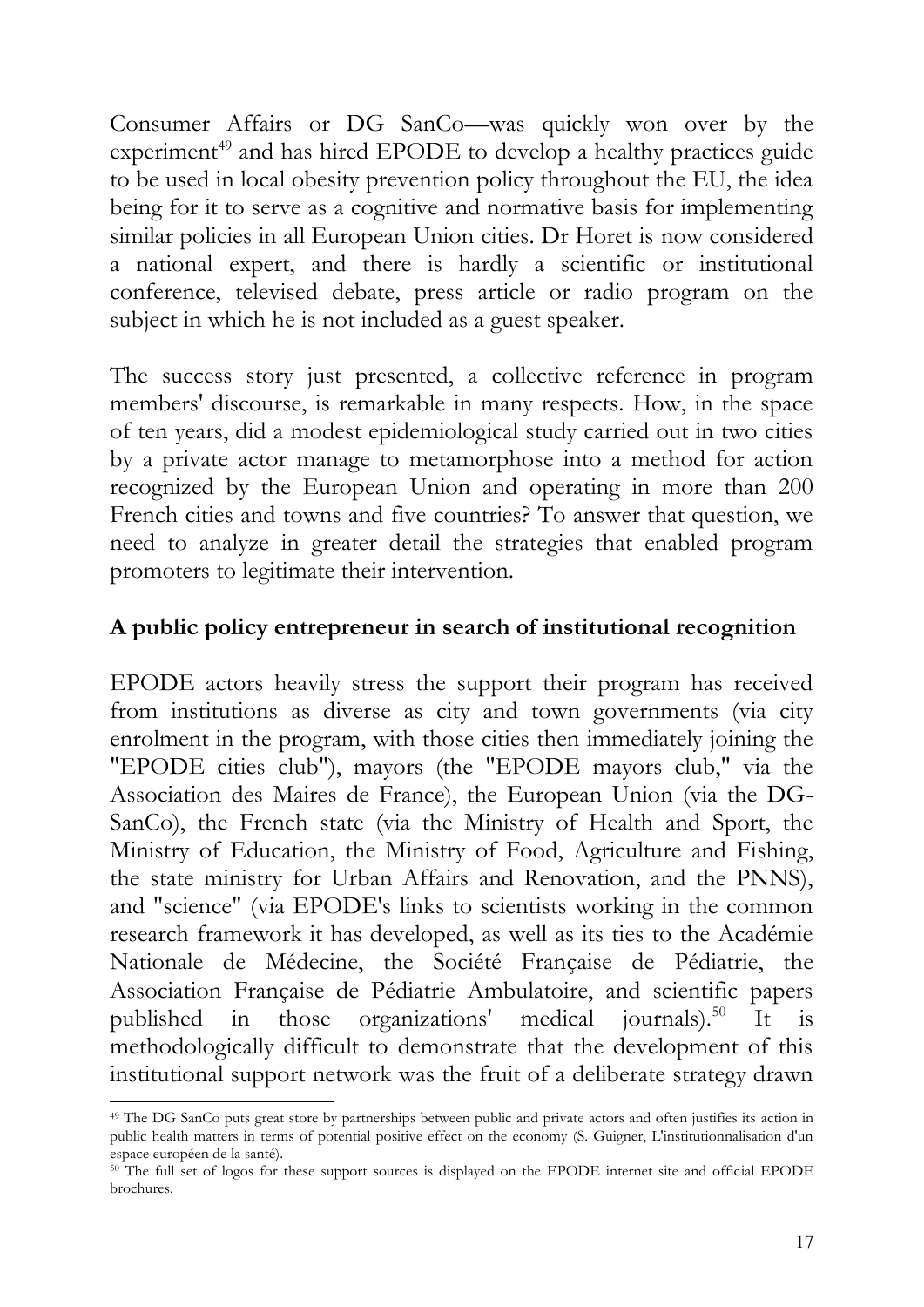up *ex ante* by the entrepreneurs who constitute EPODE's driving force i.e., the Association Fleurbaix Laventie Ville Santé and the social marketing agency, Agence Protéines—but we do think that network goes a long way to explaining the success of the program. Indeed, EPODE is embedded in a vast network of other institutions, all of which are perceived to be in solidarity with and indissociably linked to its own activity. The effect of this is to legitimate that activity.

The proper name EPODE has thus become a "label" in Pierre François' sense<sup>51</sup>: an "empirical proposition" becomes a label—or an institution when actors regularly turn to and use it as a pre-existing framework of experience that orients their judgment and action, particularly when they need to make choices in situations of uncertainty. The EPODE label has an obvious normative dimension, as it prescribes what various actors (mayors, local actors, EU actors, etc.) should decide and do in a highly varied set of situations (transposability) and is regularly used by those actors as a means of recognizing and gaining recognition for the seriousness and professionalism of the actions carried out in its framework.

We are now ready to analyze how the "virtuous circle" of legitimation that allowed for institutionalizing the program. There are three main sources of legitimacy: science, integration in local action, and integration in national and EU institutions.

### **Legitimation by science**

Clearly, the quest for scientific legitimacy began very early in the experiment: Dr Horet brought in a Paris team of INSERM-associated epidemiologists almost immediately. At last count, 23 articles on the FLVS/EPODE experiment had been published in medical journals. Dr Horet is systematically indicated as co-author, while the FLVS association president (who is also a member of the expert committee) appears in 11 of the articles and the program's national coordinator in six. More interesting yet, five articles are signed "FLVS Study Group." This procedure, widespread in medicine, is aimed at giving visibility to a cooperative group that has developed into a collective entity—above and

<sup>51</sup> Pierre François, "Puissance et genèse des institutions: un cadre analytique," in Pierre François, ed., *Vie et mort des institutions marchandes* (Paris: Presses de Sciences Po, 2011).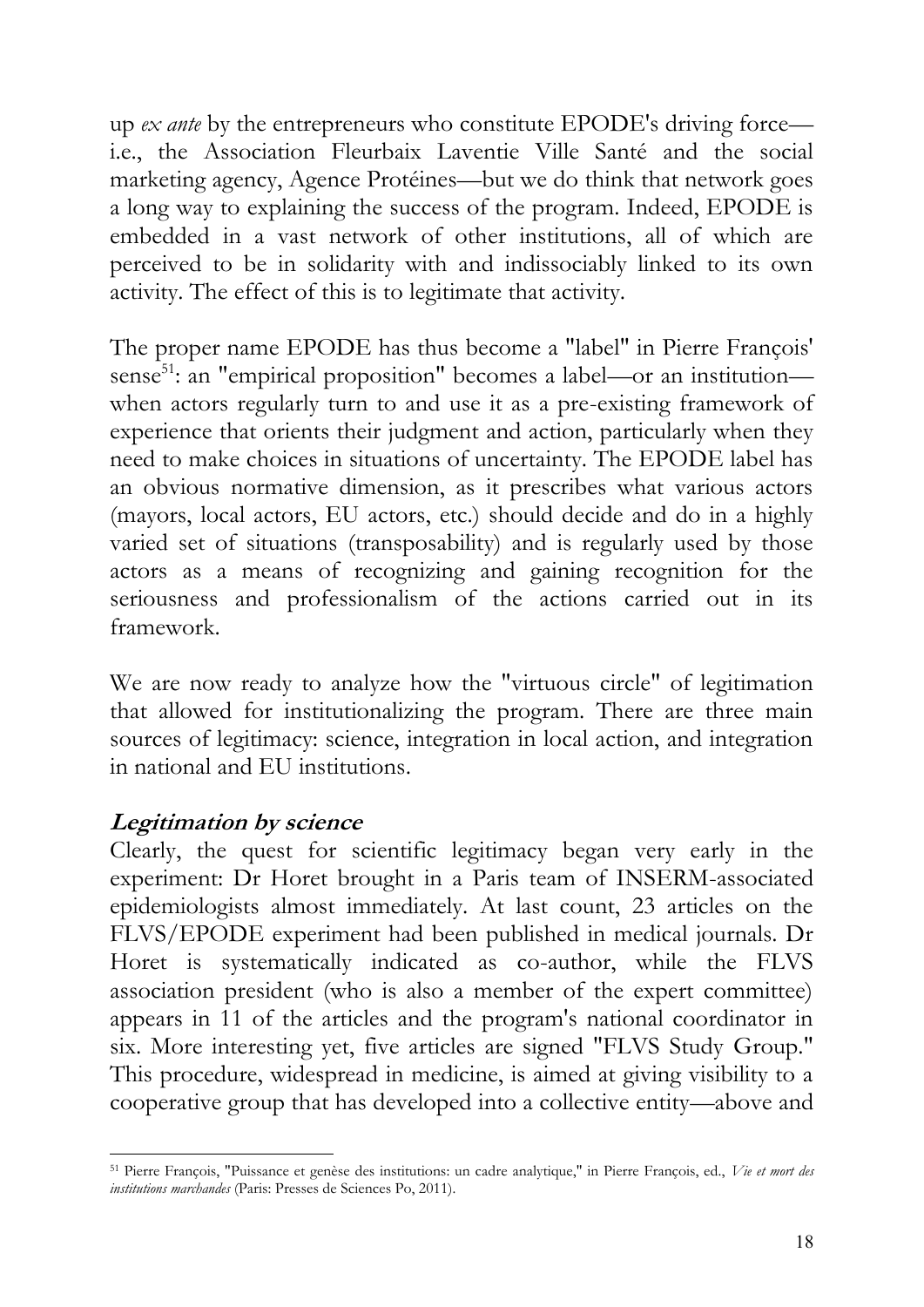beyond individually cited authors. The fact that the name of this group is identical to the name of the association manifests a desire to identify the experiment as a patented scientific activity. Furthermore, in 11 of the articles, the name of the experiment, which once again corresponds exactly to the name of the association, appears in the title, while in five other articles it is cited in the abstract. Altogether, only two articles nonetheless co-signed by program members—make no explicit mention of the program. Though only one article actually assesses experiment impact, $52$  this hefty set of references, all published in top journals, most of them international, works to accredit the actors' claim that the EPODE program as a whole has a scientific foundation. Moreover, the publications have made it possible to "enrol" INSERM epidemiologists in the program, in the sense the term is used in sociology of science $53$  epidemiologists who in fact are more interested in the data collected for the experiment than in program evaluation.

The experiment was "evaluated" for the first time in 1997. Changes in the two towns' overweight and obesity rates were compared with the situation in control cities in the same region. The results were inconclusive. Indeed, the height and weight data collected reveal increased rates of obesity and overweight for the two cities up until 2000: 18.2% of boys and 10.2% of girls were overweight (obesity included) that year, whereas in 1992 the figures had been 14.1% and 9%. Undiscouraged, Dr Horet claimed the experiment could only produce the desired results over the long term and requested that the epidemiologists continue collecting the information. In 2004 the figures showed a sharp "improvement" for the program: 10.4% of boys and 7.4% of girls in the towns of Fleurbaix and Laventie were overweight, as opposed to 19.4% and 16% in the "control cities," and obesity prevalence for lower-income families in the two towns was 15.2%, versus 26.9% in the control cities. The article presenting these results was accepted for publication in an international though not top-ranking journal, *Public Health Nutrition*, despite the obvious difficulty of imputing

<sup>&</sup>lt;sup>52</sup> The others are on methodological questions (e.g., Can self-reported weight, physical activity and food habits be accepted as accurate?) or else they provide epidemiological data on obesity trends using the towns of Fleurbaix and Laventie as references (e.g., comparing adiposity in children and parents of the two cities, comparing height and weight trends, etc.), work to establish a link between metabolic factors and adiposity, or test the effects of diet or sports on overweight or obesity. There are also two reviews of the literature.

<sup>53</sup> Michel Callon, "On Interests and their Transformation: Enrolment and Counter-Enrolment," *Social Studies of Sciences* 12, no. 4 (1982): 615-625; Madeleine Akrich, Michel Callon, Bruno Latour, eds. *Sociologie de la traduction: textes fondateurs* (Paris: Presses de l'Ecole des Mines, 2006).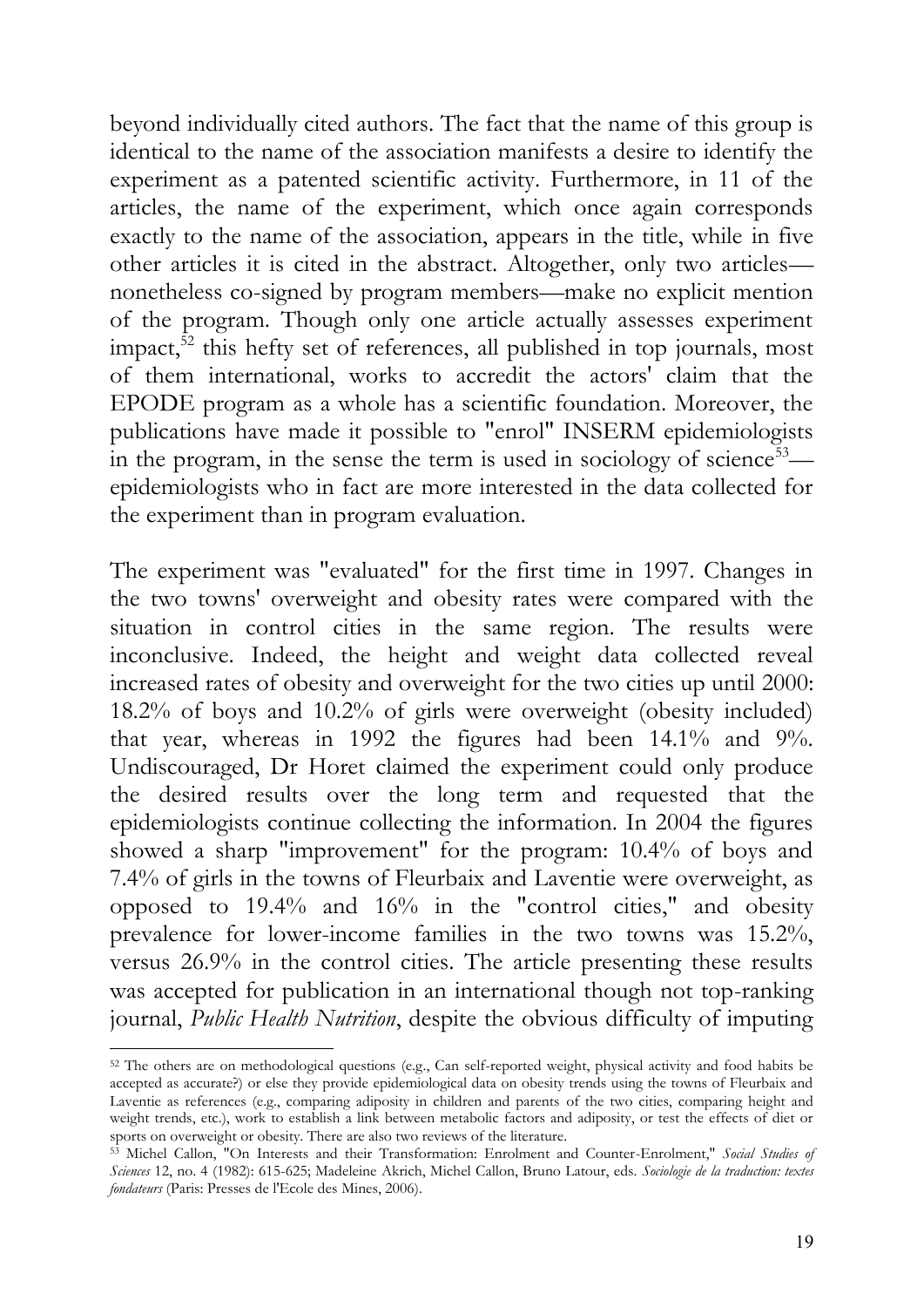the results with any certainty to the policy measures implemented. (Even if we assume that imputation was valid, it remains to be specified which measures produced the results.)

But EPODE actors wished to go beyond medical and epidemiological evaluation and evaluation by their own expert committee. They moved to set up partnerships with other scientists, thereby consolidating their image of a program with academic ambitions. No fewer than four European universities volunteered to be key partners in the framework of the European Union project EPODE was steering (analyzed below). Universities were mobilized for actions judged crucial by program designers. Here again, in documents presenting the program, interviews with the press, and matters of symbolic resources, this partnership with researchers presents all the external, *discursive* signs of scientific respectability, and it does so in two distinct ways: 1) such partnerships are reputed to produce knowledge that may eventually fuel program actors' thinking and their attempts to improve the technologies they use; 2) they help legitimate all program actions, in that directly involved actors now have firmer grounds for claiming that the program they were developing belongs to the closed circle of "evidence-based practices."<sup>54</sup>

### **Legitimation through local action**

EPODE's success is due in large part to the move to shift program focus from schools to mayors. The mayors quickly grasped why it was in their interest to sign up for the program: it would enable them to display concern for the health of their citizens at a relatively low cost, in connection with a public health problem considered politically profitable because associated with both children and social inequality. Moreover, EPODE's perimeter of intervention is theoretically very wide. Its purpose is to "combat sedentariness by promoting physical activity of all sorts and to initiate children in a balanced diet, diversity, and the pleasure of being at table" (excerpt from the local partners' "*Charte d'Engagement*" [commitment charter] agreement). Meanwhile, the list of actions carried out in the field under the EPODE label reaches out in all directions: "taste week," all-you-can-eat fruit and vegetable "salad bars" in the school cafeteria, "sports fortnights," cooking classes ("eat better without spending more"), closing a street to traffic so that children can walk to

<sup>54</sup> This analysis also applies to the study that EPODE actors have asked us to do.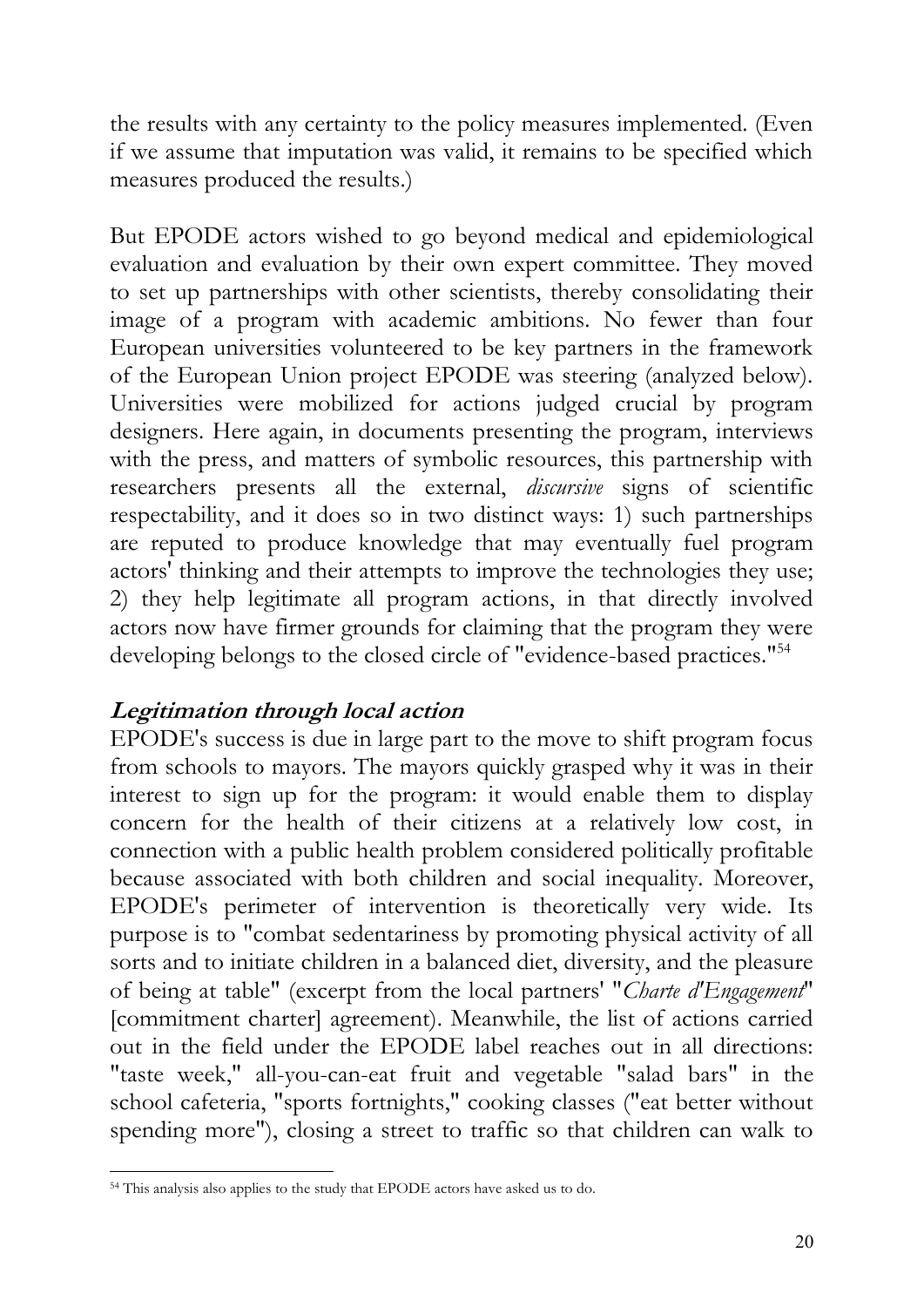school more easily; setting up a "pedibus" (i.e., laying out a footpath for taking children to and from school); "solidarity gardens" (growing vegetables in the town's public garden space and cooking them), reducing breakfast size, setting up a "baby gym," scheduling hikes, rearranging the school courtyard to make physical activities easier, etc.

Not only are all these operations ideologically unobjectionable, but the EPODE program refrains from calling into question any initiatives that may already exist in the given city. Indeed, for the people in charge of implementing the program, any existing local initiatives are to be seen as acceptable and "good" if aimed at preventing obesity.<sup>55</sup> So when a municipal government signs a contract with the FLVS association, the project promoters do not do any attentive, potentially critical inventory of existing practices, nor do they select "[existing] operations to be continued" in their own program on a cognitive and normative basis of previously identified "good practices" (identified, that is, either through past experience or international literature on the relative effectiveness of various preventive actions). This "ecumenical" approach to obesity prevention is ultimately not only consistent with other messages, reports and public projects in this area,<sup>56</sup> but also offers mayors the significant advantage of enabling them to bring together *all* local initiatives in a global municipal action policy.

<sup>55</sup> A parallel can be drawn here between the measures proposed by partisans of the battle against obesity, particularly those acting under the EPODE label, and nineteenth-century hygienists attacking those presumed evils from all sides without identifying priorities and so leaving an impression of disorder. This similarity is perhaps due to the absence in both cases of any stable etiological or pathogenic theories (genetic, behavioural, psychological). As Bruno Latour has noted, "Disease as defined by hygienists could be caused *a little bit by anything*" (Latour, *Pasteur: Guerre et paix des microbes* [Paris: La Découverte, 2001]: 38). Another aspect of the parallel is that both hygienists and actors combating obesity may be said to have (had) the intention of modifying the "environment" of the populations in question. However, the two are quite different on at least one point: obesity fighters aim above all to modify the environment from a cognitive perspective (by acting on the information provided on product packaging, for example) and a normative one (stigmatizing certain behaviours, encouraging others). Nonetheless, some of their "weapons" are similar to the hygienists': the point in making bicycle paths, athletic fields and (trying to) change the composition of industrially produced food is to modify individuals' environment, to make it "healthy," in a sense similar to the hygienists' when they set about getting sewers dug, demanding water, light, and the like. See Latour's quotation of William Coleman: "'Hygienists took care of the essential conditions of existence—food, supplying pure water, … the conditions of physical and mental activity'" (Latour, *Pasteur: Guerre et paix*, p. 43).

<sup>56</sup> One of the latest examples is a communiqué sent out by 20 medical associations to the future "Commission on obesity" on October 5, 2009: among the "17 high-priority worksites" (sic) identified are developing "standards for the composition of meals served in school cafeterias," requiring schools to install water fountains, the creation of informative courses on diet and foods at the equivalent of sixth and seventh-grade levels, providing free public service message space to INPES, "promoting maternal breastfeeding," setting up regional overweight and obesity treatment networks, "increasing physical activity at school," etc. (for the complete set of propositions, see <http://www.sfsp.fr/activites/file/CPcommis**s**ionobesite.pdf>).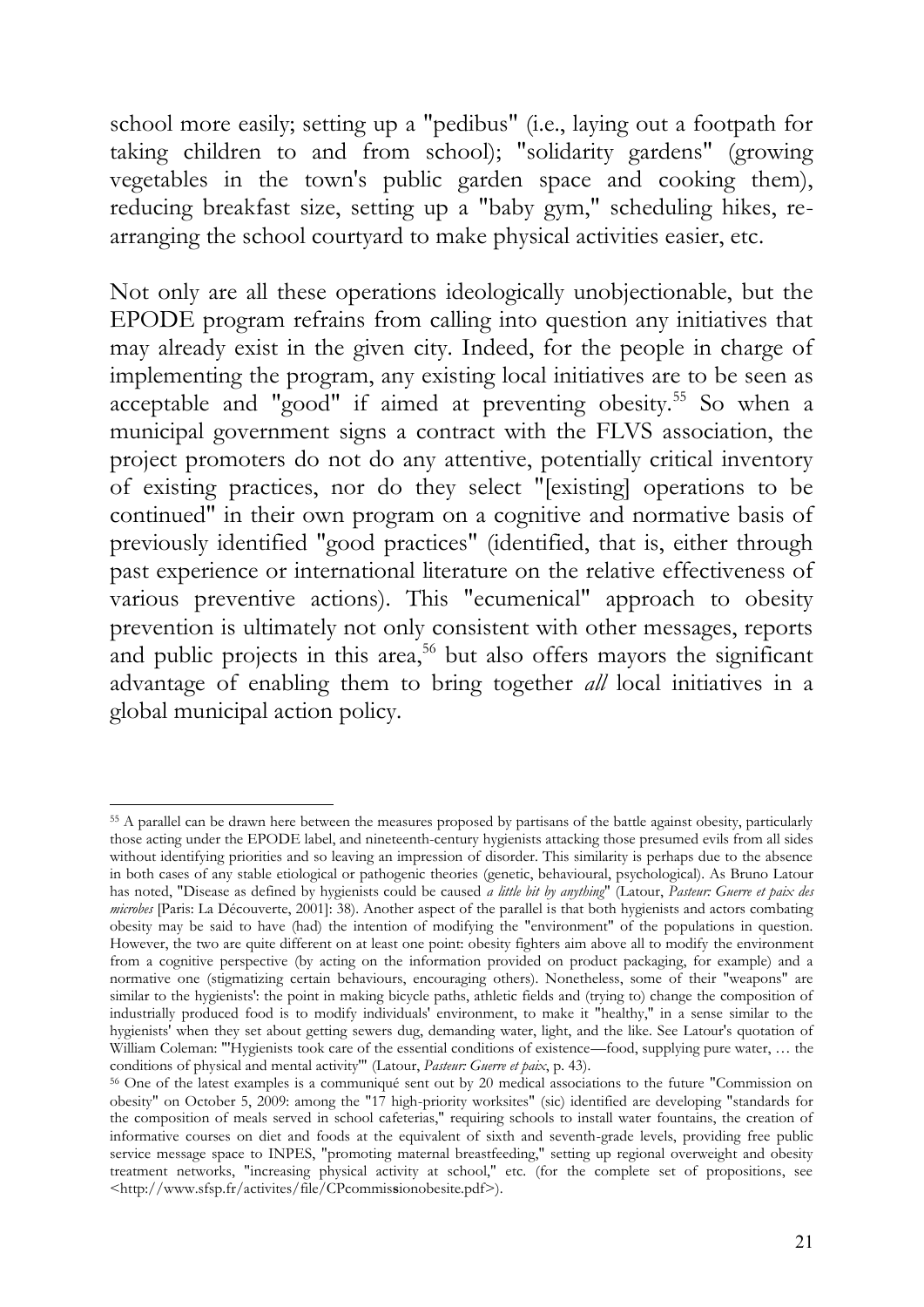The program's power also derives from its label, which has become a kind of flag for community organizations to rally round. While many EPODE activities are modelled on interventions and events that already existed at the national level, such as "taste week," and though program promoters seek to develop their own new actions (above all supervised activities, interventions in the classroom), many obesity prevention activities have been organized by not-for-profit associations, Ministry of Education employees (nurses, teachers, school cafeteria directors in particular) and child day-care centres. These activities may well have already been in place before the municipality contracted with FLVS. In fact, these groups and organizations agree to use the EPODE label primarily because they hope it will help them catch the attention of the local press and so win greater recognition for their own actions and receive more support from the other institutions in exchange.

I'm telling you, we didn't have to wait for EPODE to do EPODE ourselves. What's good is that it gave *us* some resonance. In the end we realized that [what we were doing] was really part of the program: athletic games, getting the children to move. … What was new was that we got recognition for what we were doing. We're better known. It's easier to get material when you're better known. We've got a reading workshop. We were able to get money for books on diet, DVDs. It's easier

(Activity leader of a noontime children's play centre).

I'm going to run EPODE activities to get [our] association better known and show what we know how to do. Because there's a big [negative] story about this neighbourhood. It's to show another image of the neighbourhood, to give it value

(Leader of a children's play activity association).

Getting included and integrated into the program thus constitutes a strategic resource similar to the one provided to companies by norms and standards: actors can promote actions they consider important more effectively if they refer to the EPODE program than if they mention only their own competence and skills.<sup>57</sup> In this way, the EPODE label

<sup>57</sup> On the usefulness of norms and standards for legitimating an action, see in particular Nils Brunsson, Bengt Jacobsson, eds., *A World of Standards* (Oxford: Oxford University Press, 2000).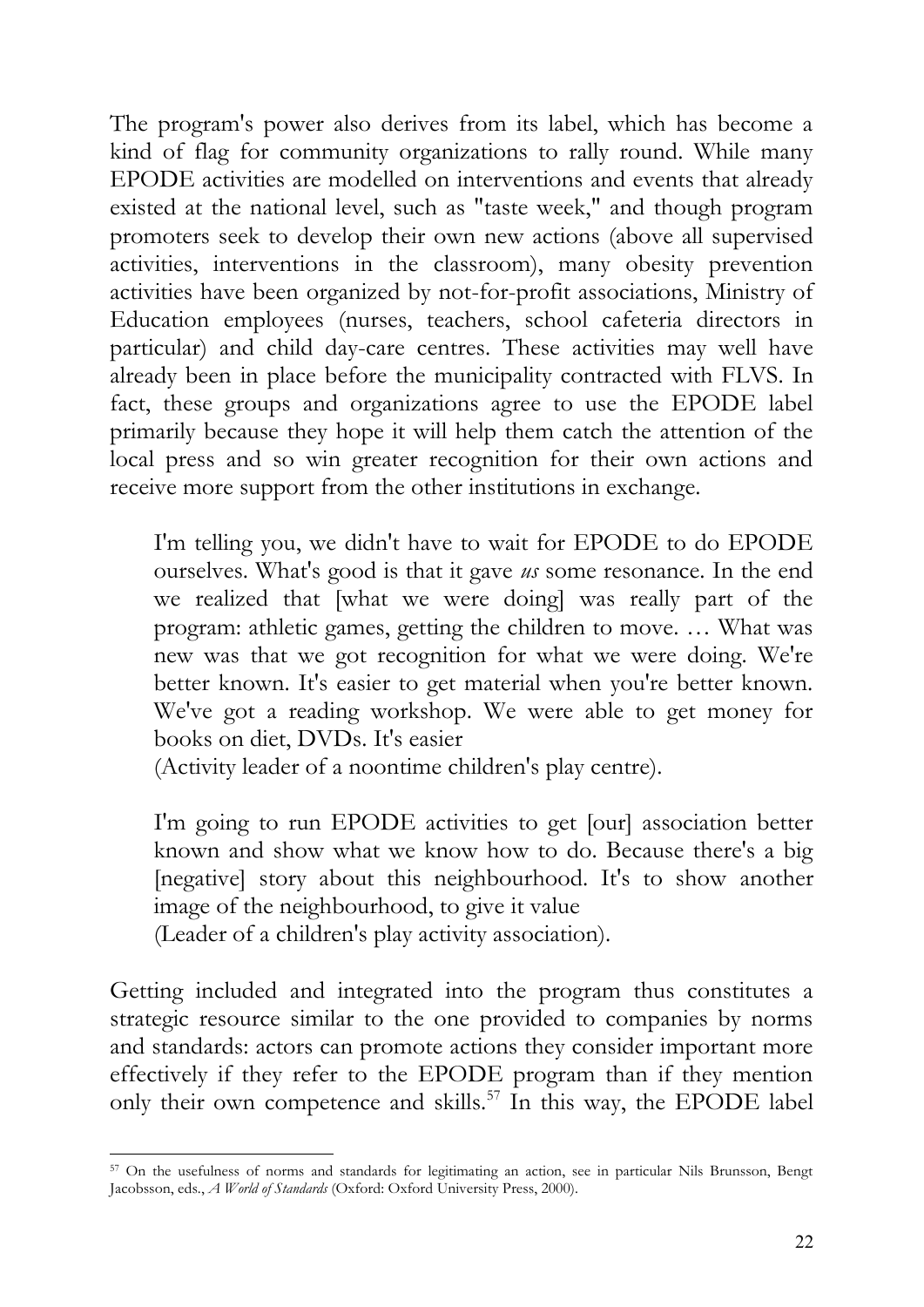actually works to desingularize the EPODE project, situating it within a vaster—and more legitimate—collective.

It helps strengthen *us*—we were already doing things at the school—[it helps us] get recognition. It enables us to justify our actions to parents by saying to parents, it's not just us. Because at first the parents thought we were forcing their children to eat because we were bad and we wanted to make them cry! So in fact it [the program] brought recognition and gratitude, because we could say: 'You see! It's EPODE, it's the town hall, it's a program, it's important, it's national' (Teacher).

Because EPODE is able to bring together local initiatives and get them working around its own label, it represents an important resource for mayors who want to show how committed they are to serving their fellow citizens. In exchange, those mayors have played (and continue to play) a fundamental role in institutionalizing and diffusing the program. Mayors and local elected officials (in some towns deputy mayors are more directly involved in the program than mayors), together with local project directors (once again, member towns and cities either hire a director or assign a municipal worker to perform the director's tasks) become the national team's primary interlocutors. Dr Horet claims that mayors are responsible for the quicker-than-expected expansion of the program. The following excerpt from an interview with him makes it quite clear how important mayors have been in legitimating the program, especially when the mayor in question is also a national political figure.

And then we were outdone by the Association des Maires, namely because [a former government minister] was in it—fairly emblematic people. They said: 'We want to do promo for EPODE. In terms of social cohesion and a change in our city hall work methods, this is good for us, it creates a positive dynamic, we want to develop it.' So now we've got 200 EPODE cities—it all happened more quickly than expected

(Interview with Dr Horet).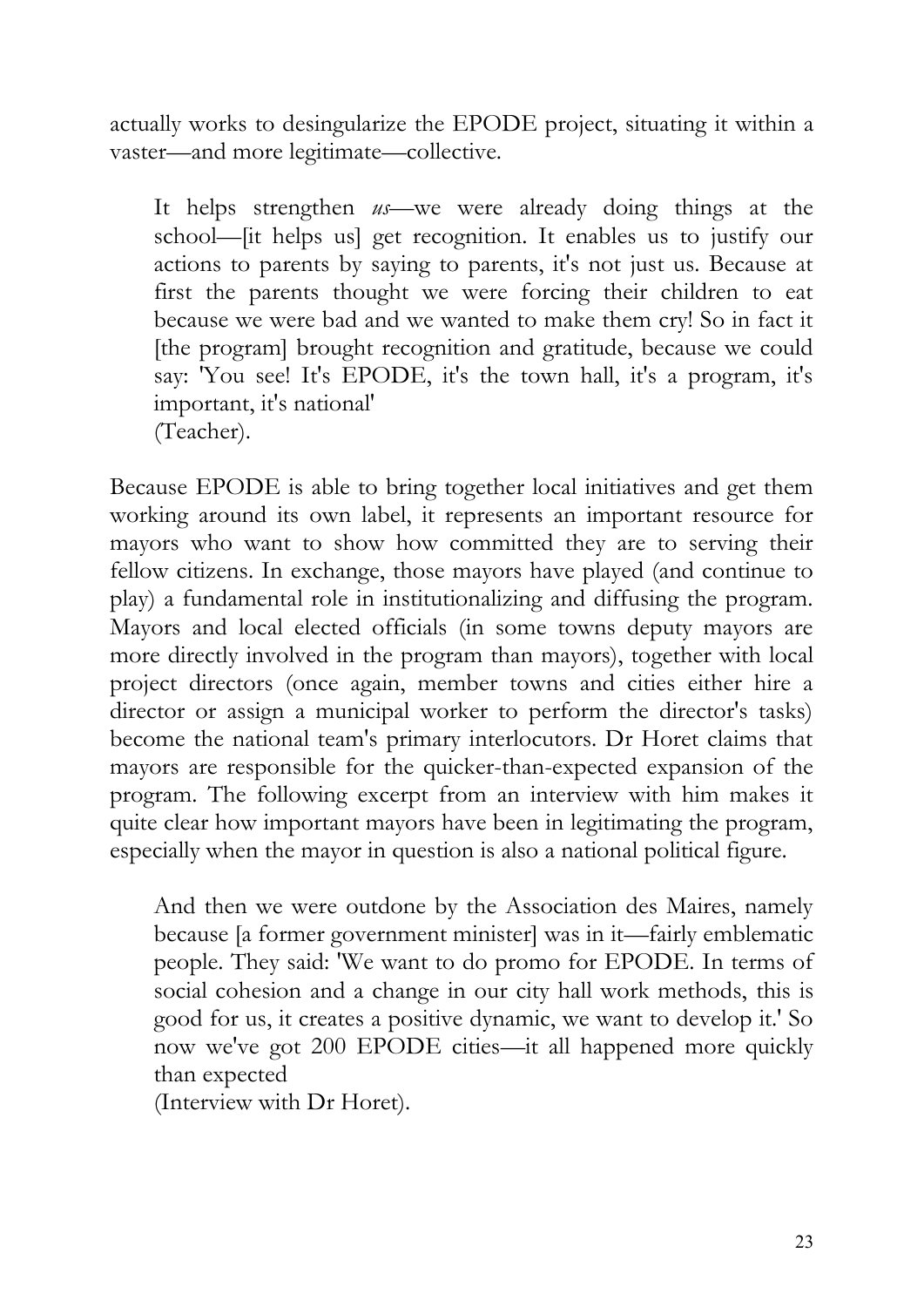An "EPODE mayors club" was created that brings together the mayors of all member cities. The club is both a political resource network to be mobilized to defend the project and an agent that promotes the "adventure" to mayors still hesitant about whether to take the plunge. Mayors who have signed an EPODE contract are uncommonly persuasive when it comes to touting the merits of the experiment and "selling" it to their peers. Moreover, the individuals in charge of developing EPODE internationally organize trips to member cities for foreign delegations. We have here a fairly classic illustration of the neoinstitutionalist claim that institutional entrepreneurs need dense networks of united actors in order to be successful.<sup>58</sup> The point would have to be further substantiated, but we can already hypothesize, given the critical mass of the program now and the "institutional power" of the many labels that now "support and are ready to answer for" its actions, that the enrolment of new cities reflects what Paul DiMaggio and Walter W. Powell called "mimetic isomorphism."<sup>59</sup> Beginning with the support of a few nationally renowned mayors, the program has thus been able to spread with remarkable speed across French national territory somewhat like the epidemic it intends to combat.<sup>60</sup>

#### **Legitimation through recognition from national and European Union institutions**

The program has thus acquired legitimacy through its ability to bring together and aggregate a network of actions and local initiatives around its label. But in order for that label to be judged effective and useful by local actors and for EPODE to continue to grow, it seemed necessary to its promoters to link the program to national and European Union institutions.

EPODE's initial strategy was to align itself with PNNS guidelines. The idea was to transpose PNNS messages onto local operations targeting the population's everyday life. EPODE thus linked itself indissociably with a national program that other actors had developed, and it is PNNS

<sup>58</sup> "Institutional entrepreneurs" in that the program initiators were trying to turn the "EPODE solution" itself into an institution.

<sup>59</sup> Paul DiMaggio and Walter W. Powell, "The Iron Cage Revisited: Institutional Isomorphism and Collective Rationality in Organizational Fields," *American Sociological Review* 48, no. 2 (1983): 147-160.

<sup>60</sup> The program's internet site includes a map of France studded with as many EPODE logos as there are cities participating in the program, a "geographical" representation that corresponds closely to classic epidemiological imagery and dynamics.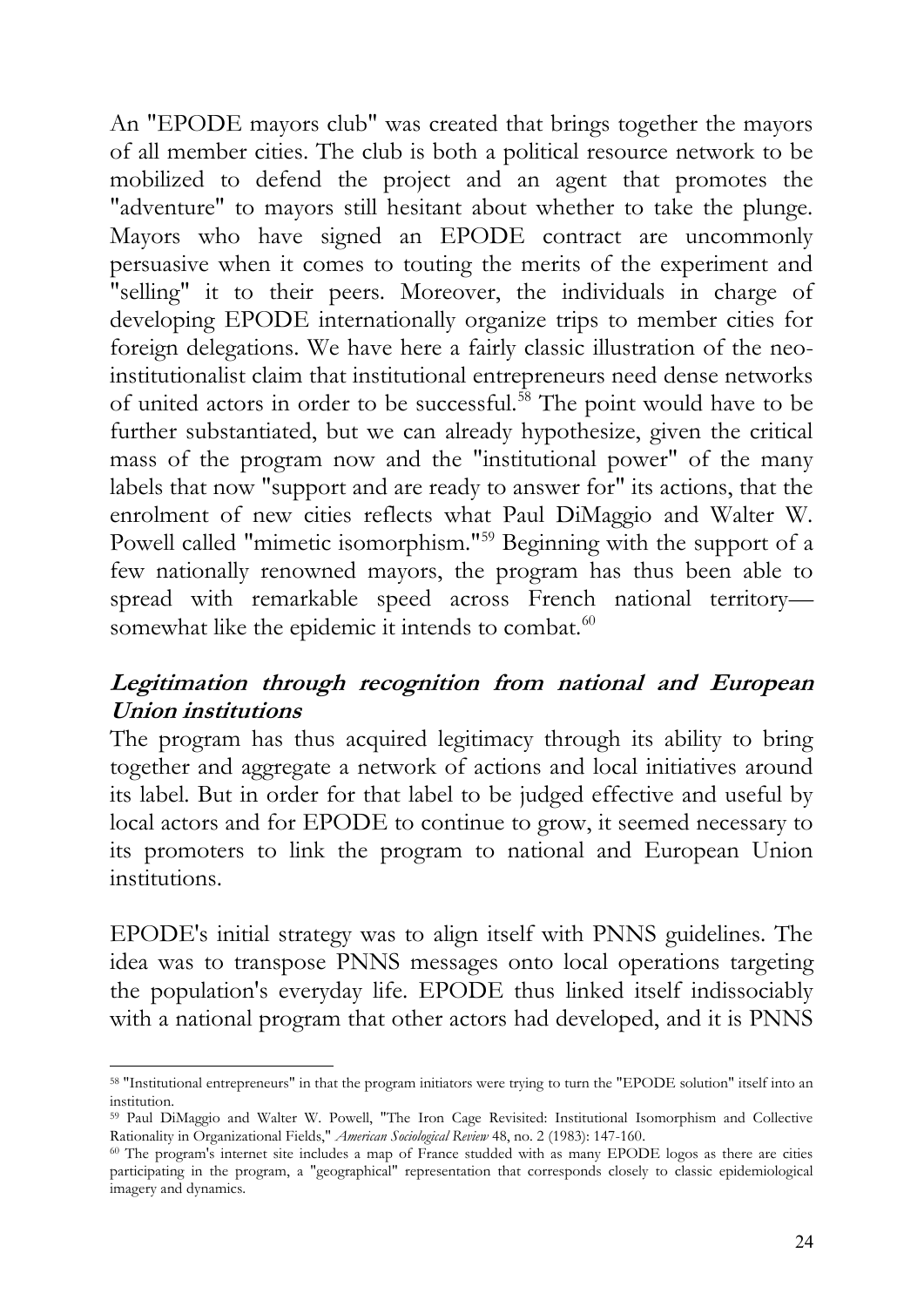officials who validate EPODE action tools, though the contact between the two entities remains minimal. This "symbolic embedding" operation has been so successful that many of the local actors we met with thought that EPODE and the PNNS belonged to the same world. Indeed, many of the persons we interviewed thought of EPODE as an "emanation of the ministry" and a "public entity" itself in a field where, as we have mentioned, private initiatives (that is, initiatives not originating with Law of 1901 not-for-profit associations) are likely to elicit distrust and resistance. $61$ 

Connections between the social marketing agency and central state government offices have also taken a variety of forms. When the PNNS was created in 2001, the private agency designed its logo. It was also performing other services in state- and agency-run national information and education campaigns. But the Ministry of Health is not the only national actor to have approved and underwritten the program. Other ministries, such as Food, Agriculture and Fishing, Education, and Youth and Sport have publicly declared their support, either financial or institutional. EPODE program promoters constantly cite that support in the program's public relations documents, material that itself displays those public-entity logos. The EPODE internet home page sports an impressive list of supporting public institutions.

So the public partners—either the Ministry of Youth and Sport, the Ministry of Health, the Ministry of Education, the Ministry for Small and Medium-size Businesses, Agriculture … for us it's recognition. Some bring in funds, like the Ministry of Sport; then there's research via the PNNS, also the Ministry of Health. … So first there are ministries, and we submit a file that is analyzed by a committee that thinks about our file and gives its opinion, and then the minister sends us a note to tell us they agree to support us. We've been very well received. All we ask is recognition, and that gets us support from the public authorities.

(Dr. Horet).

<sup>61</sup> We were told by the program's head of international development that in countries like Greece that did not (yet) have a national public policy for combating obesity, development was harder to organize at the local level.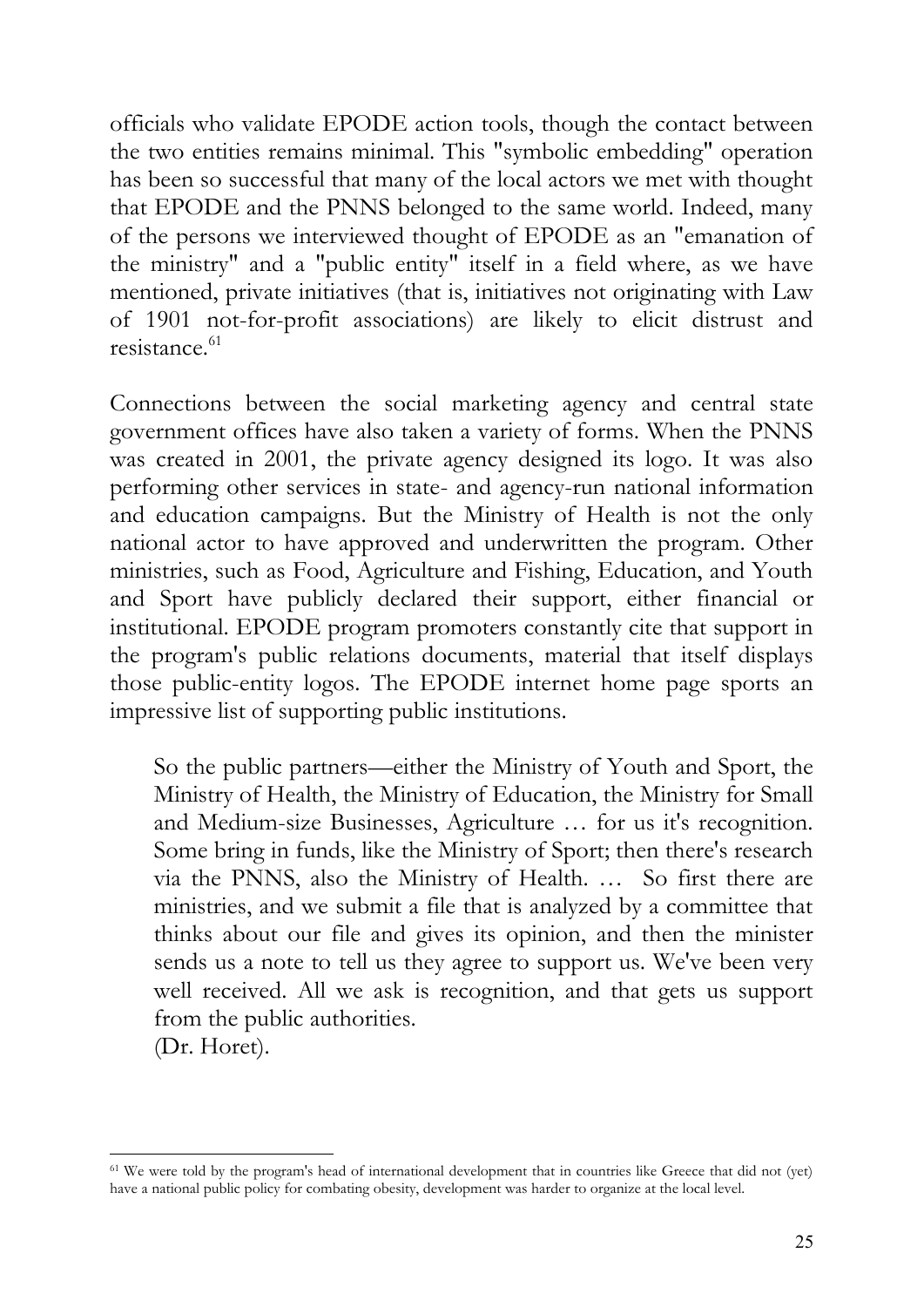While it is doubtful that the founders of EPODE imagined from the outset being able to give their program a European Union dimension,<sup>62</sup> it is not at all hard to imagine that doing so immediately appeared as if it would be very useful for 1) developing EPODE into an international program—one strategic priority—and 2) strengthening the program's legitimacy at the national level. In fact, "international guidelines"—i.e., the "good practices" already being used in local battles against obesity were already being developed within a setup involving four European universities. Some of the meetings held in connection with the international program were an opportunity for program promoters to demonstrate to potential partners the extensive know-how of the EPODE program. They also represented an opportunity to "sell" the experiment to foreign guests who were themselves local elected officials.

It would be risky to postulate that operations for obtaining and assembling numerous labels sufficed,<sup>63</sup> by mere mechanical transitivity, to institutionalize an initiative like EPODE. More must be done to turn an initiative or program into an institution than to piece it together from other institutions, however legitimate those institutions may be in the field in question. The conceptual framework put forward by Pierre François<sup>64</sup> in what is in part a rereading of Wittgenstein's and Weber's works seems to us of great relevance here: 1) an initiative or "empirical proposition"—label—can only become an institution if the actors using it grant it the role of an institution in their decisions and practices; 2) those practices have to be *regular*, and actors have to note that regularity and internalize the practices as "normal"; 3) the practices have to be adapted to the environment they are situated in. These three conditions seem to have been met in the case we are studying. It is reasonable to affirm that the EPODE label now regularly functions in many social arenas (though not all) as a normative and cognitive reference or touchstone, eliciting trust and commitment from a variety of actors, despite the fact that the institutionalization process is far from complete

<sup>&</sup>lt;sup>62</sup> We were not able to collect all the material required for fully apprehending how EPODE actors obtained funding from the European Commission to design a good practices handbook for local obesity prevention policies because our survey gave priority to analyzing the conditions and limitations of the program's current legitimacy within the field. However, we can hypothesize that the program's national visibility, as well as the alignment of the program's main goals (modifying individuals' "environment," setting up public-private partnerships, and creating an actor network) with the strategy of a 2007 EU White Paper entitled "A Strategy for Europe on Nutrition, Overweight and Obesity-related Health Issues" are among the explanatory factors.

<sup>63</sup> Use of the verb "sufficed" should not lead us to neglect the intensity and difficulty of this "institutional work."

<sup>64</sup> François, "Puissance et genèse des institutions."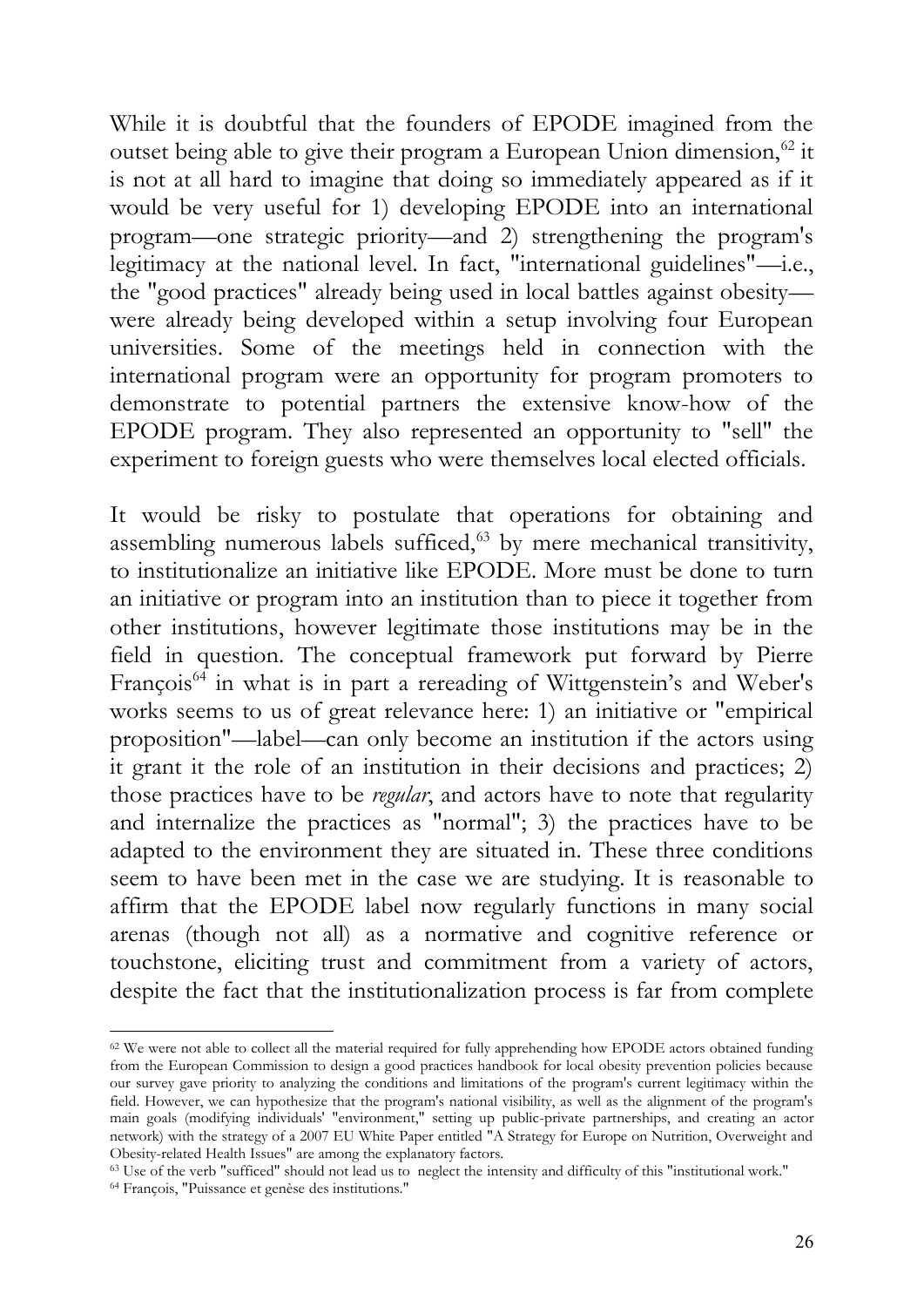and is even regularly threatened. In a word, EPODE *makes sense*, in several ways, to the actors who use or refer to it. We have also stressed the importance in the institutionalization process of winning the solidarity of other labels and the support of united actors. Here again, EPODE seems to have been able to develop and combine the benefits of what Lucien Karpik defined as "impersonal judgment arrangements" (i.e., other labels) and "personalized trust arrangements" (here in the form of the mayors' network).<sup>65</sup> The decisive contribution made to the institutionalization process by the institutional *ties* these entrepreneurs were able to develop patiently over time is clear: EPODE quickly found itself embedded in a vast fabric of institutions and supports, which its promoters were then able to closely identify with their own activity; institutions and supports that in turn furthered institutionalization of the EPODE program.<sup>66</sup> This strategy has recently succeeded anew, and that success is highly significant: on May 27, 2010, then health minister Roselyne Bachelot deemed it proper that all "EPODE cities" should be *automatically* stamped "PNNS cities."<sup>67</sup> The EPODE label is therefore no longer sheltering behind those that manifest the legitimacy of the central public authority; it has become the equivalent of those labels.<sup>68</sup>

But while this policy makes it possible to bring together a great number of actors in a collective project, to unite them behind a common banner, therefore helping to ensure the visibility of each and all, it cannot conceal the conflicts that have arisen regarding the very nature of the program: Can public health be promoted by private for-profit enterprises?

<sup>65</sup> Lucien Karpik, "Dispositifs de confiance et engagements crédibles," *Sociologie de Travail* 38, no. 4 (1996): 527-550.

<sup>66</sup> At a general level, one is struck by the intensive recourse to labels in the public health field. France's Ministry of Health and INPES directly promote the "WHO (World Health Organization) City" label (INPES) and the "PNNS city" label (Direction Générale de la Santé or DGS). And the European Union grants certain actors what it considers the privilege of using its name. The PNNS, a French government policy in the same area, has itself become a label, used to endorse what it considers "good actions." We see that public relations and prevention operations designed to induce consumers to turn toward trusted (label-bearing) products need to be "labelized" *themselves*. This way of saturating the field with labels is perhaps an indicator that a major reshuffling is under way—an indicator, then, of intense uncertainty about the quality of the (new) actors investing the field and the (new) services and products circulating in it.

<sup>67</sup> Opening remarks at the annual EPODE convention, May 27, 2010.

<sup>&</sup>lt;sup>68</sup> It should be noted that the effect of equating the two labels is quite ambiguous given that the conditions for obtaining them are not the same or even similar: to be stamped a "PNNS city," it suffices to have implemented a program for preventing obesity, whereas, according to the promoters, the EPODE program is more demanding. The danger for EPODE actors is that equating the labels will work in favor of the less demanding of the two and lead in the medium term to turning local communities away from the program. If this scenario were to become reality, it would provide us an opportunity to measure the relevance of George Akerlof's used car market argument (Akerlof, "The Market for Lemons: Quality Uncertainty and the Market Mechanism," *Quarterly Journal of Economics* 84, no. 3 [1970]: 488-500).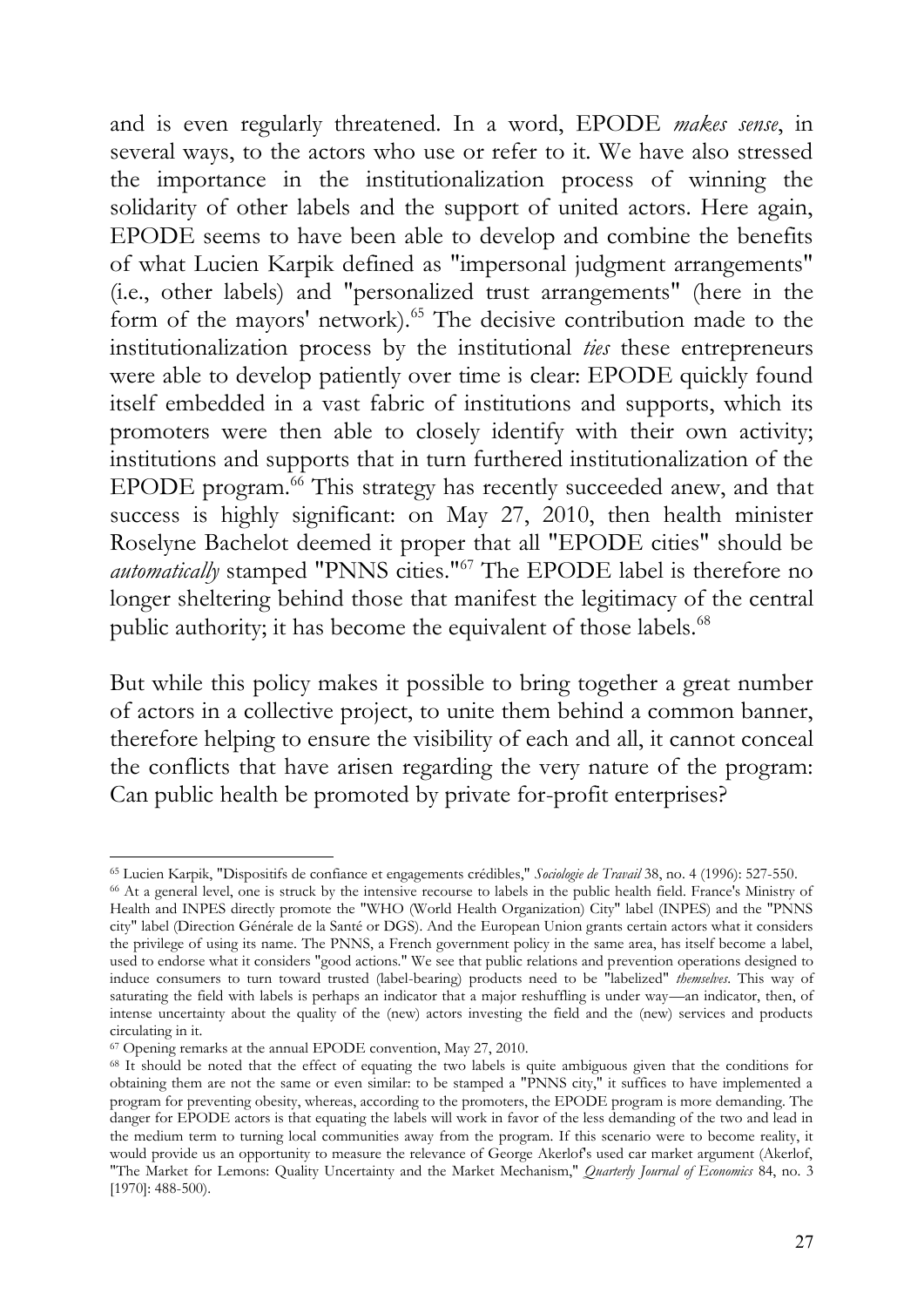#### **A private entrepreneur in the service of public health?**

In the last twenty years or so we have been witnessing a renewal in economic sociology research around the figure of the entrepreneur.<sup>69</sup> The studies stress entrepreneurs' ability to operate on the boundaries of heterogeneous worlds, taking advantage of discontinuities in the circulation of information,<sup>70</sup> commodities,<sup>71</sup> or values<sup>72</sup> within those worlds. EPODE is an interesting example in this connection because this program, whose mission is to bring together what are for the most part public actors and resources in the framework of a public policy initiated by the state and managed by cities, had its origins in the private sector in two respects: first, the program was initiated and is steered by a private enterprise; second, it is funded in part by private firms, most of which belong to the food industry. While the program often ostentatiously displays the public-private partnership as one of its primary strengths, that kind of tie is nonetheless perceived by some public health actors as fundamentally unnatural. Is there not an obvious conflict of interest in having food industry groups play a role in preventing an epidemic that they themselves are thought of, rightly or wrongly, as primarily responsible for (along with others)? Does not such a partnership instantly discredit the entire undertaking? The "publicprivate" partnership thus appears as much the Achilles' heel as the Herculean strength of the program, as it makes program profitability possible while threatening program institutionalization. However, what is clear from our survey is that the extremely complex organization of the EPODE program is a direct response to the conflicts caused by the very existence of this partnership, conflicts that that type of organization seeks to neutralize.

After briefly presenting the fierce debates sparked in France around the idea of private actors intervening in public policy, we will examine more directly how organization works to neutralize these value-centred conflicts.

### **Tensions between public and private: a conflictual partnership**

<sup>69</sup> Zallio, "Sociologie économique des entrepreneurs."

<sup>70</sup> Ronald Burt, "Le capital social, les trous structuraux et l'entrepreneur," *Revue Française de Sociologie* 36, no. 4 (1995): 599-628.

<sup>71</sup> Alain Tarrius, *La mondialisation par le bas: les nouveaux nomades de l'économie souterraine* (Paris: Balland, 2002).

<sup>72</sup> Stark, *The Sense of Dissonance*.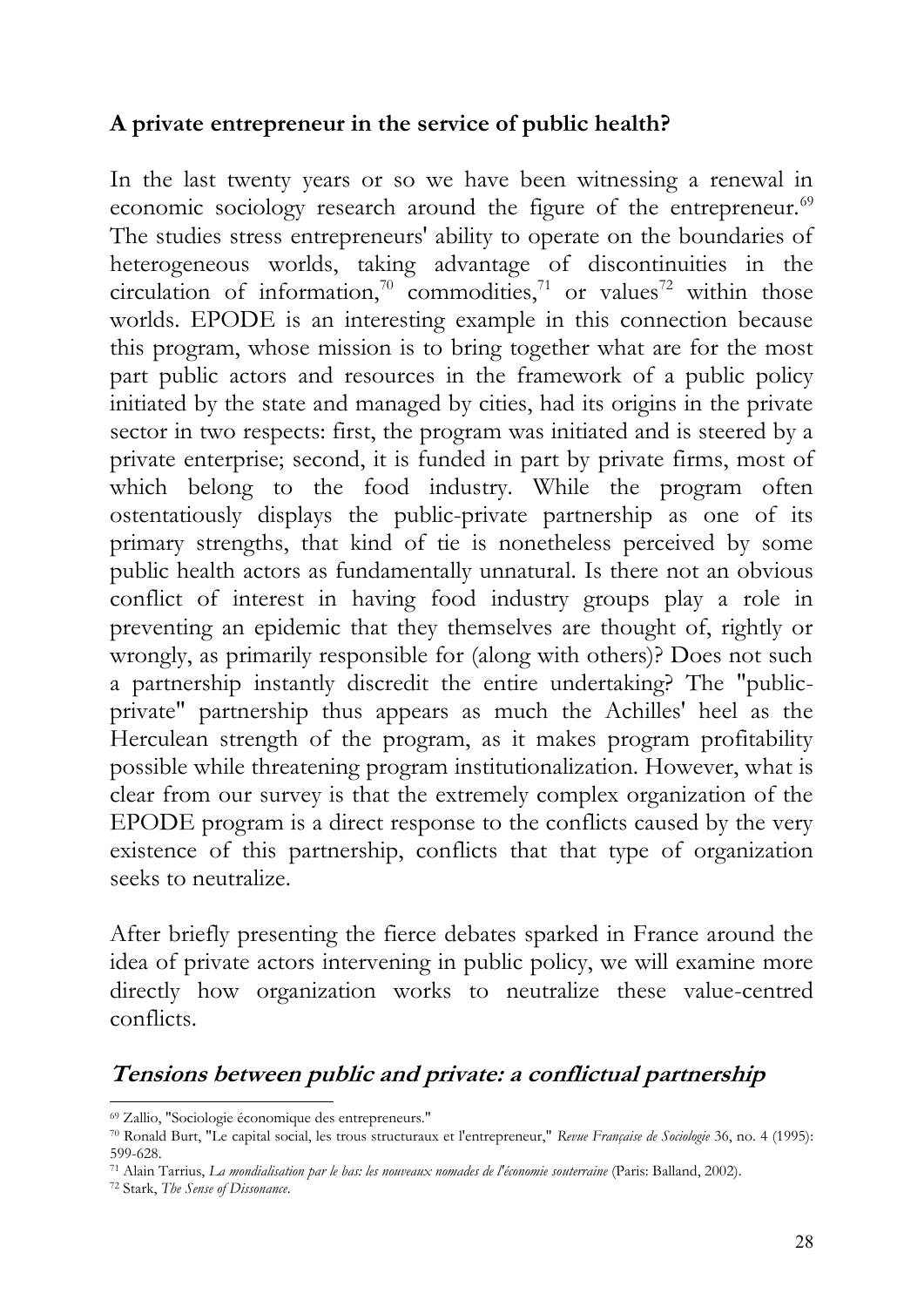The EPODE program is the result of two types of public-private partnership. First, as pointed out, the program involves mobilizing and coordinating the actions of public actors (teachers, public hospital nurses, youth counsellors, etc.), community organizations and associations (athletic associations, parent-teacher associations) and in some cases private ones (school cafeteria suppliers, supermarkets, etc.). A private, for-profit agency—Agence Protéines—is active in performing this task. But the public-private partnership goes beyond a private actor's involvement in coordinating public, associative, and private actors; it is also manifest in the way the entire operation is funded. Of the 12 000 $\epsilon$ that the Agence Protéines annually bills the FLVS/EPODE association for setting up and coordinating the program in a single city, only 6000 $\epsilon$ are actually paid (as contributions) by the city or town government. The remaining 6000€ euros (which covers the as yet unpaid services that Protéines bills the FLVS/EPODE association) comes out of funds collected by the association from a club of industrial partners made up primarily of food firms; their annual contribution has been set at 100 000 $\varepsilon$ <sup>73</sup>

As becomes clear from a cursory visit to the program's internet site, where food company logos rub up against those of state ministries, this "public-private partnership" is considered by the promoters to be one of the four "pillars" of the program. In fact, having access to private industry manna is what makes it possible to lower the cost of the service for local governments and bring in greater resources than those that might be collected from public actors alone. Private-sector funding, then, may be one explanation of the program's extremely quick progress throughout France. It would also explain the European Union's interest in the program. The 2007 EU White Paper, *A Strategy for Europe on Nutrition, Overweight and Obesity-related Health Issues*, suggested modifying the "environment" that "shapes" "an individual's knowledge, preferences and behaviours … related to lifestyle and eating habits"—the lead-in to the presentation of a program that member states but also "the food industry and civil society," together with "actors at the local level such as

<sup>&</sup>lt;sup>73</sup> At the local level, arrangements for certain preventive actions sometimes require actors, including the project head, to find additional funding. In 2010 a new procedure was put in place that once again combines public and private, blurring the boundaries between them. As explained, the EPODE program sends out a call for proposals to enable it to fund local initiatives; that funding is to come *either* from a ministry or one of the program's private-sector partners.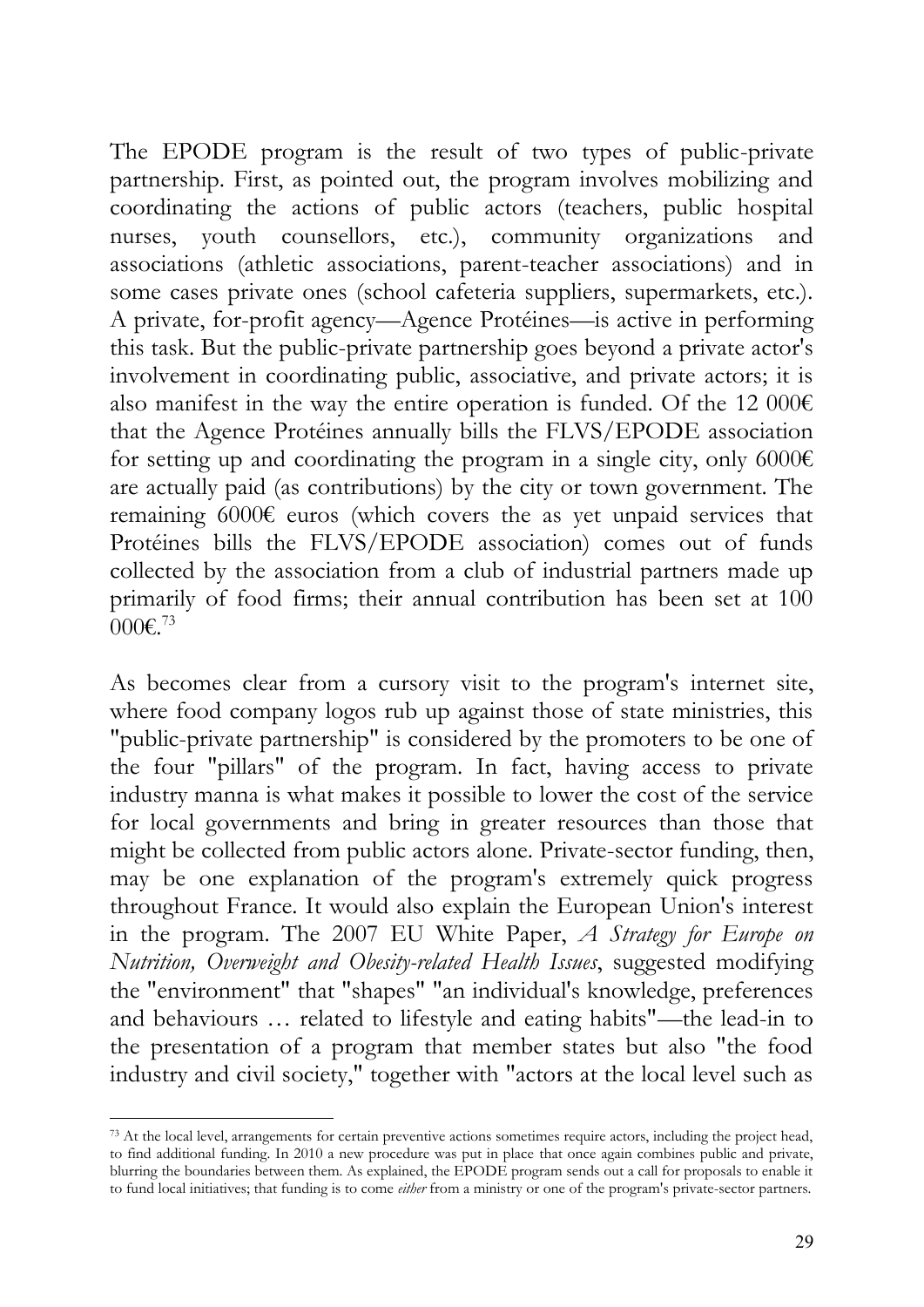schools and community organizations," should participate in; a program aiming to better inform people in matters of diet—including through product labelling and advertising, to improve accessibility of a healthy diet, and to encourage physical activity.<sup>74</sup> EPODE promoters' emphasis on the virtues of public-private partnership was without a doubt highly influential in winning European Commission recognition for the program.

Meanwhile, that partnership has been at the root of most criticism of the program in France. During our interviews with representatives of national and regional public health departments, who at times see themselves as competing with EPODE in obesity prevention, the participation of private companies in a public health program was often presented as reason enough to denigrate the initiative.<sup>75</sup> And those representatives are particularly critical of the fact that the vast majority of preferred program partners are food industry or mass marketing corporations, the very actors assumed responsible (at least in part) for the increasing prevalence of overweight and obesity in the French population (in that they diffuse products of "aberrant" nutritional quality, put pressure on supermarket prices and thus move industrial food producers to skimp on ingredient quality, etc.). For this varied set of actors, the EPODE enterprise is "necessarily" questionable because it obeys specific economic imperatives and thus cannot disinterestedly defend the common good—in this case, public health. Some INPES and DGS officials criticize the program for operating as a moral front for food industry participants, thus limiting these respondents' own abilities to negotiate with such companies to change their product composition (a reference to the negotiations around "voluntary commitment charters" mentioned above).<sup>76</sup>

I'm extremely reserved [about the EPODE program]. We've been following the tobacco industry for a long time. It's had a certain strategy for avoiding regulation and taxes by showing it's doing

<sup>74</sup> In addition, DG SanCo has created a "platform" bringing together industrial companies, representatives of "civil society" and health professionals, to get the food companies to commit to changing their offer (in terms of both product labeling and ingredients) voluntarily.

 $75$  By contrast, the set of actors we spoke with who are locally implicated in the program (with the exception of elected officials and project leaders) simply did not know that EPODE is steered and run by a private company.

<sup>76</sup> Corporation partners have the option (which they often take) of mentioning their support for the program on their internet sites, a guarantee of their "responsible" commitment. On the other hand, they are not authorized to use the EPODE label to promote a given brand.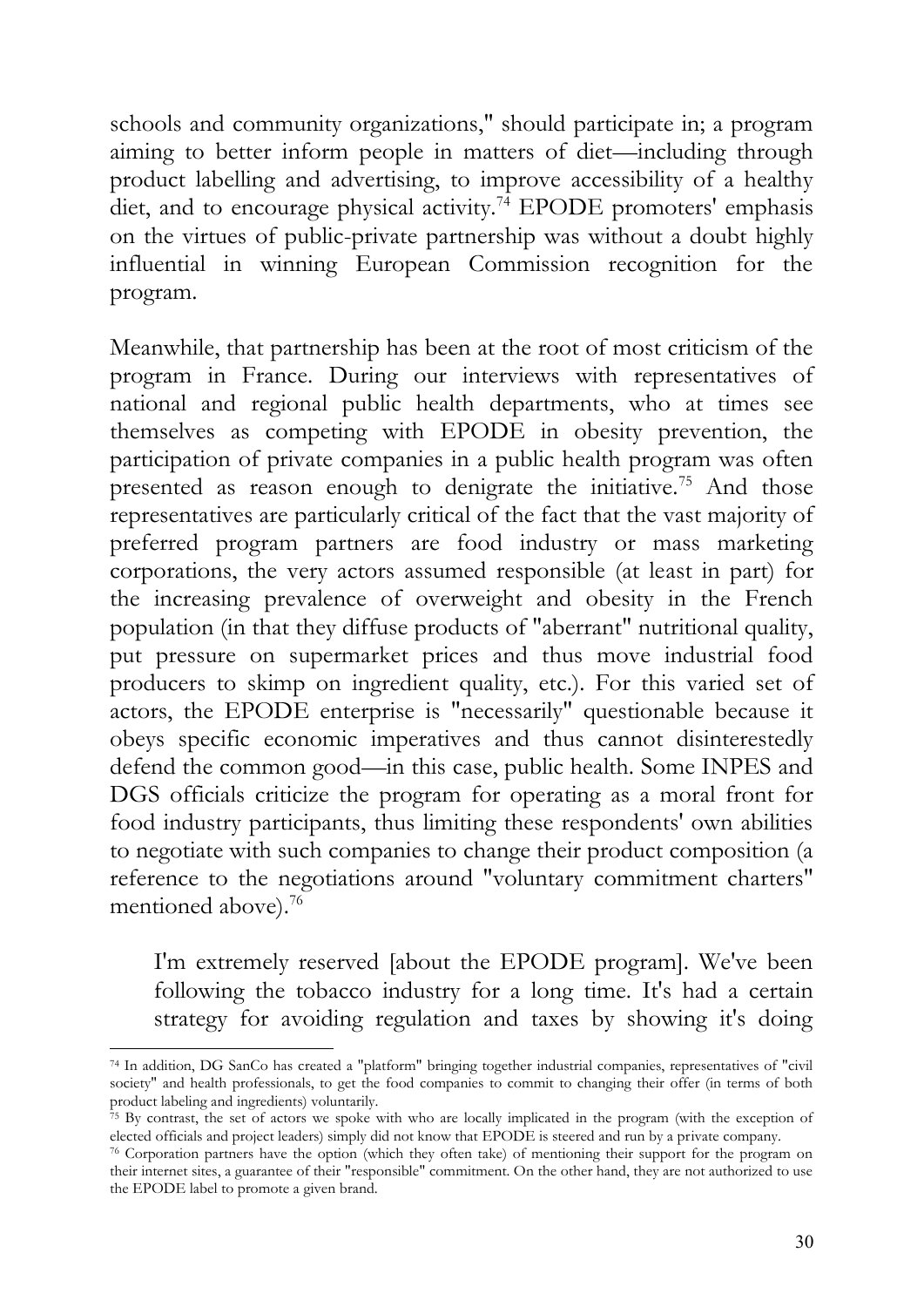prevention. … But in terms of image, that strategy is not well regarded. Well, we know full well that the next wave in all of this is the food industry: tobacco and food are closely linked. We know that the food industry is trying to keep from being the next one on the individual's list to have to pay out millions in compensation. Among the things they've done, there's 1) setting up lobbies at the European Commission level to avoid regulation and taxes, 2) being on national committees, and 3) showing they're doing prevention ...: 'look, we've got to show we're doing prevention to get a good image and avoid paying taxes.' And the main strategy is to favour publicprivate alliances. That enables them to steer clear of constraint measures. … If only EPODE had public interests it would be all right. Do you think that [name of a firm and program partner that produces chocolate] is there to get away from obesity? Oh no! They're showing they're good pupils (leading member of INPES).

This critique of public-private partnerships is to be found not only among EPODE "competitors" but also in the social and political spheres in which the program is trying, unsuccessfully for the moment, to put down roots.

For the French, public is wonderful, private's the devil. When I presented EPODE at the city hall of [name of a city in the north of France], [the town's Socialist mayor] was in power. Well I've got a lot of measures going in the framework of a network for fighting severe obesity. We've got a lot of actions going on treating obesity in underprivileged districts. We organize actions in social centres [in that city]. So in the year and a half leading up to the municipal elections, [the mayor] was looking for ideas that she could put in her platform. So we're sitting around the table, and I say, 'On child obesity, in fact, the role of the city is really to try to promote activity, to arrange things so people can move around more, to include that aspect of things.' And I describe a little the role of the city in EPODE. She says to me, 'Oh, what you're proposing is good! It's an excellent idea.' So I say, 'Right, it's the EPODE concept.' She was sitting next to a city councillor and I see him whispering something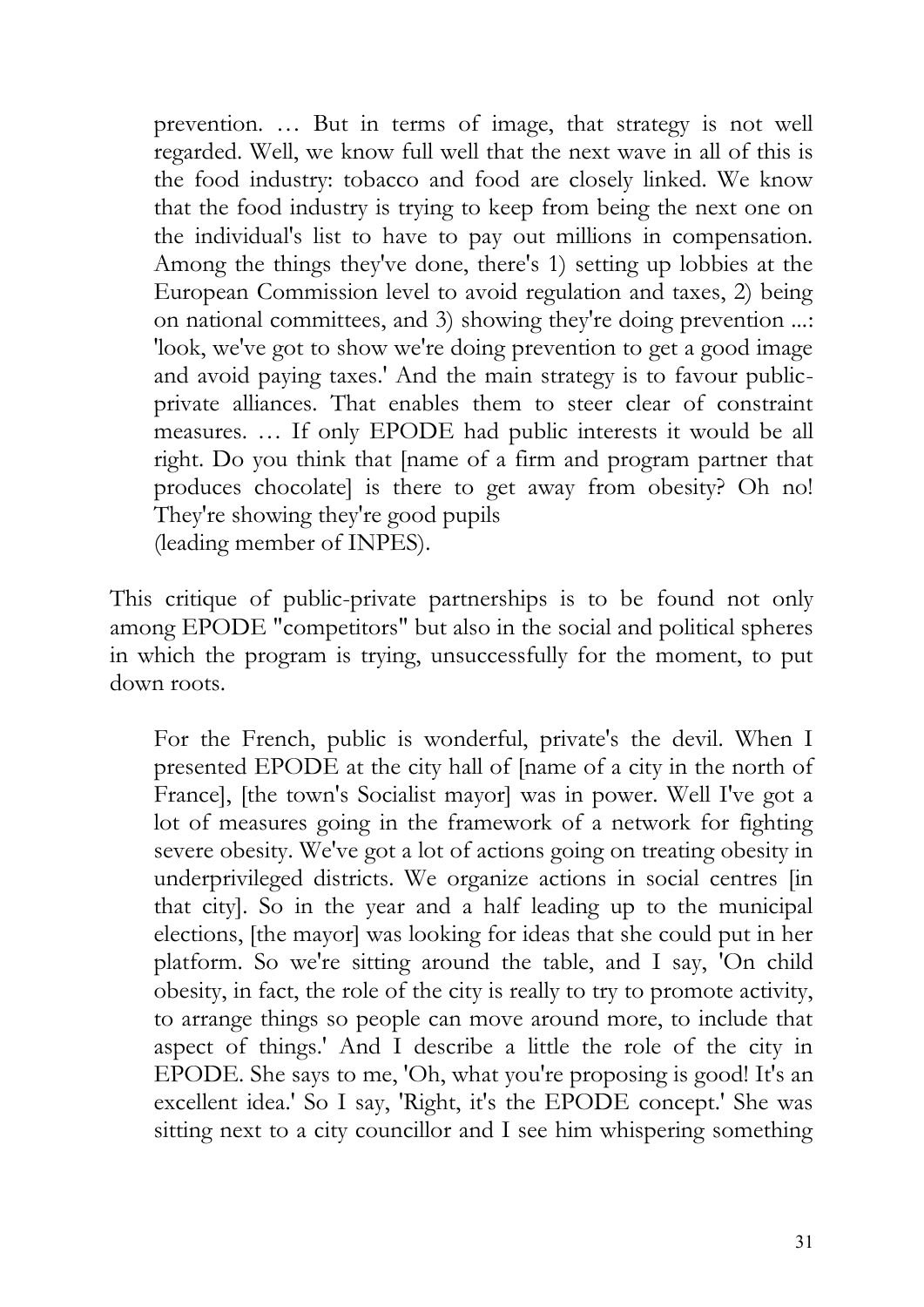in her ear and then, just like that, she moves on to something else. (Laughter)

-- What do you think he whispered to her?

-- 'EPODE equals private, the [political] right, capital.' (Laughter) Key words like that.

(President of the FLVS association).

We see that, far from being consensual, public-private partnerships are a source of axiological conflict that is constantly threatening the durability and spread of the program. EPODE program heads like to defend the presumed benefits of public-private partnerships in the field of public health as a kind of normative proposition. They regularly shake their heads at how people in France are "incapable" of thinking that private enterprise could make positive contributions to realizing a common good like public health. And they actively militate to end demonization of such partnerships. However, their position-taking and activism have not sufficed to dissipate all criticism or neutralize occasional attacks against the program. To protect themselves and circumvent potential and real resistances, program promoters have engaged, as we have seen, in major "institutional work" $^{77}$ , work made up above all of obtaining legitimate labels and personalized support from mayors. But it is important to see how these efforts are further facilitated by a highly original type of organization, which we shall now describe.

#### **Two-headed organization and a moral filter**

The organizational setup at the base of the EPODE program is extremely complex. The program is organized around three main entities:<sup>78</sup>

− The FLVS association, a not-for-profit organization founded at the same time the original experiment in the two northern French cities got under way; the FLVS is the legal entity that sets up contracts with cities that decide to enrol in the EPODE program; it is in charge of collecting money from municipal authorities and private enterprise foundations;

<sup>77</sup> Tom B. Lawrence, Roy Suddaby, "Institutions and Institutional Work," in *Handbook of Organization Studies*, ed. Stewart Clegg, Cynthia Hardy, Tom B. Lawrence, Walter R. Nord (London: Sage, 2006): 215-254.

<sup>78</sup> It should be noted that the "partners' club" subsidizes but does not intervene in program design and content.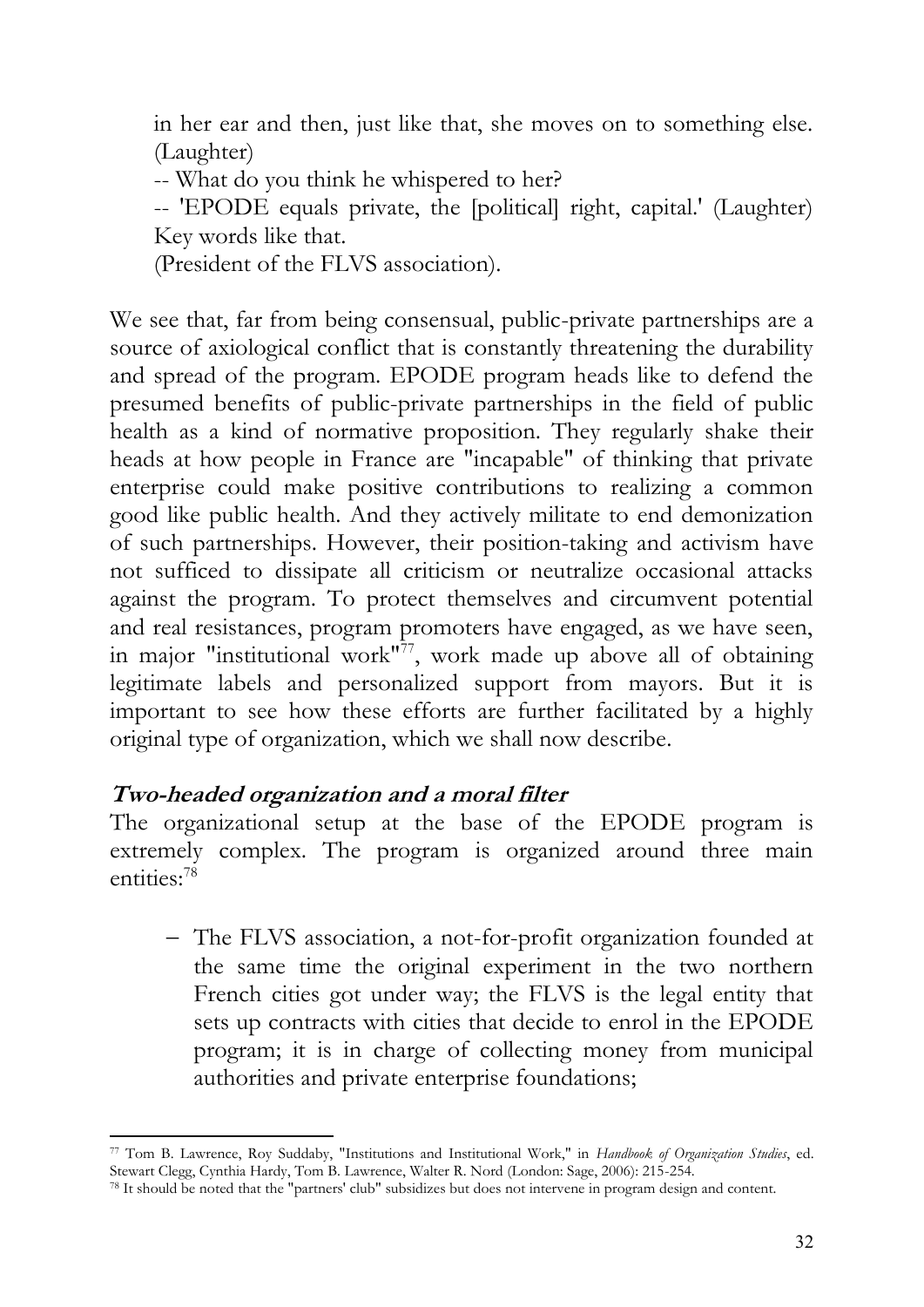- − The private social marketing agency, produced by the merging of three agencies (see above); it designs the social engineering necessary for getting the local cooperation dynamic going as well as "technical" tools for implementing prevention policies;
- − The "expert committee," made up of five scientists—a sports medicine physician, an epidemiologist, a nutritionist, a psychologist, a pediatrician—and Dr Horet.

If we leave aside the "expert committee," whose purpose is to provide scientific legitimacy by proposing and/or validating the themes to be developed in the program framework and by "regularly evaluating" the program, practical program organization is based on two entities of quite different statuses: a not-for-profit association that enters into contracts with local actors, particularly public-sector ones, and a private company that invents and develops the services and coordination tool supply that the (generally) public actors have formally ordered and agreed to pay for. Remarkably, this two-headed organization extends to internal distribution of the respective prerogatives of the two key figures that conducted the program until 2010, Dr. Horet and S. Distin. The formal "external" separation between the association and the private company thus seems to have been reproduced in an arrangement whereby a physician with an intense interest in public health issues acts in certain arenas (the media, scientific and institutional lectures and conferences, etc.) and a head-of-business and marketing specialist positions herself in others, especially relations with other potential private-sector partners.

It does have to be said that without Dr Horet and S. Distin, EPODE would not exist. It's really the fusion of two personalities. S. Distin brought her experience as a head of business and her experience of social marketing, and J.-M. Horet his experience as a physician—that's why it works. They telescoped. You can have a fine research project, but if you don't have marketing and public relations, it doesn't work. It's a tandem pure and simple, and it's what makes it possible to move forward and be a leader, to have clever things that really work

(EPODE national coordinator).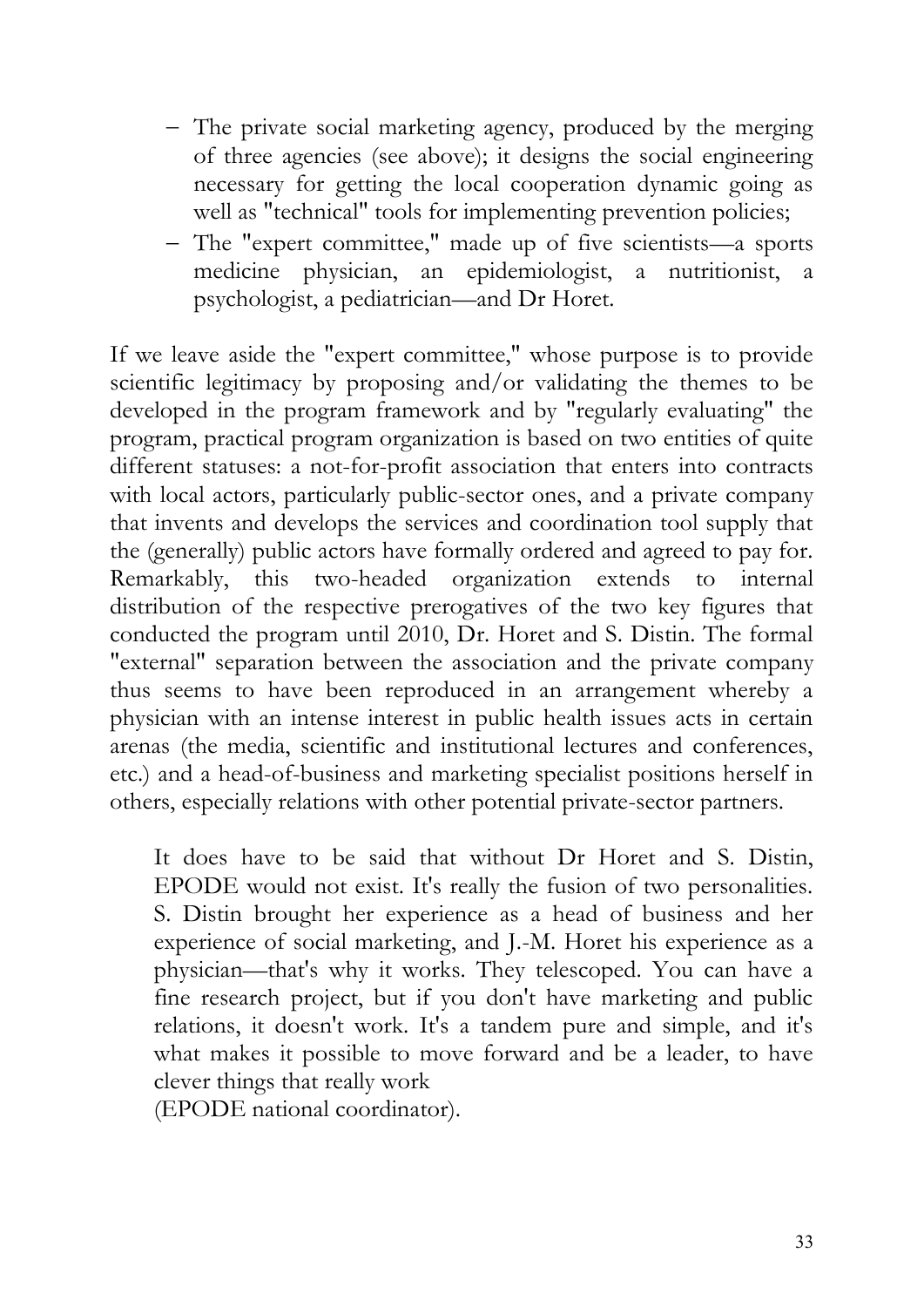That this complex two-headed organizational system, quite opaque to the uninitiated, managed to develop and to maintain and refine itself over time is to be explained by its fulfilling a fundamental role in the relations that program promoters entertain with relevant segments of the environment they operate in. We hypothesize that the formal organization of the program operates like a "moral filter" that mitigates the tensions provoked by the private-public partnership. The arrangement stipulates that the FLVS association, not the Protéines private company, will sign contracts with mayors and collect industry "donations." It is only later that it turns to the Protéines company, which then bills the association for its services. Not only does this type of organization formally separate local communities and other local actors from the Protéines private company and food industry actors, rendering the two sets of actors more or less impermeable to each other, $79$  but it also symbolically effaces, more or less successfully, the business and market character of the program itself. Lastly, it makes it possible to obtain funds from foundations and private companies, which thus partake, though indirectly (since the food and mass marketing industries are directly subsidizing only the FLVS association, not, of course, the Agence Protéines), in the activities and success of another private, forprofit company.

People see Protéines as something like the devil. It's the agency that does public relations for [name of a fast food company]. It's a bit like the devil, whereas the association, if you will, is the showcase of respectability. My main role, if you will, is to provide respectability. But the role I would like to play is that it wouldn't be just a showcase anymore

(President of the FLVS association).

The way the EPODE program is organized thus constitutes a moral filter in the sense that it is a necessary intersection point $80$  for exchanges of financial and symbolic resources between the two network poles, public and private. Without the mediation provided by the EPODE program, those exchanges could not take place.

<sup>79</sup> It should be specified that the mayors and elected officials of EPODE cities are perfectly aware of the private sector's participation in the program and express no reservations about it.

<sup>80</sup> Michel Callon, "Eléments pour une sociologie de la traduction: La domestication des coquilles Saint-Jacques et des marins-pêcheurs dans la baie de Saint-Brieuc," *L'Année sociologique* 36 (1986): 169-208.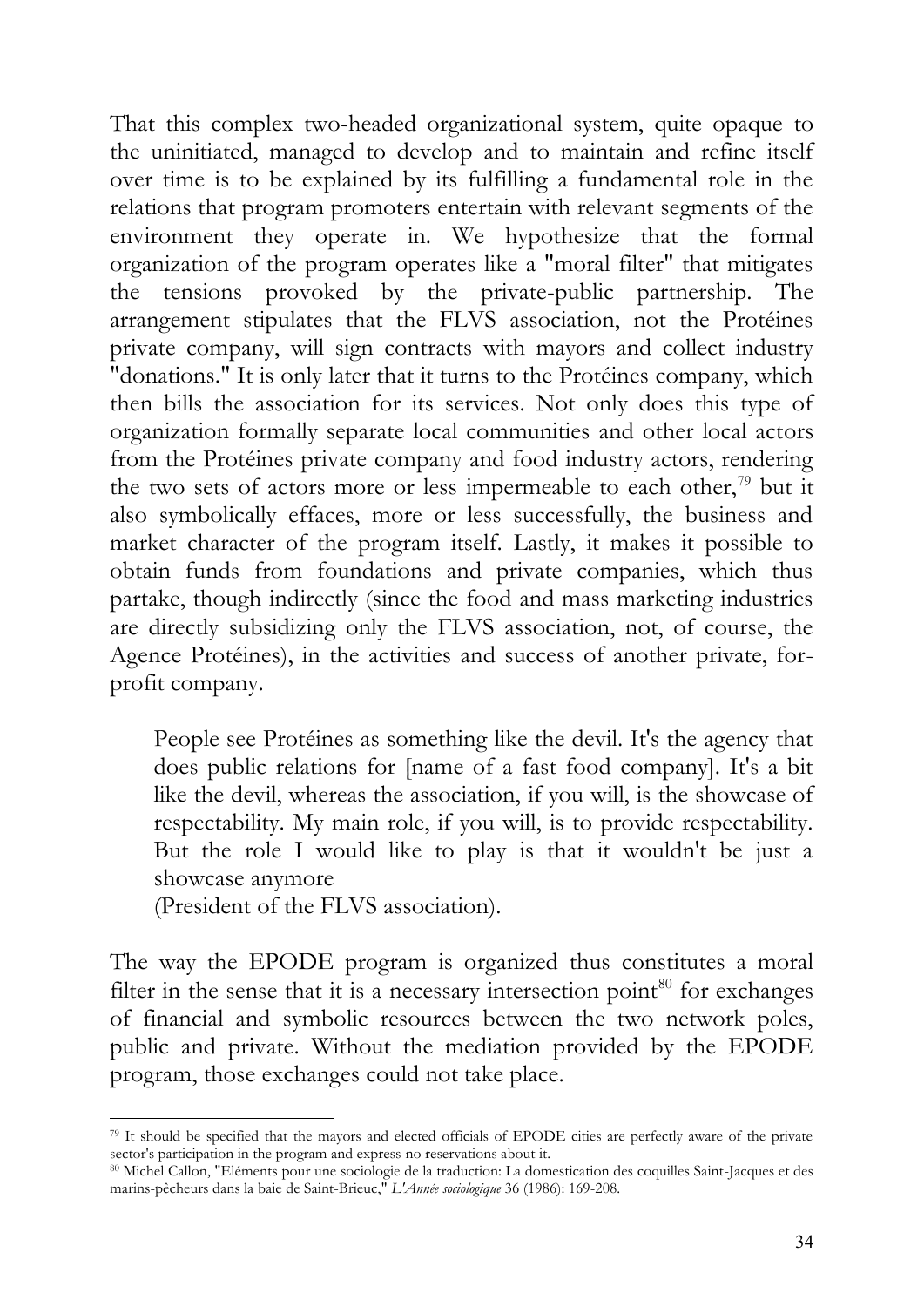But [our company] does it a lot [i.e., gets involved in actions to promote sale of healthy food in stores]. Ok, so nutrition is not done exclusively by [EPODE]. Nutrition is not done only by EPODE. *It is in fact a marketing agency that does it. … So it's complicated to handle—I say that in all honesty*. [Our company] has its own public relations teams and already plenty of tools—I see them, there really are a lot of things. How to consume inexpensively but well-balanced; recipe cards to make people want to prepare balanced meals—it's a reality. But in spite of everything, [our company] does business. We can't always link [our company] to [EPODE]. … Because [our company] can't … On the leaflets that [EPODE] writes, there can't be one of [our company's] products because it's still [EPODE]. So in fact, we're advertising for [EPODE]. We can't put [our company name], or if we do, we put our little partner logo—that's how it is (Person in charge of the partnership at an EPODE "partners' club" food company foundation; our italics).

In the end, the move to acquire "public-sector" labels (the European Commission, enrolling public-sector researchers, ministries, local communities) and the quite unique organizational setup these entrepreneurs have developed may be interpreted as different yet convergent strategies for effacing the doubly private-sector origin of the initiative. We would suggest that the mayors' network is also part of this filtering arrangement, in that it constitutes an efficient committee for defending the program against critics. When loud, heavily publicized, discordant voices relay the criticism that "an increasing number of food industry companies [are] sponsoring the program," as in French MP Valérie Boyer's 2008 report,<sup>81</sup> these local elected officials speak up in unison on the national stage to try to dispel any suspicions that might be cast on the program.

\* \* \* \*

<sup>81</sup> Valérie Boyer, *Rapport d'information à l'Assemblée nationale sur la prévention de l'obésité*, Commission des Affaires Culturelles, Familiales et Sociales, no. 1131, 2008, p. 142.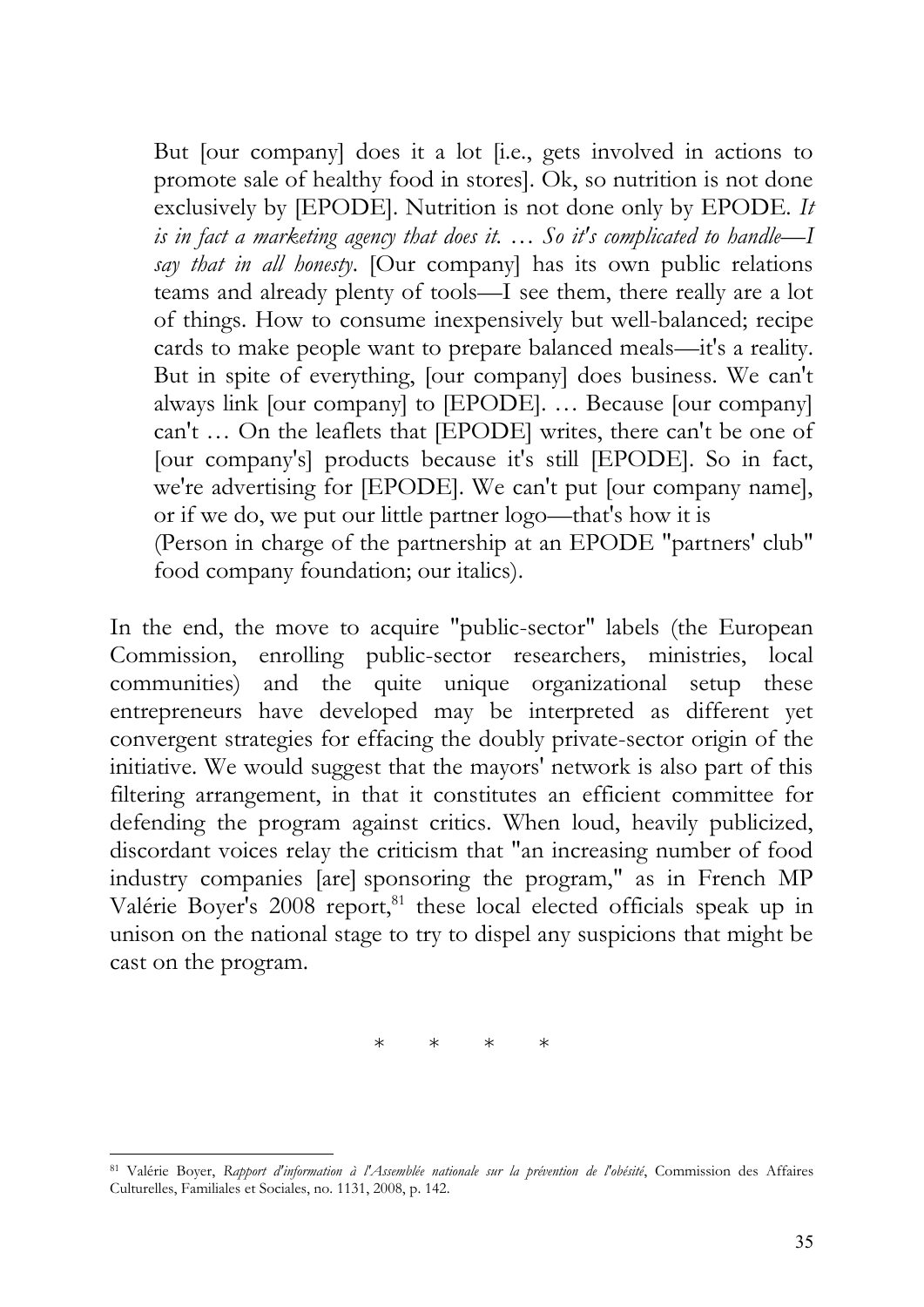Examining how France's obesity prevention policy is being implemented through the prism of the action of a now central actor has brought to light some singular features.

Alongside INPES national-level prevention messages and policy actions specific to the Direction Générale de la Santé at the national and regional levels, the city and town echelon now appears heavily implicated in obesity prevention policy. This observation contrasts with the conclusions of many analyses emphasizing the state's and its regional representatives' (possible) (re)investment of policies for monitoring and controlling the biological bodies of citizens. Cities and towns municipalities—have only seldom been at the centre of analyses of public health policies in France,<sup>82</sup> though, paradoxically, they did play a crucial role in the management of epidemics up until the mid-twentieth century and it is the municipality echelon that has been the most likely to innovate organizationally and institutionally in social and health policy,<sup>83</sup> including during the recent period.<sup>84</sup> Legislatively, the only official duties granted to cities and towns have been 1) to function as a kind of public health police, administratively and technically overseeing application of hygiene, safety and environmental protection regulations, and 2) (optionally) to administer social aid. The example of the combat against obesity shows that just when the state is ostentatiously reaffirming its central role and competence in public health policy, in *practice* the tasks involved in implementing public policy are being performed in many regions of France by the municipalities, which benefit in this from substantial support from a private actor that is both policy tool designer and co-coordinator of local public action. Stuck between a European Union echelon that wants to diffuse the same public policy model throughout its jurisdictional territory and a network of mayors ready to defend the legitimacy of their local initiatives, state services at the regional level seem to have quite limited ability to act in places where the EPODE program has been able to establish itself. Clearly if we want to grasp the meaning of transformations of state action in the area of public health it is not enough to examine formal changes in institutional and legal arrangements. It would be advisable instead to increase the number

<sup>82</sup> A significant exception being Didier Fassin, ed., *Les figures urbaines;* and *Les enjeux politiques de la santé: Etudes sénégalaises, équatoriennes et françaises* (Paris: Karthala, 2000): 175-188.

<sup>83</sup> Patrice Bourdelais, *Les épidémies terrassées: Une histoire des pays riches* (Paris: La Martinière, 2003).

<sup>84</sup> Bergeron, *L'Etat et la toxicomanie*.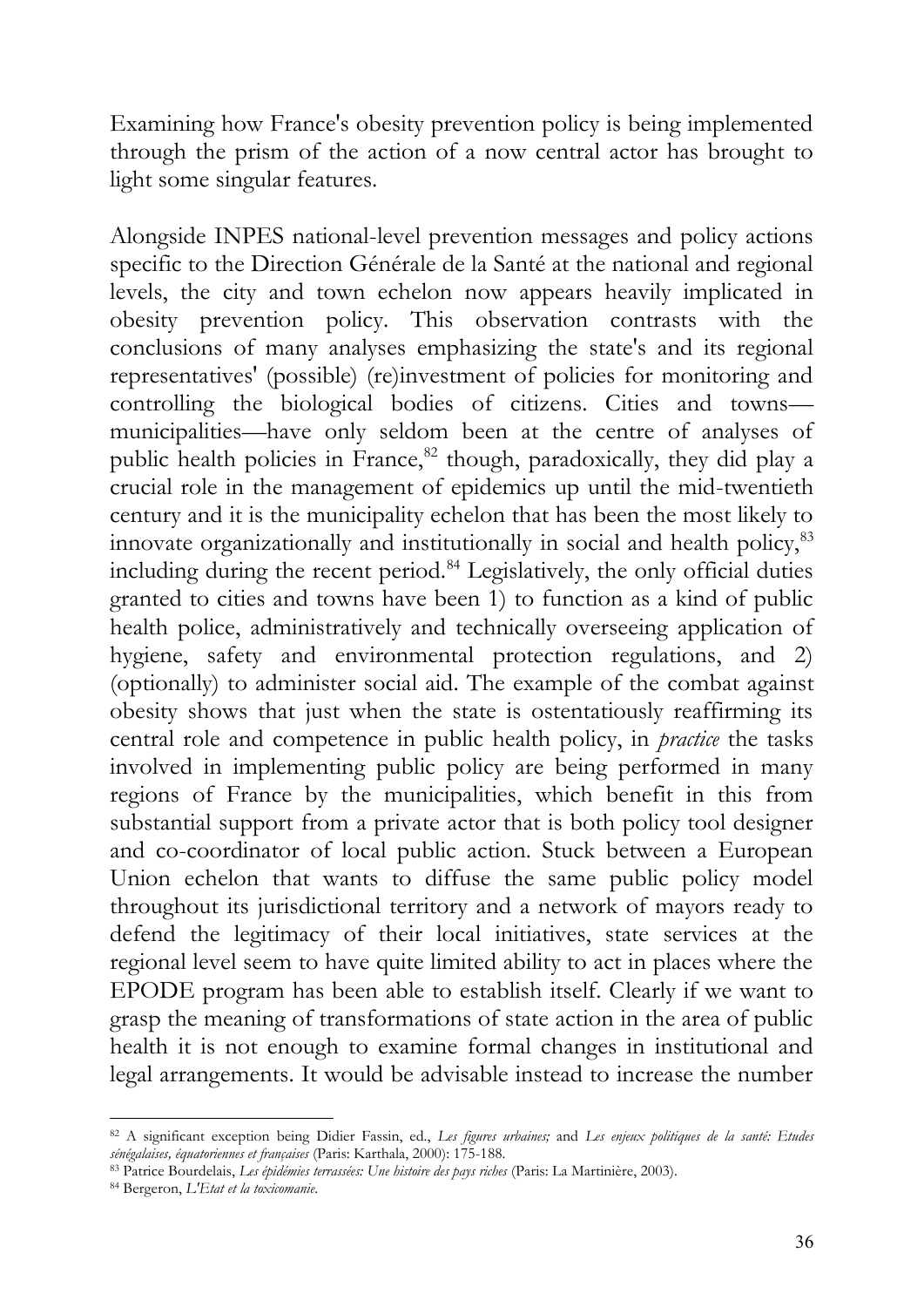of case studies, a synthesis of which would then enable us to make more fully substantiated general observations. Only by doing so can we hope to fuel sounder thinking on the supposed "tutelary role" played by the state in the design and implementation of new "biopolicies"—a role whose existence has been proclaimed perhaps a bit too prematurely in some Anglo-Saxon literature, as Luc Berlivet has suggested<sup>85</sup>.

Another interesting point in this case lies in the original way that tasks are distributed between public and private actors in the framework of public health policy.

We have so far identified "classic" modes of privatizing public action classic in that they have already been observed in and formulated for other fields or sectors,<sup>86</sup> specifically in research that makes the point that diagnosis is now being done, policy targets identified, strategies devised, instruments designed and policies evaluated by private actors using knowledge and technology initially designed in the framework of market activities. But the present study reveals the existence of other types of privatization, which to our knowledge are quite unprecedented. First, France's public authorities cannot be said to have delegated the task of implementing specific actions and interventions here to private actors who are then, according to Patrick Hassenteufel, <sup>87</sup> regulated and supervised more or less closely by that same state, its departments or some of its "second-rank" institutions, as in the case of health agencies.<sup>88</sup> In the policy we have described, a different, *partially*<sup>89</sup> reversed variety of privatization may be observed, in which a private actor contributes decisively to the fundamental work of coordinating public-sector and community organization actors. Indeed, the "moral service implementers" that are part of the EPODE program are helping fulfil the properly political functions of bringing actors together, getting them

<sup>85</sup> Berlivet, "Une biopolitique de l'éducation pour la santé."

<sup>86</sup> See some of the references in the introduction. Let us specify once again that some case studies in the public health field, done from theoretical perspectives different from our own and centred around investigations that differ from ours**,** have shed light on some of these processes. The CFES [*Comité Français d'Education pour la Santé]* study (see Berlivet, "Uneasy Prevention" and "Une biopolitique de l'éducation pour la santé") has already brought to light a tendency to turn to public relations skills and tools in designing prevention messages; see also the case of AIDS (Marcel Calvez, *La prévention du Sida: Les sciences sociales et la définition des risques* [Rennes: Presses Universitaires de Rennes, 2004)]).

<sup>87</sup> Hassenteufel, "L'Etat mis à nu par les politiques publiques?"

<sup>88</sup> Benamouzig, Besançon, "Administrer un monde incertain."

<sup>&</sup>lt;sup>89</sup> We use this adverb to prevent the effacing of the role played by mayors and project directors. Trained by EPODE and in constant contact with the program's national headquarters, project directors are also involved in coordinating and implementing the program.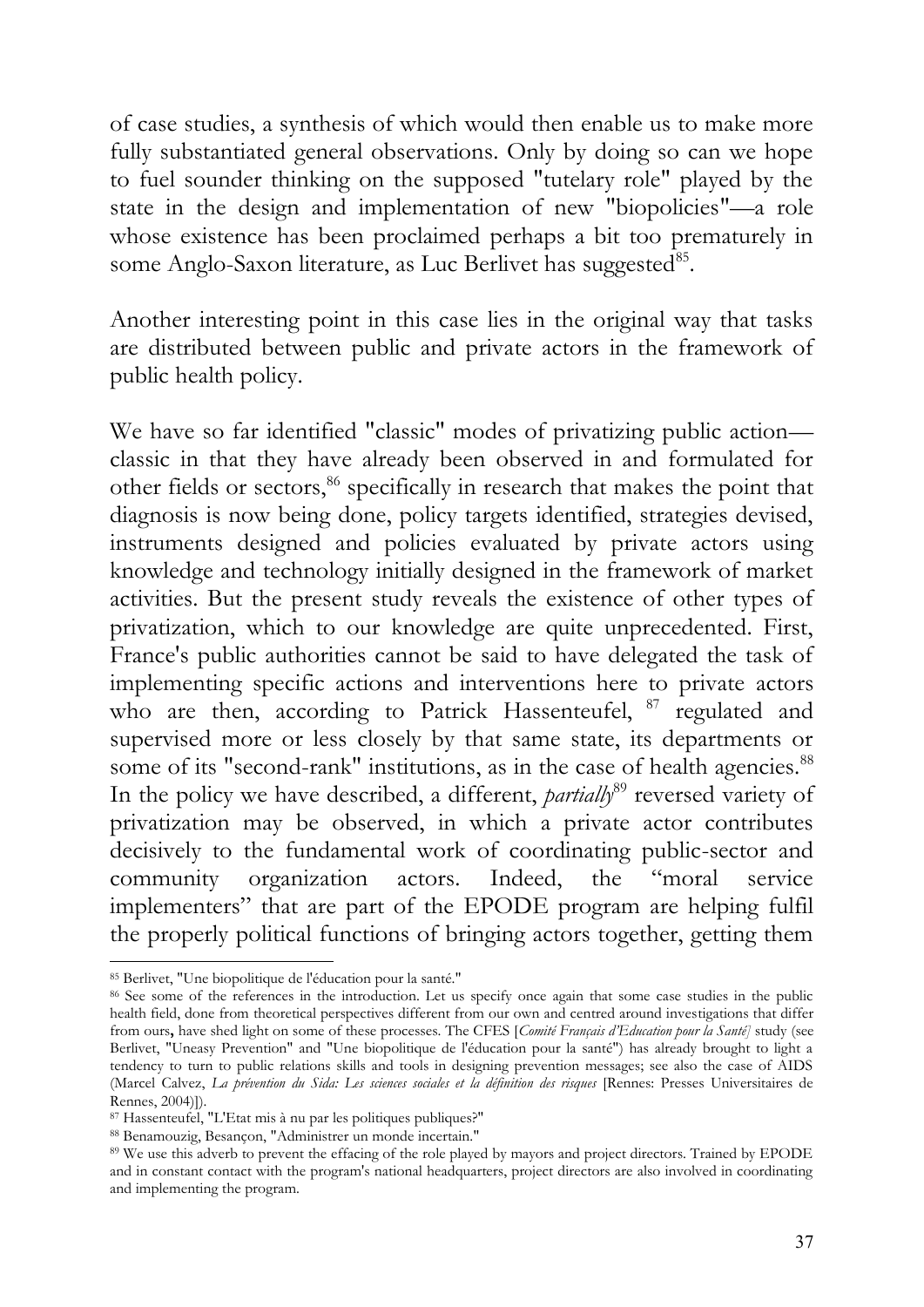to work together and initiating, running, and publicizing (cf. "labelization" and public relations strategies) actions that are ultimately carried out by public agents and community association partners.

However, as we see it this case involves not really privatization but a kind of hybridization of public and private actors. This hybridization is to be discerned first in the formal and informal organization of the program, which brings together in reticular fashion<sup>90</sup> a private public relations agency, a community association,<sup>91</sup> and local, national, and European Union authorities. Hybridization may also be discerned in the structure for funding the program: funding is ensured at once by cities, food industry companies and now by national government departments.<sup>92</sup> Hybridization can also be detected in the private operator's moves to "publicize" itself, symmetrical to the move to "privatize" public policy described above. Moves to win all sorts of public labels to the cause, the solemnly announced inclusion of state representatives (PNNS, Ministry of Health, Ministry of Food, Agriculture and Fishing) on two EPODE program committees,<sup>93</sup> and the move to equate a private label ("EPODE city") with a public label ("PNNS city") are all operations that work powerfully to blur the market and business nature of the initiative. Lastly, hybridization is observable in the nature of approaches to program implementation. The partially reversed privatization mentioned above may also be thought of as producing a coordination mode itself hybrid: while some operations (diagnosis, policy target identification, strategy development, policy instrument design, policy action assessment, etc.) are carried out almost exclusively by the private actor, coordination and the actual running of the public policy are carried out collectively. The institutional arrangement governing program implementation therefore cannot be described as a system that allows for cooperation/coordination between private structures and public institutions; rather, it is the result of a combined historical privatization-publicization process. It is therefore fundamentally hybrid. And that hybridization can ultimately be thought

<sup>90</sup> Certain segments of the network are linked by contract-like commitments and objective ties of both an institutional and organizational nature; others are embedded in strong, lasting, albeit informal, relations of interdependence.

<sup>91</sup> *Several* associations if we add the EPODE mayors association.

<sup>&</sup>lt;sup>92</sup> On calls for proposals, see above.

<sup>&</sup>lt;sup>93</sup> The committees in question are the scientific committee and the future ethics committee for the public-private partnership. The latter came to seem necessary and was created in 2010.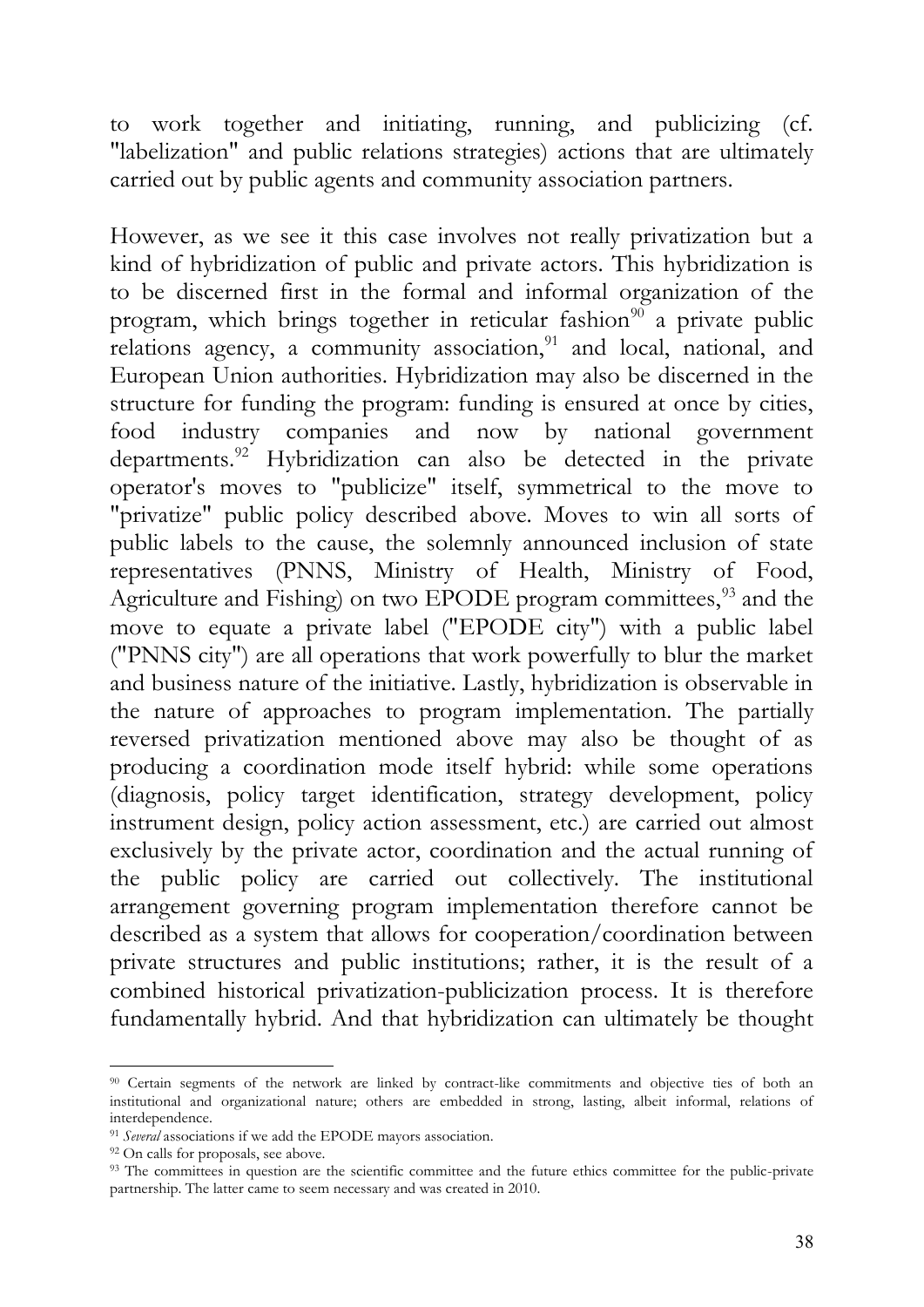of as the product of a gradual, not fully teleological<sup>94</sup> strategy implemented by private entrepreneurs seeking to establish themselves and to act and continue acting at the junction between two heterogeneous worlds long disconnected from each other: public health and the market.<sup>95</sup>

We wish to conclude by stressing that the operation that consists in entrusting to private companies the work of establishing a diagnosis, devising a purposeful strategy and developing public policy instruments is not without effect on what it means to do public health. As Elke Krahmann has shown,<sup>96</sup> delegating the performance of certain operations and activities to market actors amounts to more than a mere transfer or change of suppliers that has no effect on the substance of the good to be realized. We can therefore claim that the EPODE program exhibits some of the new forms of governmentality that other analyses, inspired by Michel Foucault's work, have brought to light in the field of public health.<sup>97</sup> Prospering in a neoliberal context from which the welfare state would seem to be withdrawing, a context in which individual liberties and responsibilities (in that order) have been granted immense value, the fight against obesity, similar in this to other public health policies, aims primarily to change individual behaviours. Such public policies set out to help individuals—conceived as autonomous, capable of acting rationally (or becoming rational)—to become responsible, the understanding being that if only they are given the right information and references, they will, of their own volition, make choices that will be good for their health.<sup>98</sup> In so doing, this new type of public health policy fuels the development of what may be thought of as an

<sup>94 &</sup>quot;Not fully teleological" in that our empirical material cannot clearly establish that it was thought out and designed reflexively from the start by EPODE actors. It is nonetheless a "robust action" in John F. Padget and Christopher K. Ansell's sense of the term ("Robust Action and the Rise of the Medici, 1400-1434," *American Journal of Sociology* 98, no. 6 [1993]: 1259-1319).

<sup>95</sup> Stark, *The Sense of Dissonance*; Zallio, "Sociologie économique des entrepreneurs."

<sup>96</sup> Krahmann, "Security: Collective Good or Commodity?"

<sup>97</sup> Robin Bunton, Sarah Nettleton, Roger Burrows, eds., *The Sociology of Health Promotion: Critical Analyses of Consumption, Lifestyle and Risk* (London: Routledge, 1995); David Armstrong, "The Rise of Surveillance Medicine," *Sociology of Health and Illness* 17, no. 3 (1995): 393-404; Sylvia N. Tesh, *Hidden Arguments: Political Ideology and Disease Prevention Policy* (New Brunswick, N.J.: Rutgers University Press, 1988); Alan Petersen, Robin Bunton, eds., *Foucault, Health and Medicine* (London: Routledge, 1997); Torkild Thanem, "There is no Limit to How Much you Can Consume: The New Public Health and the Struggle to Manage Healthy Bodies," *Culture and Organization* 15, no. 1 (2009): 59-74.

<sup>98</sup> This also applies to environmental policies; see Yannick Rumpala, "La 'consommation durable' comme nouvelle phase d'une gouvernementalisation de la consommation," *Revue Française de Science Politique* 59, no. 5 (Oct. 2009): 967- 996.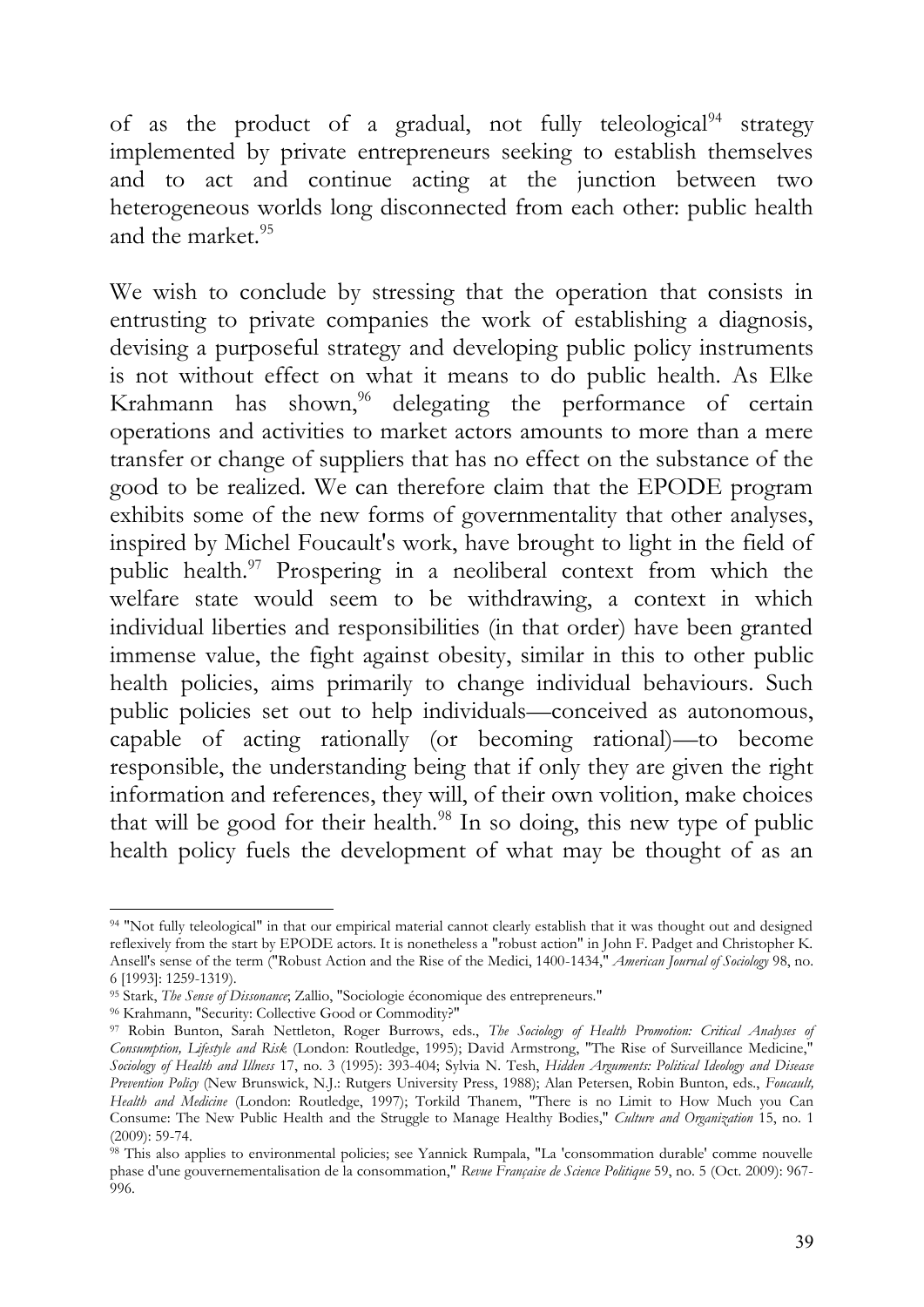"atomist political fiction,"<sup>99</sup> that of apprehending individuals, their lifestyles and social action *outside* of the socio-economic factors and collective interdependencies that shape and determine them. Our study helps refine these conclusions. Turning to a marketing company (one now doing "social marketing") that is also a public relations company, a company that develops technologies of the self based on knowledge generated in the market sphere, not only helps reproduce public health policies that aim to act primarily on individual behaviours, but also helps diffuse a market-type anthropological conception of the "psychological" dynamics fueling those same individual behaviours. The targets of public policy have come to be thought of as *consumers* with lifestyles that have pernicious effects on their health (smoking, alcohol consumption, lack of physical exercise, poor diet, "anomie," etc.) and that can be acted on, depending on lifestyle component, by acting on prices, quality, information technologies and public relations.<sup>100</sup> The figure of the individual that suffuses the policy studied here is quite consistent with this understanding. That figure is not *homo economicus*, who acts entirely on the basis of rational calculation<sup>101</sup> and reacts "mechanically" to market signals. It is instead the *consumer* as shaped by "marketing,"<sup>102</sup> an individual who has to be convinced and won over by playing on such experiences as pleasure, desire, and self-esteem.<sup>103</sup> Thinking of public health policy targets as consumers to be seduced or won over—this is the remarkable consequence of certain moves to privatize public  $action<sup>104</sup>$  in a policy area—public health—that involves a good of which we nonetheless stubbornly declare that it is not a "commodity."<sup>105</sup>

<sup>99</sup> Bergeron, "Politiques de santé publique."

<sup>100</sup> Bergeron, "Politiques de santé publique."

<sup>101</sup> On types of marketing knowledge and marketing action modes, see Franck Cochoy, *Une histoire du marketing: Discipliner l'économie de marché* (Paris: La Decouverte, 1999) and "A Brief Theory of the 'Captation' of Publics: Understanding the Market with Little Red Riding Hood," *Theory, Culture & Society* 24, nos. 7-8 (2004-7): 213-233.

<sup>&</sup>lt;sup>102</sup> developed out of Marketing and public relations studies often makes use of knowledge developed in psychology and social psychology (Peter Miller, Nikolas Rose, *Governing the Present* [Cambridge: Polity Press, 2008]).

<sup>&</sup>lt;sup>103</sup> Other studies have identified these types of wellsprings in public health policies; see Berlivet, "Une biopolitique de l'éducation pour la santé," and Thanem, "There is no Limit to how Much you Can Consume."

<sup>104</sup> As explained, while the term privatization does not adequately account for the set of dynamics studied here—we prefer hybridization—*some* of the activities and operations here analyzed do correspond to and represent a continuatoin of "classic" privatization.

<sup>105</sup> In addition to EPODE members and members of public institutions (Ministry of Health, PNNS, INPES, INSERM) who agreed to meet with us, we wish to thank the company and association that made this study possible and that were ever willing to play the scientific research game: not only did they help ensure that the field study was carried out as it should be, but they never interfered in our scientific strategy design or the content of our interpretations, which, needless to say, we alone are responsible for. We would also like the thank the graduate students in the "Sociology of public action" master's program at the Institut d'Etudes Politiques de Paris, who carried out the field survey, as well as the researchers who supervised them, Hugo Bertillot and Fabien Foureault, with special thanks to Elsa Gisquet, who coordinated a part of the fieldwork and was primarily responsible for the research report; we have reproduced some of her observations here. It should also be specified that this study is part